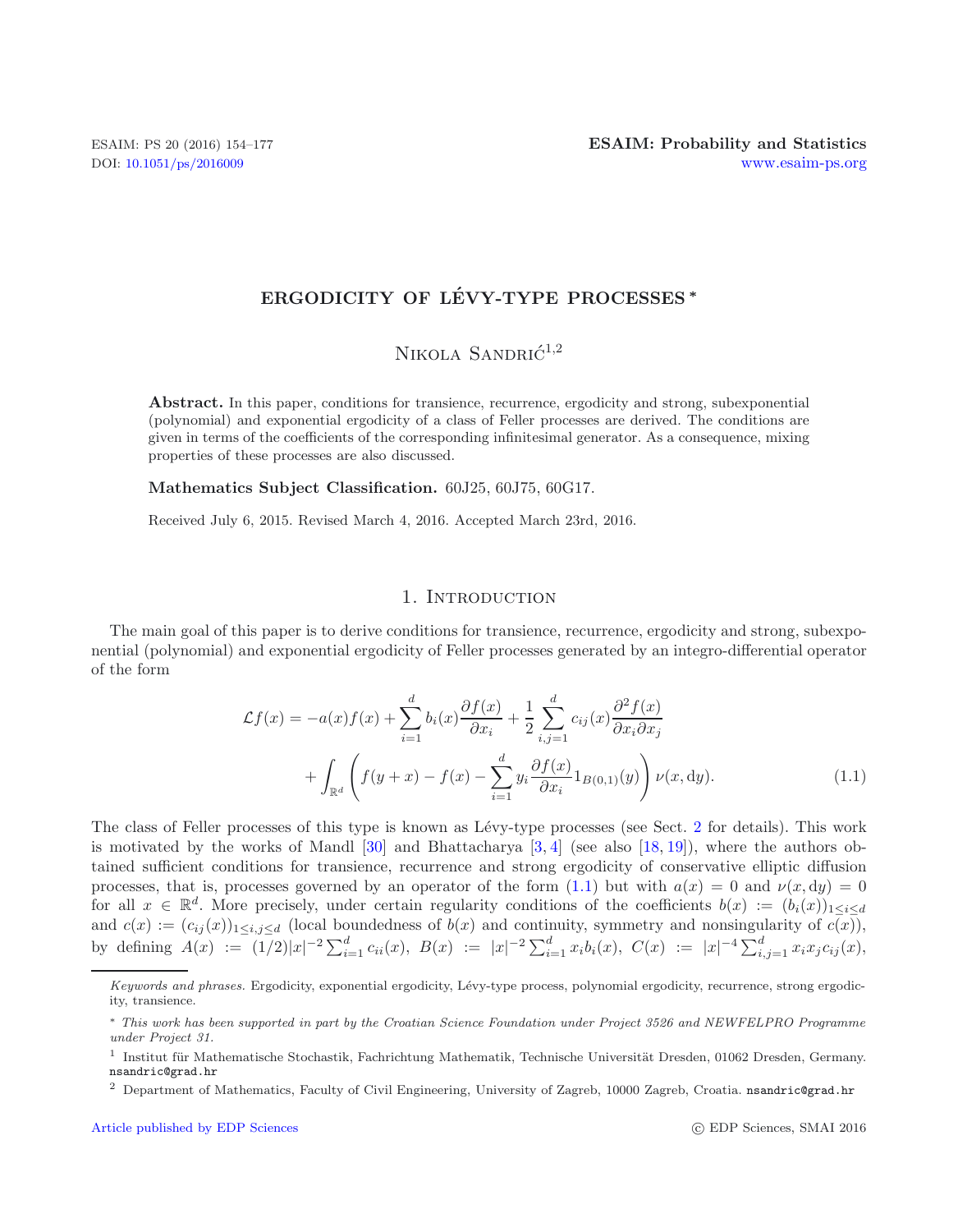<span id="page-1-0"></span>
$$
\underline{I}(r) := \inf_{|x|=r} (2A(x) - C(x) + 2B(x))/C(x), \ \overline{I}(r) := \sup_{|x|=r} (2A(x) - C(x) + 2B(x))/C(x),
$$
\n
$$
T(r) := \int_{r_0}^r \exp\left\{-\int_{r_0}^s \underline{I}(u)/u \, du\right\} ds, \quad R(r) := \int_{r_0}^r \exp\left\{-\int_{r_0}^s \overline{I}(u)/u \, du\right\} ds,
$$
\n
$$
E(r) := \int_{r_0}^r \left(\exp\left\{-\int_{r_0}^s \overline{I}(u)/u \, du\right\}\int_s^\infty \exp\left\{\int_{r_0}^u \overline{I}(v)/v \, dv\right\}/\inf_{|x|=u} C(x) \, du\right) ds,
$$
\n(1.2)

they have shown the following:

- (i) the underlying process is transient if for some  $r_0 > 0$ ,  $\lim_{r \to \infty} T(r) < \infty$ ;
- (ii) the underlying process is recurrent if for some  $r_0 > 0$ ,  $\lim_{r \to \infty} R(r) = \infty$ ;
- (iii) the underlying process is strongly ergodic if for some  $r_0 > 0$ ,  $\lim_{r \to \infty} R(r) = \infty$  and  $E(r) < \infty$  for all  $r > r_0$ .

The so-called Lyapunov functions  $T(r)$ ,  $R(r)$  and  $E(r)$ , defined in [\(1.2\)](#page-1-0), appear as an appropriate optimization of solutions of certain second-order ordinary differential equations associated to  $\mathcal L$  (see [\[3\]](#page-22-1) for details). By using a similar approach, in the general situation, certain ordinary integro-differential equations are associated to the operator  $\mathcal{L}$ . However, to the best of our knowledge, it is not completely clear how to solve these equations. Therefore, we construct "universal" Lyapunov functions which do not depend on the coefficients of  $\mathcal L$  and share some properties of  $T(r)$ ,  $R(r)$  and  $E(r)$ . By considering the simplest elliptic diffusion case:  $a(x) = 0$ ,  $b(x) = 0$ and  $c(x) = I$  for all  $x \in \mathbb{R}^d$  (here, I denotes the  $d \times d$ -identity matrix), that is, the case of a standard ddimensional Brownian motion, it is easy to see that adequate choices are  $1 - r^{-\alpha}$  (for transience) and  $\ln r$  or  $r^{\alpha}$  (for recurrence) for some  $\alpha > 0$  and all  $r > 0$  large enough (see also [\[41](#page-23-0)[–43,](#page-23-1) [56,](#page-23-2) [61](#page-23-3)]). Then, by using these functions and following the ideas presented in [\[3\]](#page-22-1), we are in a position to derive the desired conditions (see Thm. [3.3\)](#page-5-0).

Except for elliptic diffusions, whose transience, recurrence and ergodicity property has been studied in [\[3,](#page-22-1) [18](#page-22-3), [19](#page-22-4), [30](#page-22-0), [56](#page-23-2)], transience, recurrence and ergodicity of certain special cases of Lévy-type processes only have already been considered in the literature. More precisely, the transience and recurrence of Lévy processes have been studied extensively in [\[46](#page-23-4)]. In [\[59](#page-23-5), [60](#page-23-6)] the author has studied mixing properties of elliptic diffusions. and in [\[11](#page-22-5), [15\]](#page-22-6) conditions for the polynomial ergodicity of elliptic diffusions and compound Poisson-process driven Ornstein–Uhlenbeck-type processes have been obtained. The transience, recurrence, strong ergodicity and mixing properties of general Ornstein-Uhlenbeck-type processes have been studied in [\[31](#page-22-7), [47](#page-23-7), [48,](#page-23-8) [54\]](#page-23-9). In the closely related paper [\[61\]](#page-23-3) the author has discussed the recurrence and strong ergodicity of one-dimensional Lévy-type processes, while in  $[62,63]$  $[62,63]$  $[62,63]$  the transience, recurrence and strong ergodicity of multidimensional Lévytype processes but with uniformly bounded jumps and uniformly elliptic diffusion part have been considered. In [\[6,](#page-22-8) [16,](#page-22-9) [17,](#page-22-10) [41](#page-23-0)[–44\]](#page-23-12) the authors have derived sufficient conditions for the transience, recurrence and strong ergodicity of one-dimensional stable-like processes (see Sect. [3](#page-3-0) for the definition of these processes). In recent works [\[45](#page-23-13), [52](#page-23-14)] Chung–Fuchs type conditions for the transience and recurrence of Lévy-type process with bounded coefficients have been derived. In [\[32\]](#page-22-11) the author has obtained conditions for the strong and exponential ergodic-ity and mixing properties of strong solutions of Lévy-driven stochastic differential equations. Finally, in [\[29](#page-22-12)] the exponential ergodicity of a strong solution of pure jump stochastic differential equation (Lévy-type processes with zero diffusion part) has been studied.

In this paper, we extend the above mentioned results and obtain general conditions without any further (regularity) assumptions and restrictions on the dimension of the state space and coefficients of the operator  $\mathcal{L}$ . Also, our conditions are given in terms of the operator  $\mathcal L$  itself, which is usually much more accessible and practical.

This paper is organized as follows. In Section [2](#page-2-0) we give some preliminaries on Lévy-type processes and in Section [3](#page-3-0) we state the main results of this paper. In Section [4](#page-9-0) we discuss conservativeness of Lévy-type processes and in Section [5](#page-13-0) we discuss transience and recurrence of these processes. Finally, in Section [6,](#page-15-0) we discuss ergodicity and strong, subexponential (polynomial) and exponential ergodicity of Lévy-type processes.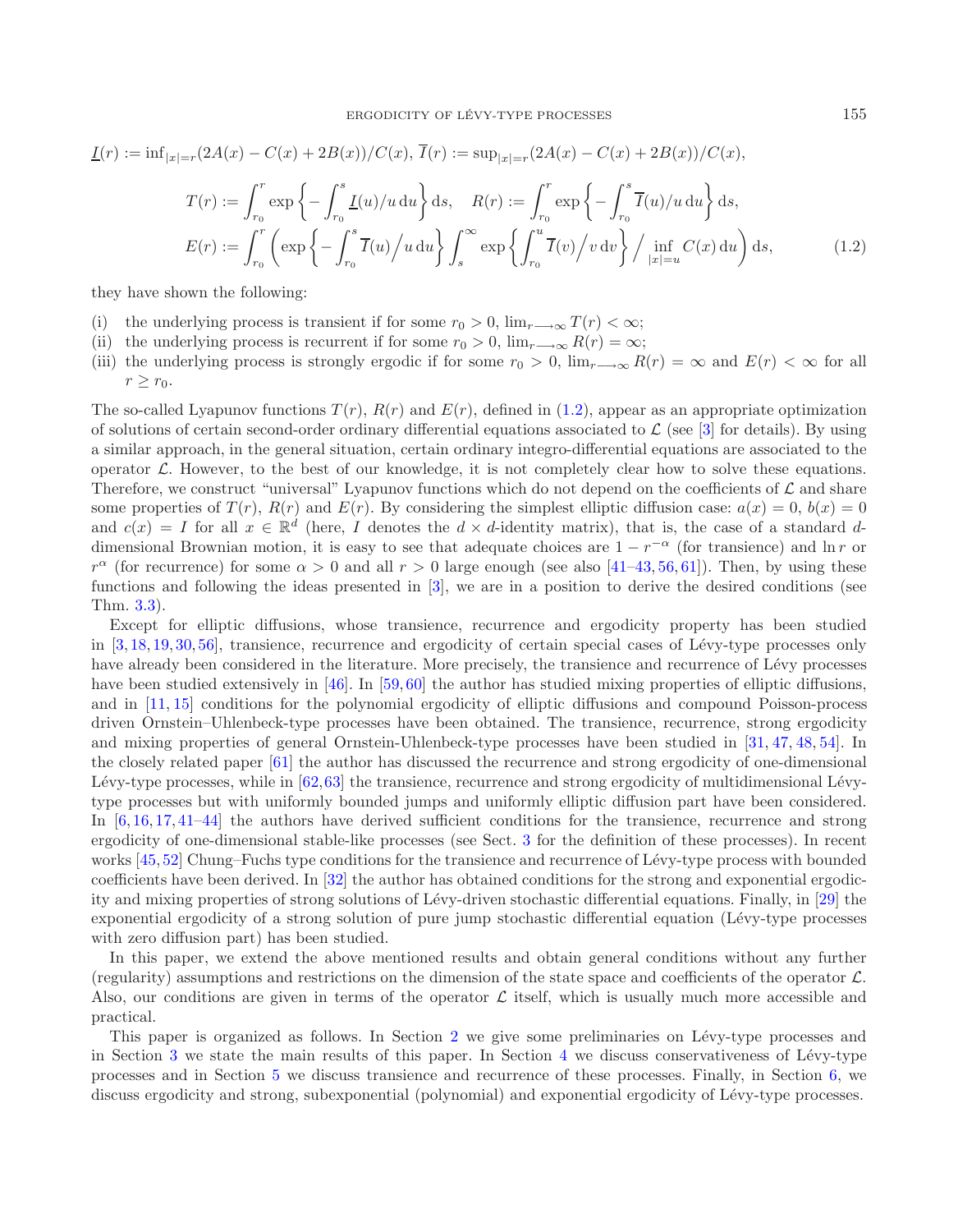#### <span id="page-2-0"></span>156 N. SANDRIĆ

# 2. PRELIMINARIES ON LÉVY-TYPE PROCESSES

Let  $(\Omega, \mathcal{F}, \{\mathbb{P}_x\}_{x\in\mathbb{R}^d}, \{\mathcal{F}_t\}_{t>0}, \{\theta_t\}_{t>0}, \{M_t\}_{t>0})$ , denoted by  $\{M_t\}_{t>0}$  in the sequel, be a d-dimensional Markov process. A family of linear operators  $\{P_t\}_{t>0}$  on  $B_b(\mathbb{R}^d)$  (the space of bounded and Borel measurable functions), defined by

$$
P_t f(x) := \mathbb{E}_x[f(M_t)], \quad x \in \mathbb{R}^d, \ t \ge 0, \ f \in B_b(\mathbb{R}^d),
$$

is associated with the process  $\{M_t\}_{t\geq 0}$ . Since  $\{M_t\}_{t\geq 0}$  is a Markov process, the family  $\{P_t\}_{t\geq 0}$  forms a *semigroup* of linear operators on the Banach space  $(B_b(\mathbb{R}^d), \|\cdot\|_{\infty})$ , that is,  $P_s \circ P_t = P_{s+t}$  and  $P_0 = I$  for all  $s, t \geq 0$ . Here,  $\|\cdot\|_{\infty}$  denotes the supremum norm on the space  $B_b(\mathbb{R}^d)$ . Moreover, the semigroup  $\{P_t\}_{t>0}$  is *contractive*, that is,  $||P_t f||_{\infty} \le ||f||_{\infty}$  for all  $t \ge 0$  and all  $f \in B_b(\mathbb{R}^d)$ , and *positivity preserving*, that is,  $P_t f \ge 0$  for all  $t \ge 0$ and all  $f \in B_b(\mathbb{R}^d)$  satisfying  $f \geq 0$ . The *infinitesimal generator*  $(A^b, \mathcal{D}_{A^b})$  of the semigroup  $\{P_t\}_{t>0}$  (or of the process  $\{M_t\}_{t\geq 0}$  is a linear operator  $\mathcal{A}^b : \mathcal{D}_{\mathcal{A}^b} \longrightarrow B_b(\mathbb{R}^d)$  defined by

$$
\mathcal{A}^b f := \lim_{t \to 0} \frac{P_t f - f}{t}, \quad f \in \mathcal{D}_{\mathcal{A}^b} := \left\{ f \in B_b(\mathbb{R}^d) : \lim_{t \to 0} \frac{P_t f - f}{t} \text{ exists in } \|\cdot\|_{\infty} \right\}.
$$

A Markov process  $\{M_t\}_{t>0}$  is said to be a *Feller process* if its corresponding semigroup  $\{P_t\}_{t>0}$  forms a *Feller semigroup*. This means that the family  $\{P_t\}_{t>0}$  is a semigroup of linear operators on the Banach space  $(C_\infty(\mathbb{R}^d), \|\cdot\|_\infty)$  and it is *strongly continuous*, that is,

<span id="page-2-2"></span><span id="page-2-1"></span>
$$
\lim_{t \to 0} ||P_t f - f||_{\infty} = 0, \quad f \in C_{\infty}(\mathbb{R}^d).
$$

Here,  $C_{\infty}(\mathbb{R}^d)$  denotes the space of continuous functions vanishing at infinity. Note that every Feller semigroup  ${P_t}_{t\geq0}$  can be uniquely extended to  $B_b(\mathbb{R}^d)$  (see [\[49\]](#page-23-15), Sect. 3). For notational simplicity, we denote this extension again by  $\{P_t\}_{t>0}$ . Also, let us remark that every Feller process possesses the strong Markov property and has (a modification with) càdlàg sample paths (see  $[23]$ , Thms. 3.4.19 and 3.5.14). Further, in the case of Feller processes, we call  $(A, \mathcal{D}_\mathcal{A}) := (\mathcal{A}^b, \mathcal{D}_{\mathcal{A}^b} \cap C_\infty(\mathbb{R}^d))$  the *Feller generator* for short. Note that, in this case,  $\mathcal{D}_\mathcal{A} \subseteq C_\infty(\mathbb{R}^d)$  and  $\mathcal{A}(\mathcal{D}_\mathcal{A}) \subseteq C_\infty(\mathbb{R}^d)$ . If the set of smooth functions with compact support  $C_c^\infty(\mathbb{R}^d)$  is contained in  $\mathcal{D}_\mathcal{A}$ , then, according to ([\[9\]](#page-22-14), Thm. 3.4),  $\mathcal{A}|_{C^\infty(\mathbb{R}^d)}$  is a *pseudo-differential operator*, that is, it can be written in the form

$$
\mathcal{A}|_{C_c^{\infty}(\mathbb{R}^d)} f(x) = -\int_{\mathbb{R}^d} q(x,\xi) e^{i\langle \xi, x \rangle} \hat{f}(\xi) d\xi,
$$
\n(2.1)

where  $\hat{f}(\xi) := (2\pi)^{-d} \int_{\mathbb{R}^d} e^{-i\langle \xi, x \rangle} f(x) dx$  denotes the Fourier transform of the function  $f(x)$ . The function  $q: \mathbb{R}^d \times \mathbb{R}^d \longrightarrow \mathbb{C}$  is called the *symbol* of the pseudo-differential operator. It is measurable and locally bounded in  $(x, \xi)$  and continuous and negative definite as a function of  $\xi$ . Hence, by ([\[22\]](#page-22-15), Thm. 3.7.7), the function  $\xi \mapsto q(x,\xi)$  has for each  $x \in \mathbb{R}^d$  the following Lévy–Khintchine representation

$$
q(x,\xi) = a(x) - i\langle \xi, b(x) \rangle + \frac{1}{2} \langle \xi, c(x)\xi \rangle - \int_{\mathbb{R}^d} \left( e^{i\langle \xi, y \rangle} - 1 - i\langle \xi, y \rangle 1_{B(0,1)}(y) \right) \nu(x, dy), \tag{2.2}
$$

where  $a(x)$  is a nonnegative Borel measurable function,  $b(x)$  is an  $\mathbb{R}^d$ -valued Borel measurable function,  $c(x)$  :=  $(c_{ij}(x))_{1\leq i,j\leq d}$  is a symmetric non-negative definite  $d\times d$  matrix-valued Borel measurable function and  $\nu(x, dy)$ is a Borel kernel on  $\mathbb{R}^d \times \mathcal{B}(\mathbb{R}^d)$ , called the *Lévy measure*, satisfying

$$
\nu(x,\{0\})=0 \quad \text{and} \quad \int_{\mathbb{R}^d} (1 \wedge |y|^2) \nu(x,\mathrm{d}y) < \infty, \quad x \in \mathbb{R}^d.
$$

The quadruple  $(a(x), b(x), c(x), \nu(x, dy))$  is called the *Lévy quadruple* of the pseudo-differential operator  $\mathcal{A}|_{C^{\infty}(\mathbb{R}^d)}$  (or of the symbol  $q(x,\xi)$ ). Let us remark that the local boundedness of  $q(x,\xi)$  implies that for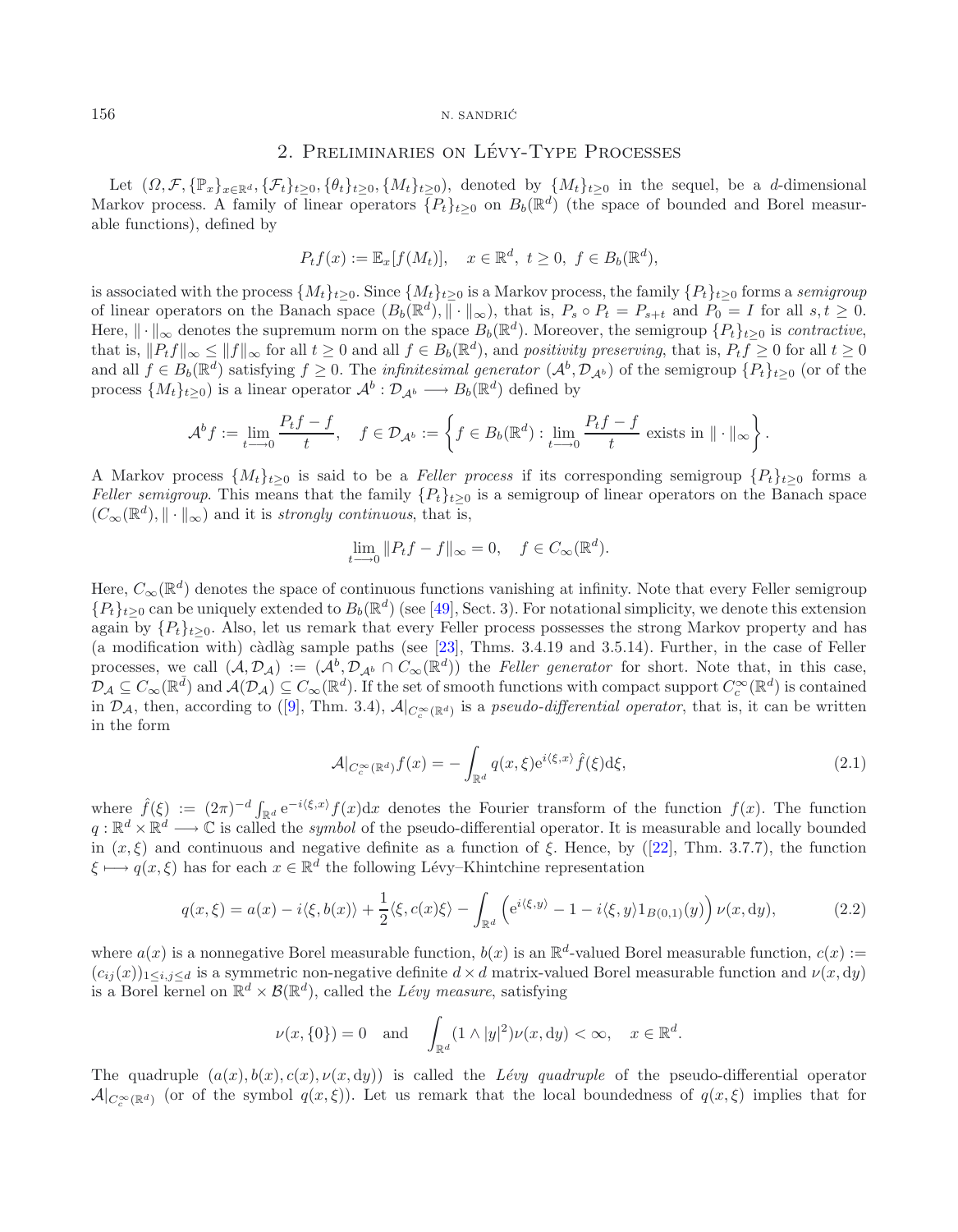every compact set  $K \subseteq \mathbb{R}^d$  there exists a finite constant  $c_K > 0$ , such that

<span id="page-3-1"></span>
$$
\sup_{x \in K} |q(x,\xi)| \le c_K (1+|\xi|^2), \quad \xi \in \mathbb{R}^d,
$$
\n(2.3)

(see  $[22]$ , Lem. 3.6.22). Moreover, due to  $([50]$  $([50]$  $([50]$ , Lem. 2.1 and Rem. 2.2),  $(2.3)$  is equivalent with the local boundedness of the Lévy quadruple, that is, for every compact set  $K \subseteq \mathbb{R}^d$  we have

$$
\sup_{x \in K} a(x) + \sup_{x \in K} |b(x)| + \sup_{x \in K} |c(x)| + \sup_{x \in K} \int_{\mathbb{R}^d} (1 \wedge |y|^2) \nu(x, dy) < \infty.
$$

In addition, according to the same reference, the global boundedness of the Lévy quadruple is equivalent to

$$
||q(\cdot,\xi)||_{\infty} \leq c(1+|\xi|^2), \quad \xi \in \mathbb{R}^d,
$$

for some finite  $c > 0$ . Further, note that by combining [\(2.1\)](#page-2-1) and [\(2.2\)](#page-2-2),  $\mathcal{A}|_{C^{\infty}(\mathbb{R}^d)}$  has a representation as an integro-differential operator [\(1.1\)](#page-0-0). In the case when the symbol  $q(x, \xi)$  does not depend on the variable  $x \in \mathbb{R}^d$ ,  ${M_t}_{t\geq0}$  becomes a *Lévy process*, that is, a stochastic process with stationary and independent increments and (a modification with) càdlàg sample paths. Moreover, every Lévy process is uniquely and completely characterized through its corresponding symbol (see [\[46](#page-23-4)], Thms. 7.10 and 8.1). According to this, it is not hard to check that every Lévy process satisfies  $(2.1)$  (see [\[46\]](#page-23-4), Thm. 31.5). Thus, the class of processes we consider in this paper contains a class of Lévy processes. Let us also remark here that, unlike in the case of Lévy processes, it is not possible to associate a Feller process to every symbol (see [\[7\]](#page-22-16) for details). Throughout this paper, the symbol  ${F_t}_{t\geq0}$  denotes a Feller process satisfying [\(2.1\)](#page-2-1). Such a process is called a *Lévy-type process*. If  $\nu(x, dy) = 0$  for all  $x \in \mathbb{R}^d$ , according to ([\[7\]](#page-22-16), Thm. 2.44),  $\{F_t\}_{t>0}$  becomes an *elliptic diffusion process*. For more on Lévy-type processes we refer the readers to the monograph [\[7](#page-22-16)].

## 3. Main results

<span id="page-3-0"></span>In this section, we present the main results of this paper. Before stating the main results, we recall the definitions of transience, recurrence and ergodicity of general Markov processes. Let  $(\Omega, \mathcal{F}, \{\mathbb{P}^x\}_{x\in\mathbb{R}^d}, \{\mathcal{F}_t\}_{t>0}, \{\theta_t\}_{t>0}$  $\{M_t\}_{t>0}$ , denoted by  $\{M_t\}_{t>0}$  in the sequel, be a Markov process with càdlàg sample paths and state space  $(\mathbb{R}^d, \mathcal{B}(\mathbb{R}^d))$ , where  $d \geq 1$  and  $\mathcal{B}(\mathbb{R}^d)$  denotes the Borel  $\sigma$ -algebra on  $\mathbb{R}^d$ .

**Definition 3.1.** The process  $\{M_t\}_{t>0}$  is called:

- *Irreducible* if there exists a  $\sigma$ -finite measure  $\varphi(dy)$  on  $\mathcal{B}(\mathbb{R}^d)$  such that whenever  $\varphi(B) > 0$  we have  $\int_0^\infty \mathbb{P}^x(M_t \in B) dt > 0$  for all  $x \in \mathbb{R}^d$ .
- (ii) *Transient* if it is  $\varphi$ -irreducible and if there exists a countable covering of  $\mathbb{R}^d$  with sets  $\{B_j\}_{j\in\mathbb{N}}\subseteq \mathcal{B}(\mathbb{R}^d)$ , such that for each  $j \in \mathbb{N}$  there is a finite constant  $c_j \geq 0$  such that  $\int_0^\infty \mathbb{P}^x(M_t \in B_j) dt \leq c_j$  holds for all  $x \in \mathbb{R}^d$ .
- (iii) *Recurrent* if it is  $\varphi$ -irreducible and if  $\varphi(B) > 0$  implies  $\int_0^\infty \mathbb{P}^x(M_t \in B) dt = \infty$  for all  $x \in \mathbb{R}^d$ .
- (iv) *Harris recurrent* if it is  $\varphi$ -irreducible and if  $\varphi(B) > 0$  implies  $\mathbb{P}^x(\tau_B < \infty) = 1$  for all  $x \in \mathbb{R}^d$ , where  $\tau_B := \inf\{t \geq 0 : M_t \in B\}.$

Let us remark that if  $\{M_t\}_{t>0}$  is a  $\varphi$ -irreducible Markov process, then the irreducibility measure  $\varphi(dy)$  can be maximized. This means that there exists a unique "maximal" irreducibility measure  $\psi(\mathrm{d}y)$  such that for any measure  $\bar{\varphi}(\mathrm{d}y)$ ,  $\{M_t\}_{t>0}$  is  $\bar{\varphi}$ -irreducible if, and only if,  $\bar{\varphi} \ll \psi$  (see [\[58\]](#page-23-17), Thm. 2.1). According to this, from now on, when we refer to irreducibility measure we actually refer to the maximal irreducibility measure. In the sequel, we consider only the so-called *open-set irreducible* Markov processes, that is, Markov processes whose maximal irreducibility measure is fully supported. An example of such a measure is Lebesgue measure, which we denote by  $\lambda(dy)$ . Clearly, a Markov process  $\{M_t\}_{t\geq0}$  will be  $\lambda$ -irreducible if  $\mathbb{P}^x(M_t \in B) > 0$  for all  $x \in \mathbb{R}^d$ and  $t > 0$  whenever  $\lambda(B) > 0$ . In particular, the process  $\{M_t\}_{t>0}$  will be  $\lambda$ -irreducible if the transition kernel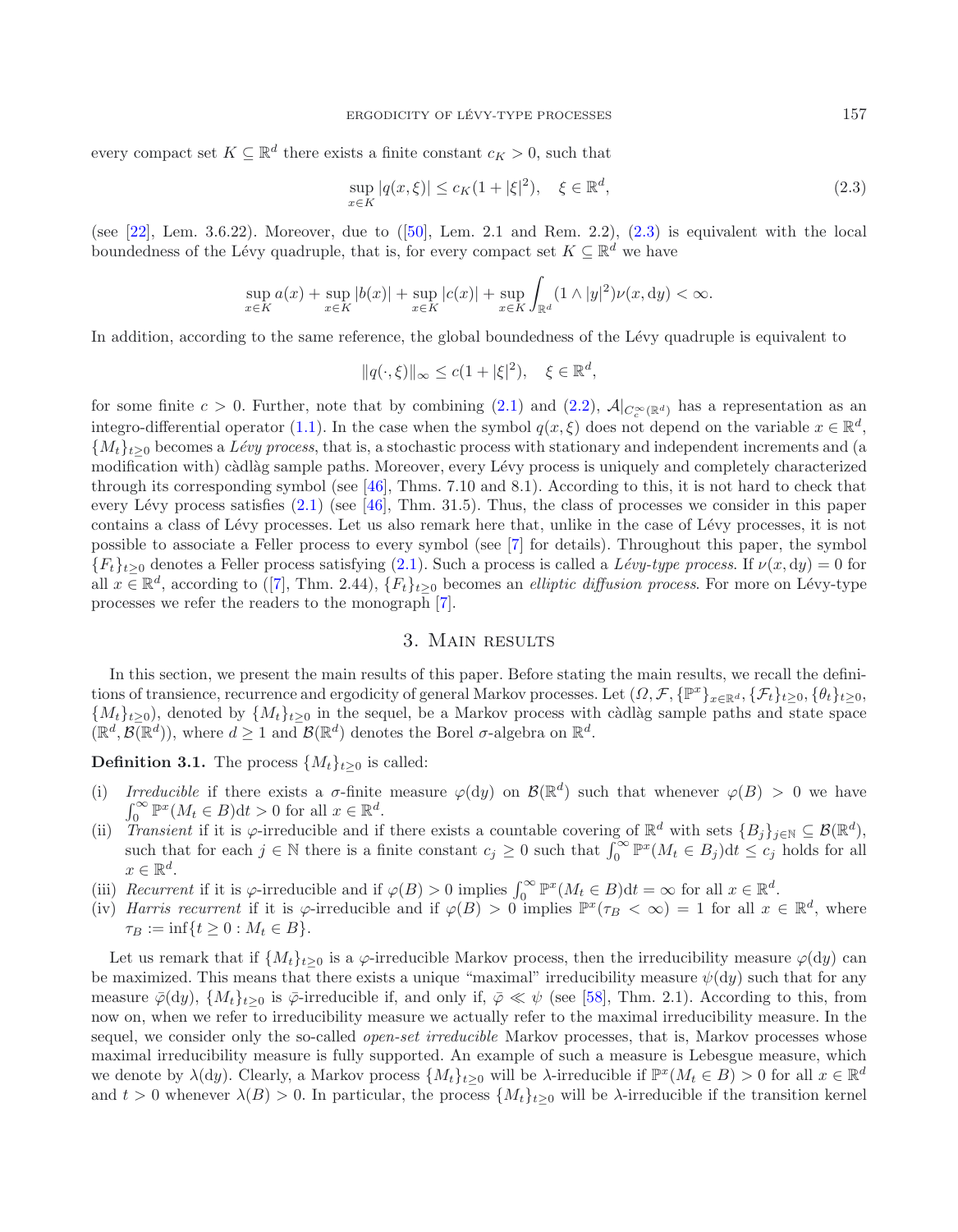$\mathbb{P}^{x}(M_t \in d\mathcal{y}), x \in \mathbb{R}^d, t > 0$ , possesses a strictly positive transition density function with respect to  $\lambda(dy)$ . Let us remark here that irreducibility of Lévy-type processes is a very well-studied topic in the literature. In particular, we refer the readers to [\[53,](#page-23-18) [56\]](#page-23-2) for the elliptic diffusion case, to [\[27](#page-22-17), [28](#page-22-18)] for the case of stable-like processes (see Example [3.6](#page-7-0) for the definition of these processes), to ([\[25](#page-22-19)[,26\]](#page-22-20), [\[37\]](#page-23-19), Rem. 3.3 and [\[45](#page-23-13)], Thm. 2.6) for the case of Lévy-type processes with bounded coefficients and to  $[2,21,24,29,32,33,38,39]$  $[2,21,24,29,32,33,38,39]$  $[2,21,24,29,32,33,38,39]$  $[2,21,24,29,32,33,38,39]$  $[2,21,24,29,32,33,38,39]$  $[2,21,24,29,32,33,38,39]$  $[2,21,24,29,32,33,38,39]$  $[2,21,24,29,32,33,38,39]$  for the case of a class of Lévy-type processes obtained as a solution of certain jump-type stochastic differential equations. Further, it is well-known that every  $\psi$ -irreducible Markov process is either transient or recurrent (see [\[58\]](#page-23-17), Thm. 2.3). Also, clearly, every Harris recurrent Markov process is recurrent, but, in general, these two properties are not equivalent. They differ on the set of the irreducibility measure zero (see [\[58\]](#page-23-17), Thm. 2.5). However, for an open-set irreducible Lévy-type process these two properties are actually equivalent (see Prop.  $5.1$ ).

Now, we recall notions of ergodicity of Markov processes. A probability measure  $\pi(dx)$  on  $\mathcal{B}(\mathbb{R}^d)$  is called *invariant* for  $\{M_t\}_{t>0}$  if

$$
\int_{\mathbb{R}^d} \mathbb{P}^x(M_t \in B) \pi(\mathrm{d}x) = \pi(B), \quad t > 0, \ B \in \mathcal{B}(\mathbb{R}^d).
$$

A set  $B \in \mathcal{F}$  is said to be *shift-invariant* if  $\theta_t^{-1}B = B$  for all  $t \geq 0$ . The *shift-invariant*  $\sigma$ -algebra  $\mathcal{I}$  is a collection of all such shift-invariant sets.

**Definition 3.2.** The process  $\{M_t\}_{t>0}$  is called:

- (i) *Ergodic* if it possesses an invariant probability measure  $\pi(dx)$  and if I is trivial with respect to  $\mathbb{P}^{\pi}(dx)$ , that is,  $\mathbb{P}^{\pi}(B) = 0$  or 1 for every  $B \in \mathcal{I}$ . Here, for a probability measure  $\mu(dx)$  on  $\mathcal{B}(\mathbb{R}^d)$ ,  $\mathbb{P}^{\mu}(d\omega)$  is defined as  $\mathbb{P}^{\mu}(\mathrm{d}\omega) := \int_{\mathbb{R}^d} \mathbb{P}^x(\mathrm{d}\omega)\mu(\mathrm{d}x).$
- (ii) *Strongly ergodic* if it possesses an invariant probability measure  $\pi(dx)$  and if

$$
\lim_{t \to \infty} \|\mathbb{P}^x(M_t \in \cdot) - \pi(\cdot)\|_{TV} = 0, \quad x \in \mathbb{R}^d,
$$

where  $\|\cdot\|_{TV}$  denotes the total variation norm on the space of signed measures on  $\mathcal{B}(\mathbb{R}^d)$ .

(iii) *Polynomially ergodic* if it possesses an invariant probability measure  $\pi(dx)$  and if

$$
\|\mathbb{P}^x(M_t \in \cdot) - \pi(\cdot)\|_{TV} \le k(x)t^{-\kappa}, \quad x \in \mathbb{R}^d, \ t \ge 0,
$$

for some  $k : \mathbb{R}^d \longrightarrow [0, \infty)$  and  $\kappa > 0$ .

(iv) *Exponentially ergodic* if it possesses an invariant probability measure  $\pi(dx)$  and if

$$
\|\mathbb{P}^x(M_t \in \cdot) - \pi(\cdot)\|_{TV} \le k(x) e^{-\kappa t}, \quad x \in \mathbb{R}^d, \ t \ge 0,
$$

for some  $k : \mathbb{R}^d \longrightarrow [0, \infty)$  and  $\kappa > 0$ .

Clearly, exponential ergodicity implies polynomial ergodicity, which implies strong ergodicity and strong ergodicity implies ergodicity (for the latter see [\[5\]](#page-22-25), Prop. 2.5). On the other hand, ergodicity does not necessarily imply strong ergodicity, strong ergodicity does not imply polynomial ergodicity which in general does not imply exponential ergodicity (see  $[15, 36, 37]$  $[15, 36, 37]$  $[15, 36, 37]$  $[15, 36, 37]$  $[15, 36, 37]$ ). However, for an open-set irreducible Lévy-type process which has an irreducible *skeleton chain*, ergodicity and strong ergodicity actually coincide (see Sect. [6\)](#page-15-0). Recall, a Markov process  $\{M_t\}_{t>0}$  has an irreducible skeleton chain if there are  $t_0 > 0$  and  $\sigma$ -finite measure  $\varphi(dy)$  on  $\mathcal{B}(\mathbb{R}^d)$ , such that the Markov chain  $\{M_{nt_0}\}_{n\geq 0}$  is  $\varphi$ -irreducible, that is, whenever  $\varphi(B) > 0$  we have  $\sum_{n=0}^{\infty} \mathbb{P}^x(M_{nt_0} \in B) > 0$ for all  $x \in \mathbb{R}^d$ .

Now, we are in a position to state the main results of this paper, the proofs of which are given in Sections [5](#page-13-0) and [6.](#page-15-0) First, we introduce some auxiliary notation we need in the sequel. For  $\alpha \geq 0$ ,  $r_0 > 1$ ,  $0 < \varepsilon \leq 1 - r_0^{-\alpha}$ ,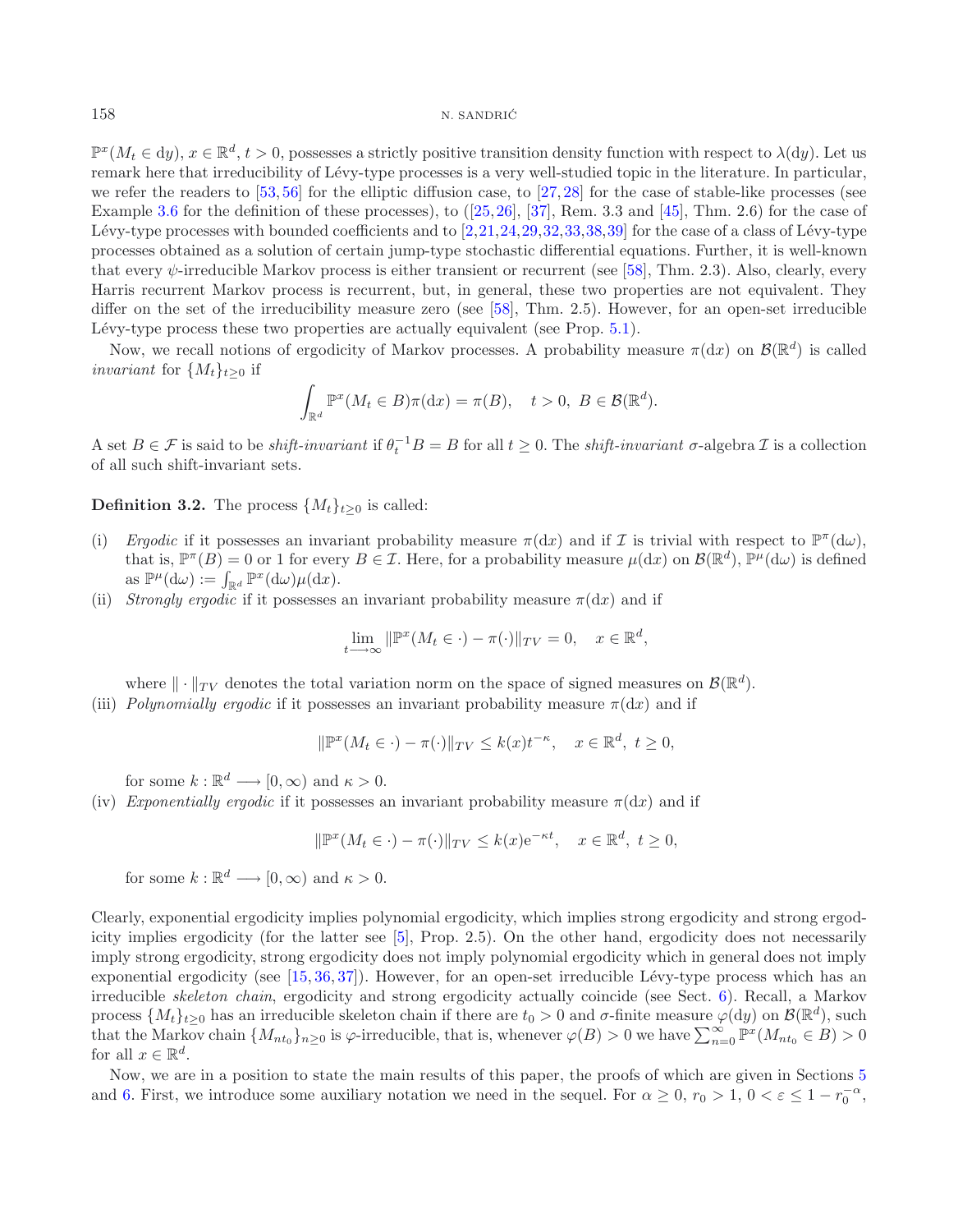$r \geq r_0$  and  $x \in \mathbb{R}^d$ ,  $|x| \geq r_0$ , define

<span id="page-5-1"></span>
$$
W_{\alpha}(r) := 1 - r^{-\alpha}, \quad V_{\alpha}(r) := \begin{cases} \ln r, \alpha = 0 \\ r^{\alpha}, \alpha > 0, \end{cases}
$$
  
\n
$$
D_{\alpha}^{W}(x) := \frac{\alpha}{2} \left( (|x| + 1)^{-2 - \alpha} - (2 + \alpha) \frac{(|x| + 1)^{2}}{(|x| - 1)^{4 + \alpha}} \right) \int_{B(0,1)} |y|^{2} \nu(x, dy), \alpha = 0
$$
  
\n
$$
D_{\alpha}^{V}(x) := \begin{cases} \frac{1}{2}(|x| - 1)^{-2} \int_{B(0,1)} |y|^{2} \nu(x, dy), \alpha = 0 \\ \frac{\alpha}{2}(|x| - 1)^{-2 + \alpha} \int_{B(0,1)} |y|^{2} \nu(x, dy), \alpha = 0 \\ \frac{\alpha}{2} \left( (|x| - 1)^{-2 + \alpha} - (2 - \alpha) \frac{(|x| + 1)^{2}}{(|x| - 1)^{4 - \alpha}} \right) \int_{B(0,1)} |y|^{2} \nu(x, dy), 2 < \alpha \le 4 \\ \frac{\alpha}{2} \left( (|x| - 1)^{-2 + \alpha} - (2 - \alpha)(|x| + 1)^{\alpha - 2} \right) \int_{B(0,1)} |y|^{2} \nu(x, dy), \alpha > 4, \alpha^{W}(x) := \int_{B^{c}(0,1)} (W_{\alpha}(|y + x|) 1_{\{|y + x| > r_{0}\}}(y) + (W_{\alpha}(r_{0}) - \varepsilon) 1_{\{|y + x| \le r_{0}\}}(y) - W_{\alpha}(|x|)) \nu(x, dy),
$$
  
\n
$$
E_{\alpha}^{V}(x) := \int_{B^{c}(0,1)} (V_{\alpha}(|y + x| \vee r_{0}) - V_{\alpha}(|x|)) \nu(x, dy),
$$
  
\n
$$
T_{\alpha}(x) := -a(x) W_{\alpha}(|x|) + \alpha |x|^{-\alpha} (A(x) - (1 + \alpha/2)C(x) + B(x)) + D_{\alpha}^{W}(x) + E_{\alpha}^{W},
$$
  
\n
$$
R_{\alpha}(x) := \begin{cases} -a(x) V_{\alpha}(|x|) + \alpha |x|^{\alpha} (A(x) - (1 - \
$$

where  $a(x)$ ,  $A(x)$ ,  $B(x)$  and  $C(x)$  are defined in [\(1.1\)](#page-0-0) and [\(1.2\)](#page-1-0),  $B(x,r)$  denotes the open ball around  $x \in \mathbb{R}^d$  of radius  $r > 0$  and  $a \wedge b$  and  $a \vee b$  denote the minimum and maximum of  $a, b \in \mathbb{R}$ , respectively. It is straightforward to see (by employing Taylor's formula) that for any  $C^2$ -extensions  $\bar{W}_{\alpha}, \bar{V}_{\alpha} : \mathbb{R}^d \longrightarrow [0, \infty)$  of the functions  $x \longmapsto W_{\alpha}(|x|) \text{ and } x \longmapsto V_{\alpha}(|x|), x \in \mathbb{R}^d, |x| \geq r_0 \text{, such that the functions } |x| \longrightarrow \bar{W}_{\alpha}(x) \text{ and } |x| \longrightarrow \bar{V}_{\alpha}(x) \text{ are } \bar{V}_{\alpha}(|x|)$ nondecreasing and  $\bar{W}_{\alpha}(0) = 1 - r_0^{-\alpha} - \varepsilon$ , we have that  $\mathcal{L}\bar{W}_{\alpha}(x) \geq T_{\alpha}(x)$  and  $\mathcal{L}\bar{V}_{\alpha}(x) \leq R_{\alpha}(x)$ ,  $x \in \mathbb{R}^d$ ,  $|x| \geq r_0$ . Also, observe that

(i) if  $\alpha \leq 1$ , then for all  $x \in \mathbb{R}^d$ ,  $|x| \geq r_0$ ,

$$
E^W_\alpha(x) \ge -\frac{\alpha}{r_0|x|^\alpha} \int_{\{|y| \ge 1, |x| > |y+x| > r_0\}} |y| \nu(x, dy) + (-1 + |x|^{-\alpha}) \nu(x, \{|y| \ge 1, |y+x| \le r_0\}).
$$

(ii) for all  $x \in \mathbb{R}^d$ ,  $|x| \ge r_0$ ,

$$
E_{\alpha}^{V}(x) \leq \begin{cases} \int_{B^{c}(0,1)} \ln\left(1 + \frac{|y|}{|x|}\right) \nu(x, \mathrm{d}y), & \alpha = 0\\ \int_{B^{c}(0,1)} \left( (|x| + |y|)^{\alpha} - |x|^{\alpha} \right) \nu(x, \mathrm{d}y), & \alpha > 0. \end{cases}
$$

In particular, if  $\alpha \leq 1$ , then for all  $x \in \mathbb{R}^d$ ,  $|x| \geq r_0$ ,

$$
E_{\alpha}^{V}(x) \leq \begin{cases} |x|^{-1} \int_{B^{c}(0,1)} |y| \nu(x, dy), & \alpha = 0 \\ \alpha |x|^{-1+\alpha} \int_{B^{c}(0,1)} |y| \nu(x, dy), 0 < \alpha \leq 1. \end{cases}
$$

<span id="page-5-0"></span>**Theorem 3.3.** *Let*  ${F_t}_{t\geq0}$  *be a d-dimensional open-set irreducible Lévy-type process generated by an operator of the form*  $(1.1)$  *with coefficients*  $(a(x), b(x), c(x), \nu(x, dy))$ .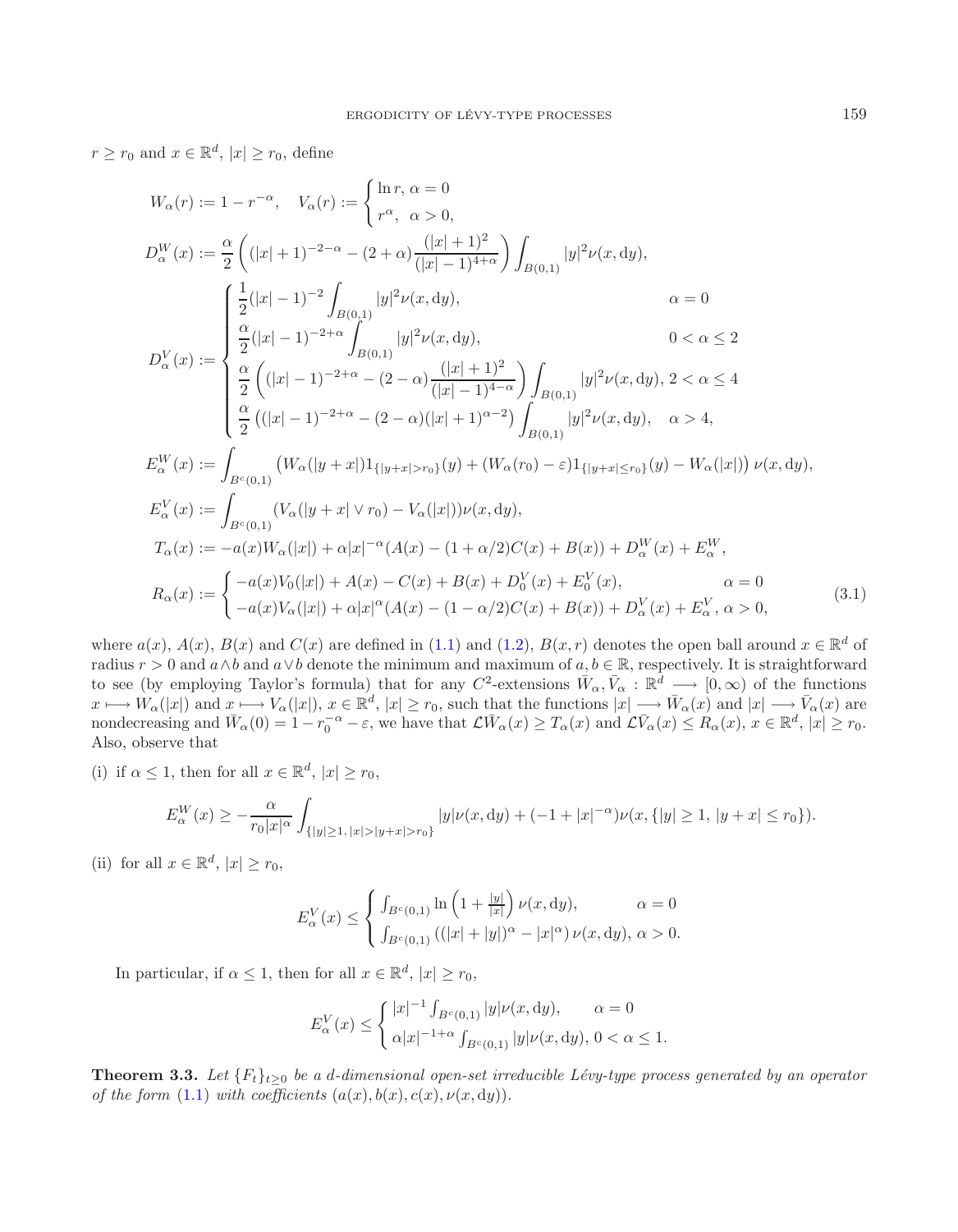#### 160 N. SANDRIĆ

- (i) *The process*  ${F_t}_{t\geq0}$  *is transient if there exist*  $\alpha > 0$ ,  $x_0 > r_0 > 1$  *and*  $0 < \varepsilon \leq 1-r_0^{-\alpha}$ , *such that*  $T_\alpha(x) \geq 0$ *for all*  $x \in \mathbb{R}^d$ ,  $|x| \geq x_0$ *.*
- (ii) *The process*  ${F_t}_{t\geq0}$  *is recurrent if there exist*  $\alpha \geq 0$  *and*  $x_0 > r_0 > 1$ *, such that*

<span id="page-6-2"></span><span id="page-6-1"></span><span id="page-6-0"></span>
$$
z \longmapsto \int_{\{|y| \ge 1, |y+z| \ge x_0\}} V_{\alpha}(|y+z|) \nu(z, dy) \quad \text{is locally bounded}
$$
 (3.2)

*and*  $R_{\alpha}(x) \leq 0$  *for all*  $x \in \mathbb{R}^d$ ,  $|x| \geq x_0$ *.* 

- (iii) *The process*  ${F_t}_{t\geq 0}$  *is (strongly) ergodic if it has an irreducible skeleton chain and if there exist*  $\alpha \geq 0$ ,  $\beta > 0$  and  $x_0 > r_0 > 1$ , such that [\(3.2\)](#page-6-0) holds true and  $R_\alpha(x) \leq -\beta$  for all  $x \in \mathbb{R}^d$ ,  $|x| \geq x_0$ .
- (iv) The process  ${F_t}_{t\geq0}$  is polynomially ergodic if it has an irreducible skeleton chain and if there exist  $\alpha \geq 0$ ,  $0 < \beta < 1, \gamma > 0$  and  $x_0 > r_0 > 1$ , such that [\(3.2\)](#page-6-0) holds true and  $R_\alpha(x) \leq -\gamma V_\alpha^\beta(|x|)$  for all  $x \in \mathbb{R}^d$ ,  $|x| \geq x_0$ . In this case, the corresponding polynomial rate of convergence is  $t^{\beta/(1-\beta)}$ , for any  $0 < \lambda < \gamma(1-\beta)$ *and*  $t_0 > 0$  *there exists*  $k > 0$  *such that*

$$
\|\mathbb{P}^x(X_t \in \cdot) - \pi(\cdot)\|_{TV}
$$
  
\n
$$
\leq k(1-\beta) \left( t_0^{1/(1-\beta)} + \frac{\lambda^{\beta/(\beta-1)}}{\gamma(1-\beta) - \lambda} \bar{V}_\alpha(x) + \frac{t_0 \lambda^{\beta/(\beta-1)}}{\gamma(1-\beta) - \lambda} \sup_{B(0,x_0)} |\mathcal{L}\bar{V}_\alpha(x)| \right) t^{-\beta/(1-\beta)} \tag{3.3}
$$

*for all*  $x \in \mathbb{R}^d$  *and*  $t \geq 0$ *, and* 

<span id="page-6-4"></span><span id="page-6-3"></span>
$$
\int_{\mathbb{R}^d} \bar{V}_{\alpha}^{\beta}(x)\pi(\mathrm{d}x) \le \sup_{x \in B(0,x_0)} |\mathcal{L}\bar{V}_{\alpha}(x)|/\gamma + V_{\alpha}^{\beta}(x_0),\tag{3.4}
$$

*where*  $\bar{V}_{\alpha}(x)$  *is any*  $C^2$ -extension of the function  $x \mapsto V_{\alpha}(|x|)$ ,  $x \in \mathbb{R}^d$ ,  $|x| \ge r_0$ , such that the function  $|x| \longrightarrow \bar{V}_{\alpha}(x)$  *is nondecreasing and*  $\bar{V}_{\alpha}(0) > 0$ *.* 

(v) *The process*  ${F_t}_{t\geq0}$  *is exponentially ergodic if it has an irreducible skeleton chain and if there exist*  $\alpha \geq 0$ ,  $\beta > 0$  and  $x_0 > r_0 > 1$ , such that [\(3.2\)](#page-6-0) holds true and  $R_\alpha(x) \leq -\beta V_\alpha(|x|)$  for all  $x \in \mathbb{R}^d$ ,  $|x| \geq x_0$ . In this *case, for any*  $0 < \lambda < \beta$ ,  $t_0 > 0$  *and*  $\kappa > 0$  *there exists*  $k(\kappa) > 0$  *such that* 

$$
\|\mathbb{P}^x(X_t \in \cdot) - \pi(\cdot)\|_{TV} \le \left(1 + \frac{e^{\lambda t_0}}{\beta - \lambda} \bar{V}_\alpha(x) + \frac{t_0 e^{\lambda t_0}}{\beta - \lambda} \sup_{B(0, x_0)} |\mathcal{L}\bar{V}_\alpha(x)| + \frac{e^{\lambda t_0} - 1}{\lambda}\right) e^{k(\kappa) - \kappa t}
$$
(3.5)

*for all*  $x \in \mathbb{R}^d$  *and*  $t > 0$ *, and* 

$$
\int_{\mathbb{R}^d} \bar{V}_{\alpha}(x)\pi(\mathrm{d}x) \le \sup_{x \in B(0,x_0)} |\mathcal{L}\bar{V}_{\alpha}(x)|/\beta + V_{\alpha}(r_0). \tag{3.6}
$$

*Here,*  $\bar{V}_{\alpha}(x)$  *is again any*  $C^2$ -extension of the function  $x \mapsto V_{\alpha}(|x|)$ ,  $x \in \mathbb{R}^d$ ,  $|x| \ge r_0$ , such that the *function*  $|x| \longrightarrow \overline{V}_{\alpha}(x)$  *is nondecreasing and*  $\overline{V}_{\alpha}(0) \geq 0$ *.* 

Let us remark here that the condition in  $(3.2)$  can be relaxed by replacing  $V_0(r)$  with

 $V_{-n+1}(r) := \ln \ln \cdots \ln r$ ,  $r \ge r_0 > e^{n-1}$ ,  $n \in \mathbb{N}$ .

Clearly, in that case, Theorem [3.3](#page-5-0) still holds, but with some minor technical modifications.

As a direct consequence of Theorem [3.3](#page-5-0) we can also discuss mixing properties of Lévy-type processes (see also [\[32](#page-22-11)]). First, recall that α*-mixing* (or strong mixing) and β*-mixing* (or complete regularity, or the Kolmogorov) *coefficients* of a Markov process  $\{M_t\}_{t>0}$  with initial distribution  $\mu(dx)$  are defined as follows

$$
\alpha^{\mu}(t) := \sup_{s \geq 0} \sup_{A \in \mathcal{F}_s, B \in \sigma\{M_u : u \geq s+t\}} |\mathbb{P}^{\mu}(A \cap B) - \mathbb{P}^{\mu}(A)\mathbb{P}^{\mu}(B)|
$$
  

$$
\beta^{\mu}(t) := \sup_{s \geq 0} \mathbb{E}^{\mu} \left[ \sup_{B \in \sigma\{M_u : u \geq s+t\}} |\mathbb{P}^{\mu}(B|\mathcal{F}_s) - \mathbb{P}^{\mu}(B)| \right].
$$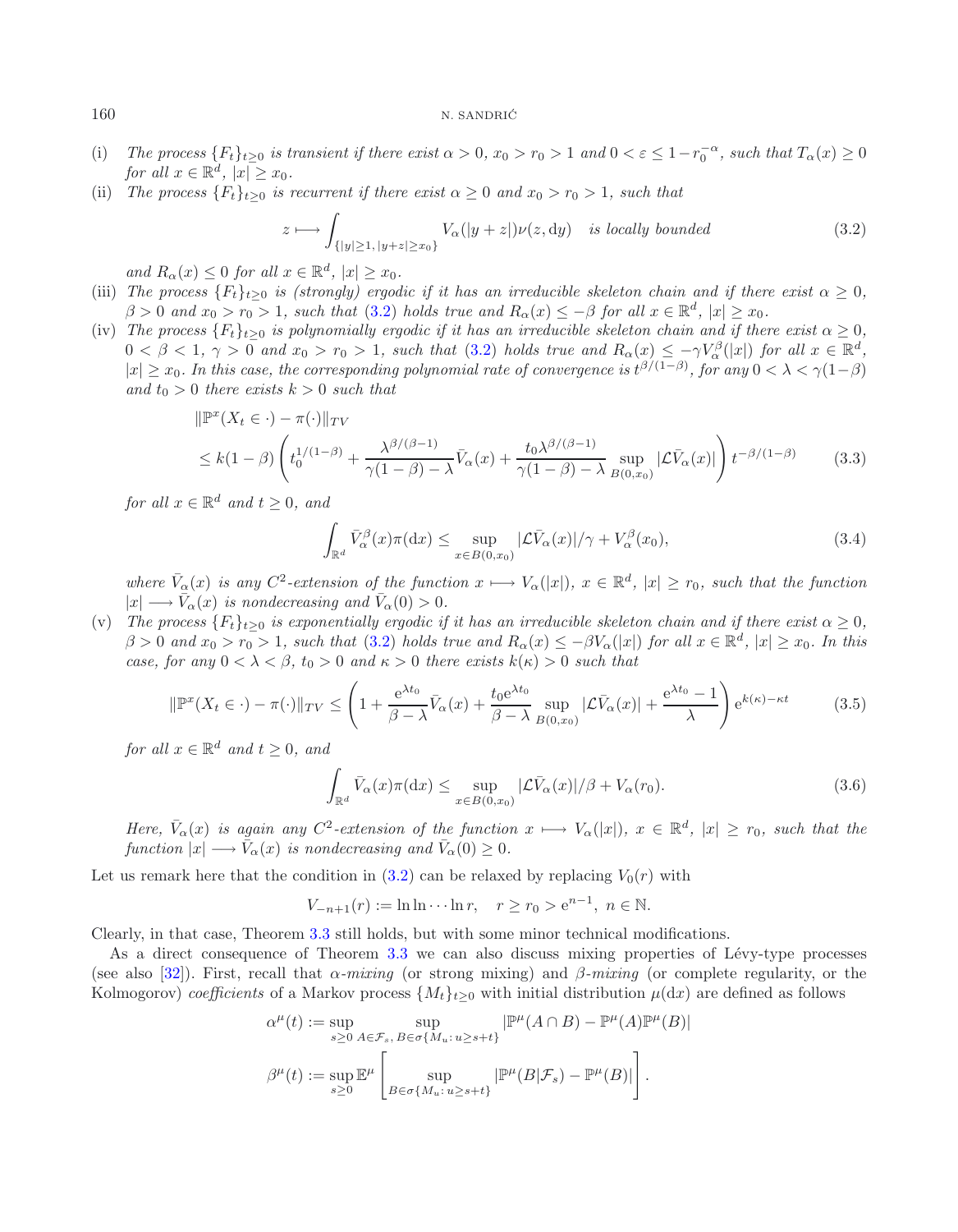It is well-known that  $\alpha_t^{\mu} \leq \beta_t^{\mu}$  for every  $t \geq 0$  and every initial distribution  $\mu(\mathrm{d}y)$  of  $\{M_t\}_{t \geq 0}$  (see [\[8](#page-22-27)]). Further, if  $\pi(dx)$  is an invariant distribution of  $\{M_t\}_{t>0}$ , then, by using the Markov property of  $\{M_t\}_{t>0}$  and stationarity of  $\pi(dx)$ , we have the following

$$
\alpha^{\pi}(t) = \sup_{A \in \mathcal{F}_0, B \in \sigma\{M_u : u \ge t\}} |\mathbb{P}^{\pi}(A \cap B) - \mathbb{P}^{\pi}(A)\mathbb{P}^{\pi}(B)|
$$

$$
\beta^{\pi}(t) = \int_{\mathbb{R}^d} ||\mathbb{P}^{\pi}(M_t \in \cdot) - \pi(\cdot)||_{TV} \pi(\mathrm{d}x)
$$

(see [\[8](#page-22-27),[10\]](#page-22-28)). A Markov process  $\{M_t\}_{t\geq 0}$  with initial distribution  $\mu(dx)$  is called  $\alpha^{\mu}$ -mixing (respectively,  $\beta^{\mu}$ *mixing*) if  $\lim_{t\to\infty} \alpha^{\mu}(t) = 0$  (respectively,  $\lim_{t\to\infty} \beta^{\mu}(t) = 0$ ).

**Corollary 3.4.** *Let*  ${F_t}_{t\ge0}$  *be a Lévy-type process satisfying the assumptions from Theorem [3.3\(](#page-5-0)iii). Then,*  ${F_t}_{t\geq0}$  *is*  $\beta^{\pi}$ -mixing. Furthermore, if  ${F_t}_{t\geq0}$  *satisfies the assumptions from Theorem* [3.3\(](#page-5-0)v), then lim<sub>t→∞</sub>  $e^{\kappa t} \beta^{\pi}(t) = 0$  *for every*  $\kappa > 0$ . Here,  $\pi(dx)$  *denotes the unique invariant distribution of*  $\{X_t\}_{t>0}$ *.* 

Let us now give some applications of the results presented above.

**Example 3.5** (Elliptic diffusions). Assume that the coefficients  $b(x)=(b_i(x))_{1\leq i\leq d}$  and  $c(x)=(c_{ij}(x))_{1\leq i,j\leq d}$ satisfy the following:

- (i)  $b(x)$  is continuous:
- (ii)  $c(x)$  is symmetric and Lipschitz continuous;
- (iii) for some constant  $\kappa \geq 1$  and all  $i = 1, \ldots, d$  and  $x \in \mathbb{R}^d$ ,

$$
|b_i(x)| \le \kappa(1+|x|)
$$
 and  $\kappa^{-1} \sum_{i=1}^d x_i^2 \le \sum_{i,j=1}^d x_i x_j c_{ij}(x) \le \kappa \sum_{i=1}^d x_i^2$ .

Then, according to ([\[40\]](#page-23-22), Thm. 22.12 and [\[56\]](#page-23-2), Thm. 2.3), the operator  $\mathcal L$  (with coefficients  $b(x)$  and  $c(x)$ ) generates a unique open-set irreducible elliptic diffusion process which has an irreducible skeleton chain. Thus, we are in position to apply Theorem [3.3.](#page-5-0) Specially, as a simple consequence we can deduce the well-known transience and recurrence dichotomy of a standard Brownian motion, that is, a standard Brownian motion is transient if, and only if,  $d > 2$ .

<span id="page-7-0"></span>**Example 3.6** (Stable-like processes). Let  $\alpha : \mathbb{R}^d \longrightarrow (0, 2), \beta := (\beta_i)_{1 \leq i \leq d} : \mathbb{R}^d \longrightarrow \mathbb{R}^d$  and  $\gamma : \mathbb{R}^d \longrightarrow (0, \infty)$ be such that:

- (i)  $\alpha, \beta_i, \gamma \in C_b^1(\mathbb{R}^d), i = 1, \ldots, d$ , where  $C_b^k(\mathbb{R}^d), k \geq 0$ , denotes the space of k times differentiable functions such that all derivatives up to order  $k$  are bounded;
- (ii)  $0 < \inf_{x \in \mathbb{R}^d} \alpha(x) \leq \sup_{x \in \mathbb{R}^d} \alpha(x) < 2$  and  $\inf_{x \in \mathbb{R}^d} \gamma(x) > 0$ .

Then, under this assumptions (in [\[1\]](#page-22-29), [\[27\]](#page-22-17), Thm. 5.1 and [\[52](#page-23-14)], Thm. 3.3) it has been shown that there exists a unique open-set irreducible Lévy-type process which has an irreducible skeleton chain, called a *stable-like process*, determined by coefficients of the form  $(0, \beta(x), 0, \gamma(x)|y|^{-d-\alpha(x)}dy)$ . Note that when  $\alpha(x)$ ,  $\beta(x)$  and  $\gamma(x)$  are constant functions, then we deal with a symmetric stable Lévy process with drift. Now, by a straightforward application of Theorem [3.3,](#page-5-0) it is easy to see that

(i) if for some  $\alpha \leq 1$  and  $r_0 > 1$ ,

$$
\liminf_{|x|\longrightarrow\infty}\left(\sum_{i=1}^dx_i\beta_i(x)-\frac{\alpha(\alpha+1)S_d\gamma(x)}{2(2-\alpha(x))}-Var_0^{d-1}\gamma(x)|x|^{2-\alpha(x)-d}(\alpha|x|+r_0|x|^\alpha)\right)>0,
$$

then the underlying stable-like process is transient;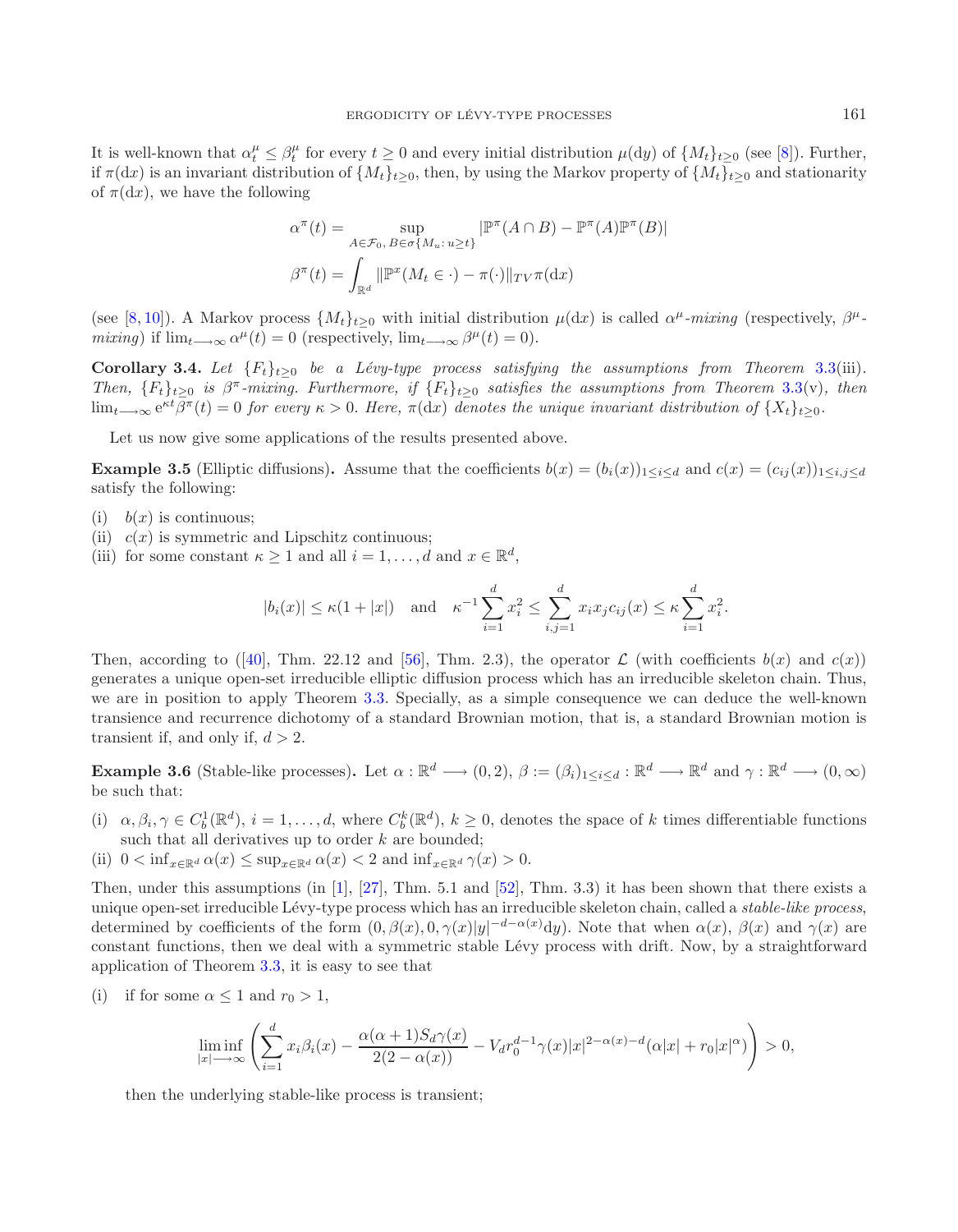(ii) if  $\liminf_{|x| \to \infty} \alpha(x) > 1$  and

$$
\limsup_{|x| \to \infty} \left( \sum_{i=1}^d x_i \beta_i(x) + \frac{S_d \gamma(x)}{2(2 - \alpha(x))} + \frac{S_d \gamma(x)}{\alpha(x) - 1} |x| \right) < 0,
$$

then the underlying stable-like process is recurrent (here we used  $V_0(r) = \ln r$ ); (iii) if for some  $1 \leq \alpha < 2$  and  $\beta > 0$ ,  $\liminf_{|x| \to \infty} \alpha(x) > \alpha$  and

$$
\limsup_{|x|\longrightarrow\infty}\left(\alpha\sum_{i=1}^dx_i\beta_i(x)+\frac{\alpha S_d\gamma(x)}{2(2-\alpha(x))}+\frac{\alpha S_d\gamma(x)}{\alpha(x)-1}|x|+\frac{\alpha S_d\gamma(x)}{\alpha(x)-\alpha}|x|^{2-\alpha}+\beta|x|^{2-\alpha}\right)<0,
$$

then the underlying stable-like process is (strongly) ergodic (here we used  $V_{\alpha}(r) = r^{\alpha}$ ); (iv) if for some  $1 \le \alpha < 2$ ,  $0 < \beta \le (\alpha - 1)/\alpha$  and  $\gamma > 0$ ,  $\liminf_{|x| \to \infty} \alpha(x) > \alpha$  and

$$
\limsup_{|x|\longrightarrow\infty}\left(\alpha\sum_{i=1}^dx_i\beta_i(x)+\frac{\alpha S_d\gamma(x)}{2(2-\alpha(x))}+\frac{\alpha S_d\gamma(x)}{\alpha(x)-1}|x|+\frac{\alpha S_d\gamma(x)}{\alpha(x)-\alpha}|x|^{2-\alpha}+\gamma|x|^{2-\alpha+\alpha\beta}\right)<0,
$$

then the underlying stable-like process is polynomially ergodic with the rate of convergence  $t^{\beta/(1-\beta)}$  (here we used  $V_{\alpha}(r) = r^{\alpha}$ .

Here,  $S_d$  and  $V_d$  denote the surface and volume of a d-dimensional unit ball, respectively. Also, note that, because of the boundedness of the coefficients, it is not clear that a stable-like process can be exponentially ergodic.

**Example 3.7** (Ornstein–Uhlenbeck-type processes). Let  $q := (q_{ij})_{1 \leq i,j \leq d}$  be a  $d \times d$  real matrix whose eigenvalues all have strictly positive real parts and let  $\{L_t\}_{t>0}$  be an  $\mathbb{R}^d$ -valued Lévy process determined by coefficients  $(0, b, c, \nu(dy))$ . Furthermore, let  $F_0$  be an  $\mathbb{R}^d$ -valued random variable independent of  $\{L_t\}_{t>0}$ . The *Ornstein*-*Uhlenbeck-type processes* is a strong Markov process defined by

$$
F_t := e^{-tq} F_0 + \int_0^t e^{-(t-s)q} dL_s, \quad t \ge 0,
$$

(see [\[48](#page-23-8)] for details). Under certain regularity conditions of the matrix q and coefficients  $(0, b, c, \nu(dy))$ , in ([48], Thm. 3.1) it has been shown that  ${F_t}_{t\geq 0}$  is an open-set irreducible Lévy-type process which has an irreducible skeleton chain, determined by coefficients of the form  $(0, b - qx, c, \nu(dy))$ . Now, assume that there exists a constant  $\kappa > 0$ , such that

$$
\sum_{i,j=1}^d x_i x_j q_{ij}(x) \ge \kappa \sum_{i=1}^d x_i^2, \quad x \in \mathbb{R}^d.
$$

Then,  ${F_t}_{t>0}$  is (strongly) ergodic if, and only if,  $\nu(dy)$  satisfies [\(3.2\)](#page-6-0) with  $V_0(r) = \ln(r)$ . The necessity has been proved in  $(48)$ , Thm. 4.2), while the sufficiency easily follows from Theorem [3.3.](#page-5-0) Let us also remark here that, under the condition in [\(3.2\)](#page-6-0) (with  $V_0(r) = \ln(r)$ ), in ([\[48](#page-23-8)], Thm. 4.1) the authors have explicitly determined the corresponding invariant measure. Finally, if  $\nu(dy)$  satisfies [\(3.2\)](#page-6-0) with  $V_\alpha(r) = r^\alpha$ , for some  $\alpha > 0$ , then again by a straightforward application of Theorem [3.3](#page-5-0) it is easy to see that  $\{F_t\}_{t\geq 0}$  is exponentially ergodic.

**Example 3.8** (Lévy-driven SDEs). Let  $\{L_t\}_{t\geq 0}$  be an *n*-dimensional Lévy process and let  $\Phi : \mathbb{R}^d \longrightarrow \mathbb{R}^{d \times n}$  be bounded and locally Lipschitz continuous. Then, the SDE

$$
dF_t = \Phi(F_{t-})dL_t, \quad F_0 = x \in \mathbb{R}^d,
$$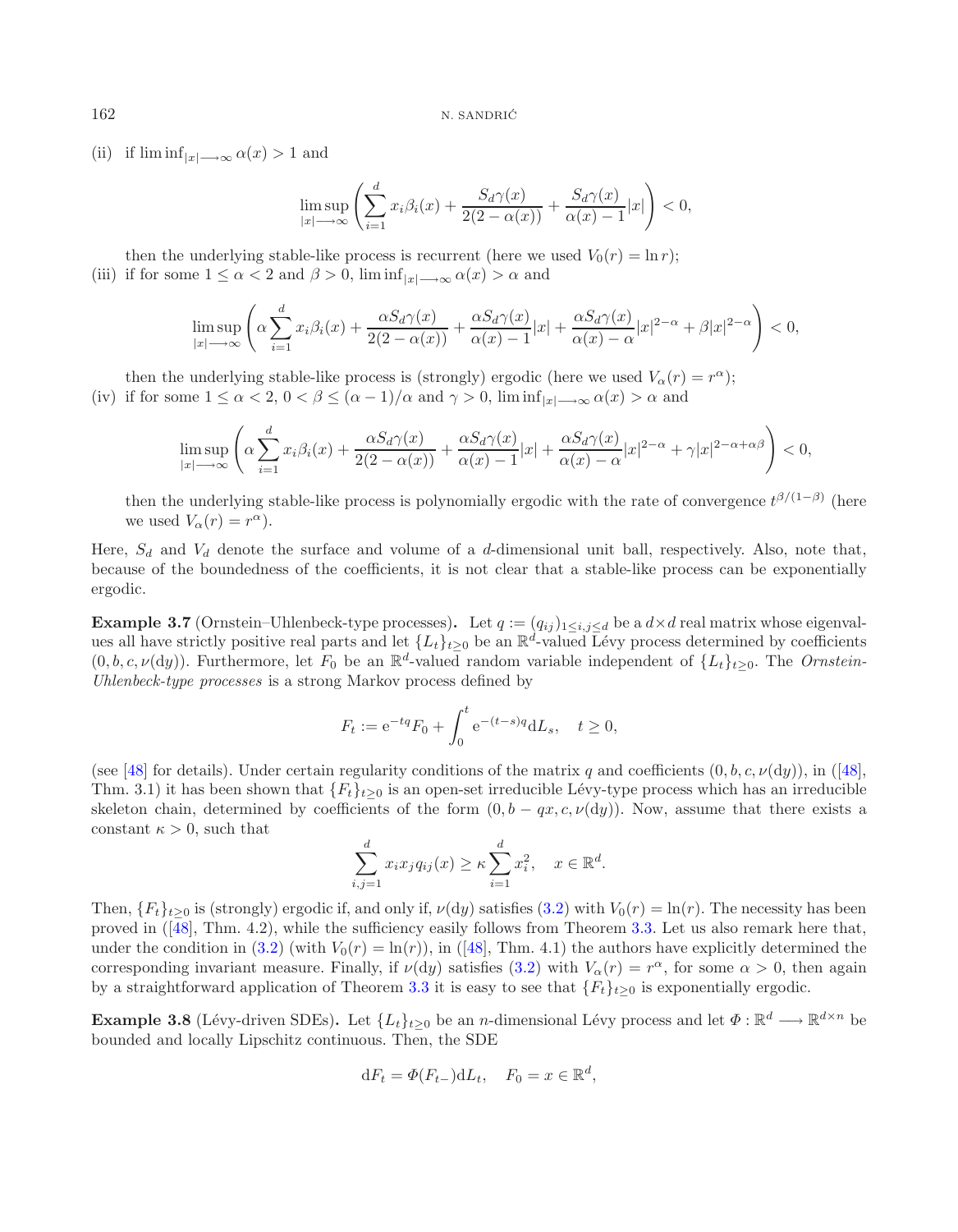admits a unique strong solution which is a Lévy-type process (see  $[7]$ , Thm. 3.8). In particular, if

- (i)  $L_t = (l_t, t), t \geq 0$ , where  $\{l_t\}_{t\geq 0}$  is a d-dimensional Lévy process determined by coefficients (Lévy triplet)  $(0, b, c, \nu(dy))$  such that the Lévy measure  $\nu(dy)$  is symmetric;
- (ii)  $\Phi(x) = (\phi(x)I, \psi(x)), x \in \mathbb{R}^d$ , where  $\phi, \psi : \mathbb{R}^d \longrightarrow \mathbb{R}$  are bounded, locally Lipschitz continuous and  $|\phi(x)| > 0$  for all  $x \in \mathbb{R}^d$ ,

then  ${F_t}_{t\geq0}$  is a d-dimensional Lévy-type process determined by coefficients of the form

$$
(0, \psi(x) + \phi(x)b, |\phi(x)|^2 c, \nu(dy/|\phi(x)|)).
$$

The open-set irreducibility and existence of an irreducible skeleton chain of  ${F_t}_{t\geq0}$  (in terms of  $\Phi(x)$ ) have been discussed in [\[32](#page-22-11)]. Thus, we are again in position to apply Theorem [3.3.](#page-5-0)

The two main ingredients in proving Theorem [3.3](#page-5-0) are: (i) characterizations of transience, recurrence, ergodicity and strong, polynomial and exponential erodicity in terms of the first hitting time  $\tau_{B(0,x_0)}$  (see Prop. [5.1,](#page-13-1) [\[35](#page-22-30)], Thm. 4.4, [\[15\]](#page-22-6), Thm. 1 and [\[12\]](#page-22-31), Thm. 6.2) and (ii) noticing that for any  $f \in C^2(\mathbb{R}^d)$  satisfying the condition in [\(3.2\)](#page-6-0) the process

$$
\left\{ f(F_{t \wedge \tau_{B(0,r_0)}}) - \int_0^{t \wedge \tau_{B(0,r_0)}} \mathcal{L}f(F_s)ds \right\}_{t \geq 0}
$$

is a  $\mathbb{P}^x$ -local martingale for all  $x \in \mathbb{R}^d$  (the operator  $\mathcal L$  will be an extension of the infinitesimal generator of  ${F_t}_{t\geq0}$  on this class of functions). Then, by an appropriate choice of the function  $f(x)$  (that is,  $f(x) = \bar{V}_{\alpha}(x)$  or  $\bar{W}_\alpha(x)$ , where  $\bar{V}_\alpha(x)$  and  $\bar{W}_\alpha(x)$  are adequate  $C^2$ -extensions of the functions  $x \mapsto V_\alpha(|x|)$  and  $x \mapsto W_\alpha(|x|)$ , respectively) and analysis of this process, we are in position to derive the desired conditions presented in Theorem [3.3.](#page-5-0)

### 4. Conservativeness

<span id="page-9-0"></span>In this section, we discuss conservativeness of Lévy-type processes. Let  $\{M_t\}_{t>0}$  be a d-dimensional Markov process and define

$$
T_c := \inf\{t \ge 0 : M_t \notin \mathbb{R}^d\} \text{ and } T_e := \lim_{R \to \infty} \inf\{t \ge 0 : M_t \in B^c(0, R)\}.
$$

The process  $\{M_t\}_{t>0}$  is called *conservative* if  $\mathbb{P}^x(T_c = \infty) = 1$  for all  $x \in \mathbb{R}^d$  and *nonexplosive* if  $\mathbb{P}^x(T_e = \infty) = 1$ for all  $x \in \mathbb{R}^d$ . Observe that, due to the fact that  $\{M_t\}_{t\geq 0}$  has càdlàg sample paths, these two notions actually coincide and they are equivalent with the fact that  $\mathbb{P}^{\tilde{x}}(\bar{M}_t \in \mathbb{R}^d) = \tilde{1}$  for all  $\tilde{x} \in \mathbb{R}^d$  and  $t \geq 0$  (see [\[49\]](#page-23-15)). Also, note that  $T_c$  represents the moment the process ceases to be finitely valued. Usually, once  $T_c$  has been reached we *kill* the process. This can be accomplished by a one-point compactification of the state space  $\mathbb{R}^d$ , say  $\mathbb{R}^d_{\infty}$ , and by defining

$$
\mathbb{P}^x(M_t \in B) := \begin{cases} 1, x = \infty & \text{and} \quad B = \{\infty\} \\ 0, x = \infty & \text{and} \quad B = \mathbb{R}^d. \end{cases}
$$

<span id="page-9-1"></span>**Proposition 4.1.** *Let*  $\{M_t\}_{t>0}$  *be a d-dimensional Markov process. If the function*  $x \mapsto \mathbb{P}^x(T_c < \infty)$  *is lower*  $semicontinuous, that is, \liminf_{y\longrightarrow x} \mathbb{P}^y(T_c < \infty) \geq \mathbb{P}^x(T_c < \infty)$  *for all*  $x \in \mathbb{R}^d$ , and  $\int_0^\infty \mathbb{P}^x(M_t \in O) dt > 0$  *for*  $all\ x \in \mathbb{R}^d\$ and open sets  $O \subseteq \mathbb{R}^d$ , then  $\mathbb{P}^x(T_c = \infty) = 1$  *for some*  $x \in \mathbb{R}^d$  *if, and only if,*  $\mathbb{P}^x(T_c = \infty) = 1$  *for all*  $x \in \mathbb{R}^d$ .

*Similarly, if the function*  $x \mapsto \mathbb{P}^x(T_c < \infty)$  *is upper semicontinuous, that is,*  $\limsup_{y\to\infty} \mathbb{P}^y(T_c < \infty) \le$  $\mathbb{P}^{x}(T_c < \infty)$  for all  $x \in \mathbb{R}^d$ , and  $\int_0^\infty \mathbb{P}^{x}(M_t \in O) dt > 0$  for all  $x \in \mathbb{R}^d$  and open sets  $O \subseteq \mathbb{R}^d$ , then  $\mathbb{P}^{x}(T_c = \infty)$  $\infty$ ) = 0 *for some*  $x \in \mathbb{R}^d$  *if, and only if,*  $\mathbb{P}^x(T_c = \infty) = 0$  *for all*  $x \in \mathbb{R}^d$ *.*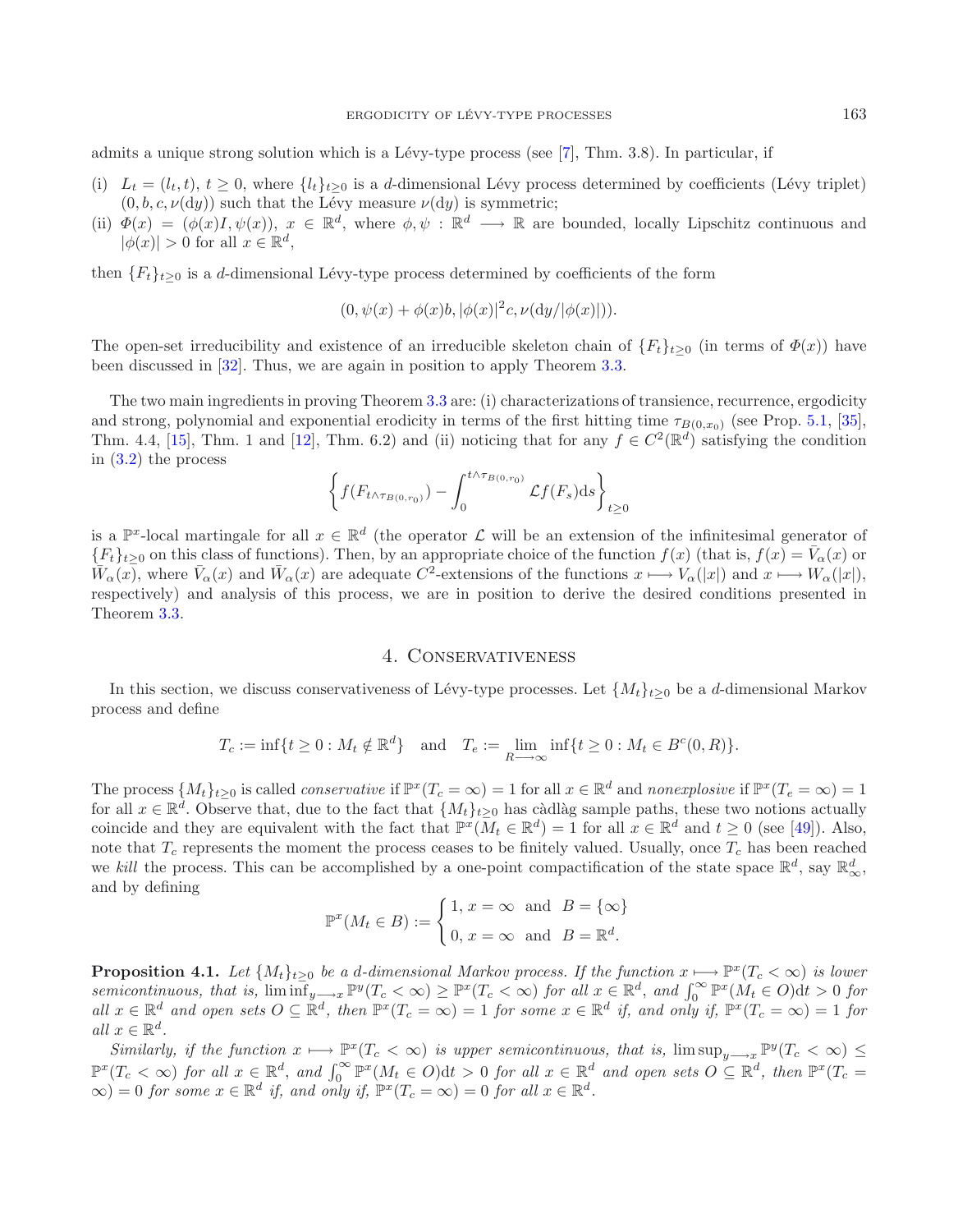*Proof.* Assume that  $\mathbb{P}^{x_0}(T_c < \infty) > 0$  for some  $x_0 \in \mathbb{R}^d$ . Then, because of the lower semicontinuity of  $x \mapsto$  $\mathbb{P}^{x}(T_c < \infty)$ , there exists an open set  $O_0 \subseteq \mathbb{R}^d$  around  $x_0$  such that  $\inf_{x \in O_0} \mathbb{P}^{x}(T_c < \infty) > 0$ . Next, let  $x \in \mathbb{R}^d$ and  $t > 0$  be arbitrary. Then, by the Markov property, we have

$$
\mathbb{P}^{x}(T_{c} < \infty) = \mathbb{P}^{x} \left( \inf \{ s \ge t : M_{s} \notin \mathbb{R}^{d} \} < \infty \right)
$$
  
\n
$$
= \int_{\mathbb{R}^{d}} \mathbb{P}^{x} (M_{t} \in dy) \mathbb{P}^{y} (T_{c} < \infty) + \mathbb{P}^{x} (M_{t} = \infty)
$$
  
\n
$$
\ge \int_{O_{0}} \mathbb{P}^{x} (M_{t} \in dy) \mathbb{P}^{y} (T_{c} < \infty)
$$
  
\n
$$
\ge \inf_{y \in O_{0}} \mathbb{P}^{y} (T_{c} < \infty) \mathbb{P}^{x} (M_{t} \in O_{0}).
$$

Now, by assumption, for given  $x \in \mathbb{R}^d$  and  $O_0 \subseteq \mathbb{R}^d$ , there exists  $T_0 > 0$  such that  $\int_0^{T_0} \mathbb{P}^x(M_t \in O_0) dt > 0$ . Hence,  $\mathbb{P}^{x}(T_c < \infty) > 0$  for all  $x \in \mathbb{R}^{d}$ , which leads to a contradiction.

To prove the second assertion, note first that the upper semicontinuity of the function  $x \mapsto \mathbb{P}^{x}(T_c < \infty)$ is equivalent with the lower semicontinuity of the function  $x \mapsto \mathbb{P}^{x}(T_c = \infty)$ . Now, the claim follows by completely the same reasoning as above.  $\Box$ 

Recall that a semigroup  $\{P_t\}_{t>0}$  on  $(B_b(\mathbb{R}^d), \|\cdot\|_{\infty})$  is called a  $C_b$ -Feller semigroup if  $P_t(C_b(\mathbb{R}^d)) \subseteq C_b(\mathbb{R}^d)$ for all  $t \geq 0$  and it is called a *strong Feller semigroup* if  $P_t(B_b(\mathbb{R}^d)) \subseteq C_b(\mathbb{R}^d)$  for all  $t \geq 0$ . For sufficient conditions for a Feller semigroup to be a  $C_b$ -Feller semigroup or a strong Feller semigroup see [\[49](#page-23-15), [51](#page-23-23)]. Now, if  ${M_t}_{t\geq 0}$  is a Markov process such that its corresponding semigroup satisfies the strong Feller property, then the function  $x \mapsto \mathbb{P}^{x}(T_c = \infty)$  is continuous. In particular,  $\{M_t\}_{t>0}$  satisfies the lower and upper semicontinuity assumptions from Proposition [4.1.](#page-9-1) Indeed, let  $t > 0$  be arbitrary. Then, for any  $x \in \mathbb{R}^d$ , by the Markov and strong Feller properties, we have

$$
\lim_{y \to x} \mathbb{P}^y(T_c < \infty) = \lim_{y \to x} \mathbb{P}^y \left( \inf\{s \ge t : M_s \notin \mathbb{R}^d\} < \infty \right)
$$
\n
$$
= \lim_{y \to x} \left( \mathbb{E}^y \left[ \mathbb{P}^{M_t}(T_c < \infty) \mathbb{1}_{\mathbb{R}^d}(M_t) \right] + \mathbb{P}^y(M_t = \infty) \right)
$$
\n
$$
= \lim_{y \to x} \mathbb{E}^y \left[ \mathbb{P}^{M_t}(T_c < \infty) \right]
$$
\n
$$
= \mathbb{E}^x \left[ \mathbb{P}^{M_t}(T_c < \infty) \right]
$$
\n
$$
= \mathbb{P}^x \left( \inf\{s \ge t : M_s \notin \mathbb{R}^d\} < \infty \right)
$$
\n
$$
= \mathbb{P}^x(T_c < \infty),
$$

which proves the assertion.

Note that if  $\{M_t\}_{t>0}$  is irreducible, then it is necessarily conservative (nonexplosive). Thus, every openset irreducible Lévy-type process is always conservative (nonexplosive). A sufficient condition for the conservativeness of a Lévy-type process  ${F_t}_{t\geq 0}$  in terms of the corresponding symbol  $q(x,\xi)$  (or Lévy quadruple  $(a(x), b(x), c(x), \nu(x, dy)))$  is as follows

$$
\lim_{k \to \infty} \sup_{|y-x| \le 2k} \sup_{|\eta| \le 1/k} |q(y, \eta)| = 0, \quad x \in \mathbb{R}^d,
$$

(see [\[49\]](#page-23-15), Thm. 5.5). Clearly, the above relation automatically implies that  $a(x) = 0$  for all  $x \in \mathbb{R}^d$ . Moreover, in the bounded coefficients case and under the assumption that  $a(x)$  is continuous,  ${F_t}_{t\geq 0}$  is conservative if, and only if,  $a(x) = 0$  for all  $x \in \mathbb{R}^d$  (see [\[49\]](#page-23-15), Thm. 5.2). In the following theorem, under the assumptions that a L´evy-type process (not necessarily with bounded coefficients) is open-set irreducible and the corresponding function  $a(x)$  is lower semicontinuous, we prove that  $a(x) = 0$  for all  $x \in \mathbb{R}^d$ .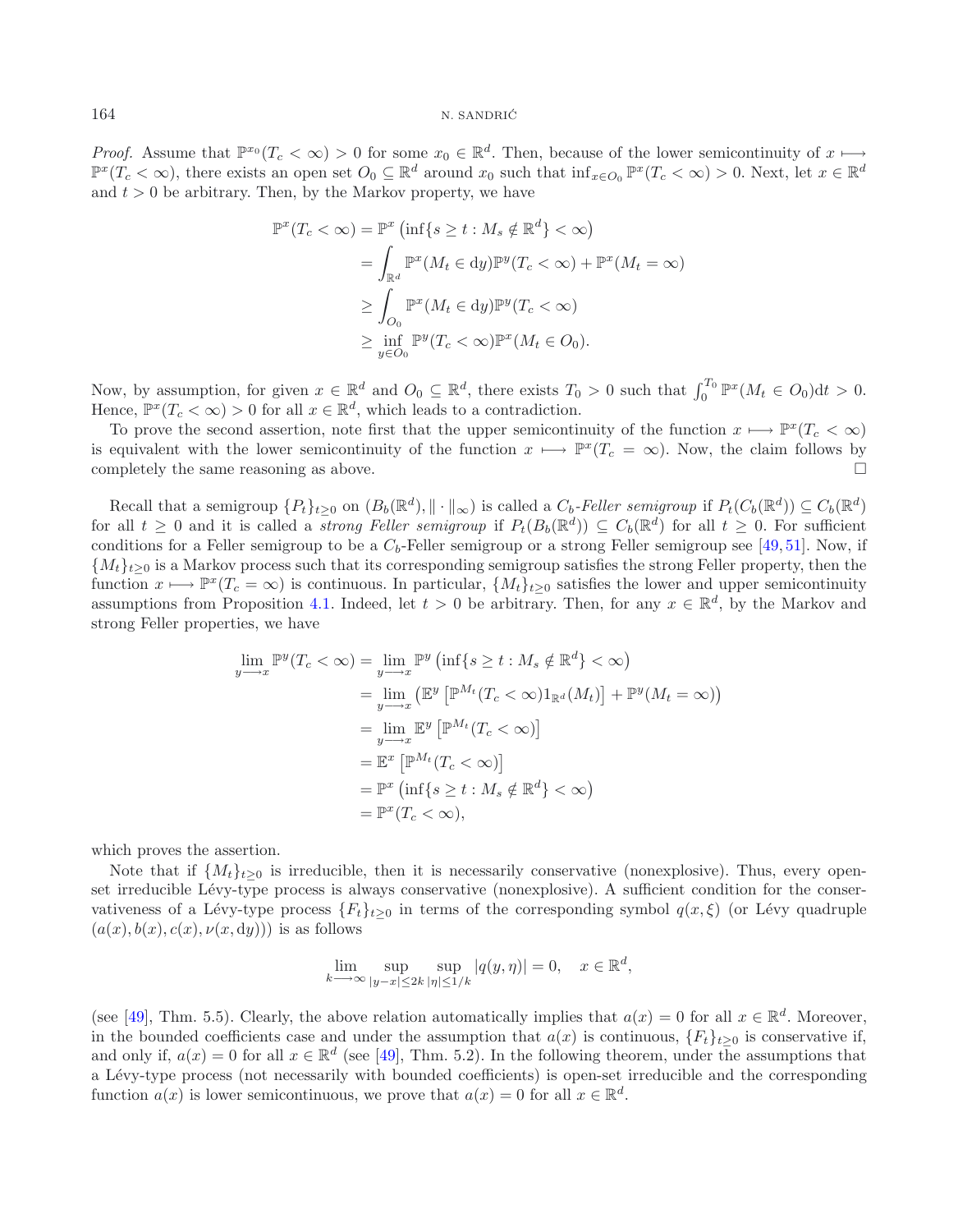**Theorem 4.2.** *Let*  ${F_t}_{t\geq0}$  *be a d-dimensional open-set irreducible Lévy-type process with Feller generator*  $(A, \mathcal{D}_A)$  and Lévy quadruple  $(a(x), b(x), c(x), \nu(x, dy))$ . If the function  $a(x)$  is lower semicontinuous, then  $a(x)$ 0 *for all*  $x \in \mathbb{R}^d$ .

*Proof.* As we commented above, the irreducibility of  ${F_t}_{t\geq0}$  automatically implies its conservativeness. Hence,  $\mathbb{P}^{x}(F_t \in \mathbb{R}^d) = 1$  for all  $x \in \mathbb{R}^d$  and  $t \geq 0$ . Next, let  $r > 0$  and  $R > 0$  be fixed and pick some  $\varphi_r \in C_c^2(\mathbb{R}^d)$ such that  $1_{B(0,r)}(x) \leq \varphi_r(x) \leq 1_{B(0,2r)}(x)$  for all  $x \in \mathbb{R}^d$ . Here,  $C_c^k(\mathbb{R}^d)$ ,  $k \geq 0$ , denotes the space of k times differentiable functions such that all derivatives up to order  $k$  have compact support. According to  $([7],$  $([7],$  $([7],$ Thm. 2.37) (which states that  $C_c^2(\mathbb{R}^d) \subseteq \mathcal{D}_{\mathcal{A}}$ ) and ([\[13](#page-22-32)], Thm. 2.2.13 and Prop. 4.1.7), we have

$$
\mathbb{E}^{x}\left[\varphi_{r}(F_{t\wedge\tau_{B^{c}(0,R)}})\right] - \varphi_{r}(x) = \mathbb{E}^{x}\left[\int_{0}^{t\wedge\tau_{B^{c}(0,R)}} \mathcal{A}\varphi_{r}(F_{s})ds\right]
$$

$$
= \mathbb{E}^{x}\left[\int_{0}^{t\wedge\tau_{B^{c}(0,R)}} \mathcal{L}\varphi_{r}(F_{s})ds\right], \quad x \in \mathbb{R}^{d}, t \ge 0,
$$

where the operator  $\mathcal L$  (given by [\(1.1\)](#page-0-0)) is an extension of the generator  $(\mathcal A, \mathcal D_{\mathcal A})$  on  $C_b^2(\mathbb R^d)$ . Now, by letting  $r \rightarrow \infty$ , the dominated convergence theorem entails that

$$
0 = \mathbb{E}^x \left[ \int_0^{t \wedge \tau_{B^c(0,R)}} \mathcal{L}1_{\mathbb{R}^d}(F_s) ds \right] = -\mathbb{E}^x \left[ \int_0^{t \wedge \tau_{B^c(0,R)}} a(F_s) ds \right], \quad x \in \mathbb{R}^d, \ t \ge 0,
$$

and, by letting  $R \longrightarrow \infty$ , the monotone convergence theorem implies that

<span id="page-11-0"></span>
$$
\int_0^\infty a(F_t)dt = 0, \quad \mathbb{P}^x\text{-a.s., } x \in \mathbb{R}^d,
$$

(recall that  ${F_t}_{t\geq0}$  is conservative and  $a(x) \geq 0$  for all  $x \in \mathbb{R}^d$ ). Thus, if there would exist some  $x_0 \in \mathbb{R}^d$  such that  $a(x_0) > 0$ , then, by the lower semicontinuity of  $a(x)$ ,  $a(x) > 0$  on some open neighborhood around  $x_0$ . But this is in contradiction with the open-set irreducibility of  ${F_t}_{t\geq 0}$ .

Note that if  ${F_t}_{t\geq 0}$  is an elliptic diffusion determined by a Lévy quadruple  $(a(x), b(x), c(x), 0)$ , then, due to [\(2.1\)](#page-2-1), the functions  $a(x)$ ,  $b(x)$  and  $c(x)$  are automatically continuous. As we have mentioned above, the conservativeness of a Markov process is defined thorough the first exit times of open balls. In the following theorem we give sufficient conditions for finiteness of exponential moments of these exit times. Let us remark that this result generalizes ([\[7\]](#page-22-16), Cor. 5.8) where only finiteness of the first moment has been discussed. First, we prove the following elementary, but very useful, auxiliary result.

**Proposition 4.3.** *Let*  ${F_t}_{t\geq0}$  *be a d-dimensional Lévy-type process with symbol*  $q_F(x, \xi)$ *. Then, the process*  ${M_t}_{t\geq0}, M_t := (t, F_t), t \geq 0,$  is a  $(d+1)$ -dimensional Lévy-type process with symbol  $q_M((u, x), (\zeta, \xi))$  $-i\zeta + q_F(x,\xi), (u,x), (\zeta,\xi) \in \mathbb{R}^{d+1}, u,\zeta \in \mathbb{R}$ .

*Proof.* Clearly,  $\{M_t\}_{t\geq 0}$  is a  $(d+1)$ -dimensional Markov process with respect to  $\mathbb{P}_M^{(u,x)}(M_t \in B_1 \times B_2) :=$  $\delta_{u+t}(B_1)\mathbb{P}_F^x(F_t \in B_2)$ ,  $(u, x) \in \mathbb{R}^{d+1}$ ,  $t \geq 0$ ,  $B_1 \in \mathcal{B}(\mathbb{R})$  and  $B_2 \in \mathcal{B}(\mathbb{R}^d)$ . Here,  $\delta_t(B)$ ,  $t \in \mathbb{R}$ ,  $B \in \mathcal{B}(\mathbb{R})$ , denotes the Dirac delta measure. The Feller and strong continuity properties of  $\{M_t\}_{t\geq0}$  easily follow from the facts that  $C_c(\mathbb{R}^{d+1})$  is dense in  $C_\infty(\mathbb{R}^{d+1})$  and  $\{\sum_{i=1}^n \varphi_i(t)\psi_i(x) : n \in \mathbb{N}, \varphi_i \in C_c(\mathbb{R}), \psi_i \in C_c(\mathbb{R}^d), i = 1,\ldots,n\}$  is dense in  $C_c(\mathbb{R}^{d+1})$  (see [\[14](#page-22-33)], Chap. 4.7). Finally, let us denote by  $(\mathcal{A}_F, \mathcal{D}_{\mathcal{A}_F})$  and  $(\mathcal{A}_M, \mathcal{D}_{\mathcal{A}_M})$  the Feller generators of  ${F_t}_{t\geq0}$  and  ${M_t}_{t\geq0}$ , respectively. Then, by a straightforward computation (and by employing [\[7](#page-22-16)], Thm. 2.37), we see that for all  $\overline{f} \in C_c^2(\mathbb{R}^{d+1})$  we have

$$
\mathcal{A}_M(f)(u,x) = \frac{\partial f(u,x)}{\partial u} + \mathcal{A}_F f(u,x), \quad (u,x) \in \mathbb{R}^{d+1}.
$$

Hence,  $\{M_t\}_{t>0}$  is a  $(d+1)$ -dimensional Lévy-type process with symbol  $q_M((u, x), (\zeta, \xi)) = -i\zeta + q_F(x, \xi)$ .  $\Box$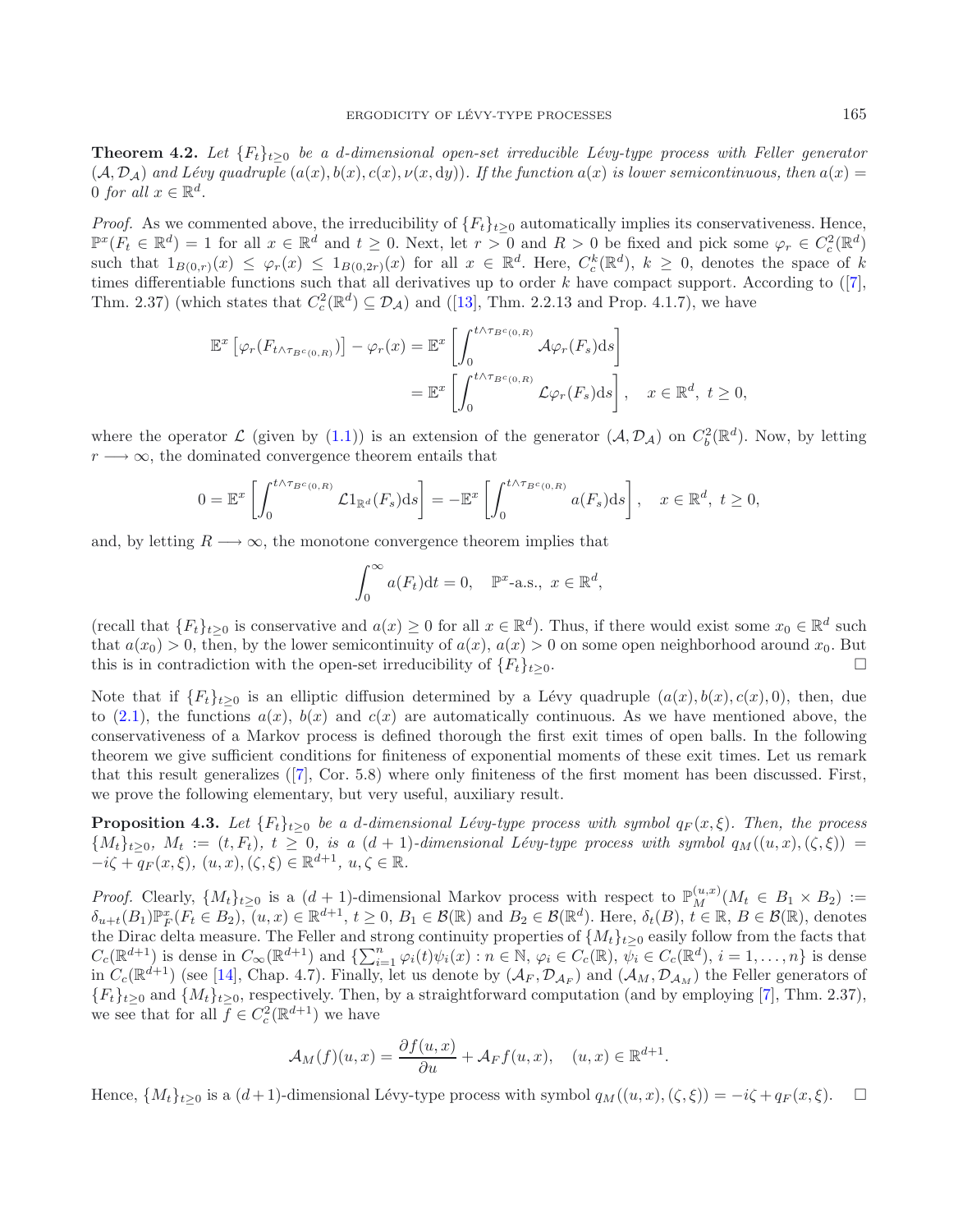#### 166 N. SANDRIĆ

<span id="page-12-2"></span>**Theorem 4.4.** *Let*  ${F_t}_{t\geq0}$  *be a d-dimensional Lévy-type process with Feller generator*  $(A, D_A)$  *and symbol*  $q(x, \xi)$ *. Assume that for some*  $x \in \mathbb{R}^d$  *and*  $R > 0$  *the following two conditions are satisfied* 

$$
\sup_{|\xi| \le 1/(2R)} \inf_{|y-x| \le R} \text{Re}\, q(y,\xi) > 0 \quad and \quad \sup_{|\xi| \le 1/(2R)} \sup_{|y-x| \le R} \frac{\text{Re}\, q(y,\xi)}{|\xi| \text{Im}\, q(y,\xi)} \ge 2R. \tag{4.1}
$$

*Then, for any*

<span id="page-12-0"></span>
$$
0 < \lambda < \frac{\sqrt{2}}{8} \sup_{|\xi| \le 1/(2R)} \inf_{|y-x| \le R} \operatorname{Re} q(y,\xi),
$$

*we have*  $\mathbb{E}^x \left[ e^{\lambda \tau_{B^c(x,R)}} \right] < \infty$ .

*Proof.* Let  $x \in \mathbb{R}^d$ ,  $R > 0$  and  $\lambda > 0$  be as in the statement of the theorem and let us put  $\varphi(t) := e^{\lambda t}$ ,  $t \in \mathbb{R}$ , and  $\psi(y) := \cos((y-x, z)/R)$ ,  $y \in \mathbb{R}^d$ , where  $z \in \mathbb{R}^d$ ,  $0 < |z| \le 1/2$ , is such that the first condition in [\(4.1\)](#page-12-0) is satisfied for  $z/R$ , that is,

<span id="page-12-1"></span>
$$
\inf_{|y-x|\leq R} \operatorname{Re} q\left(y, \frac{z}{R}\right) > 0.
$$

Further, let  $a > 0$  be fixed and pick some  $\varphi_a \in C_c^2(\mathbb{R})$  and  $\psi_a \in C_c^2(\mathbb{R}^d)$ , such that  $1_{B(0,a)}(t) \leq \varphi_a(t) \leq 1_{B(0,2a)}(t)$ for all  $t \in \mathbb{R}$  and  $1_{B(x,a)}(y) \leq \psi_a(y) \leq 1_{B(x,2a)}(y)$  for all  $y \in \mathbb{R}^d$ . Now, according to Proposition [4.3](#page-11-0) and ([\[13](#page-22-32)], Thm. 2.2.13 and Prop. 4.1.7), we have

$$
\mathbb{E}^{x}\left[ (\varphi\varphi_{a})(u+t\wedge\tau_{B^{c}(x,R)})(\psi\psi_{a})(F_{t\wedge\tau_{B^{c}(x,R)}})\right] - (\varphi\varphi_{a})(u)(\psi\psi_{a})(x)
$$
\n
$$
= \mathbb{E}^{x}\left[ \int_{0}^{t\wedge\tau_{B^{c}(x,R)}} ((\varphi\varphi_{a})'(u+s)(\psi\psi_{a})(F_{s}) + (\varphi\varphi_{a})(u+s)\mathcal{A}(\psi\psi_{a})(F_{s}))ds \right]
$$
\n
$$
= \mathbb{E}^{x}\left[ \int_{0}^{t\wedge\tau_{B^{c}(x,R)}} ((\varphi\varphi_{a})'(u+s)(\psi\psi_{a})(F_{s}) + (\varphi\varphi_{a})(u+s)\mathcal{L}(\psi\psi_{a})(F_{s}))ds \right], \quad u \in \mathbb{R}, \ t \ge 0. \tag{4.2}
$$

Observe that, by letting  $a \longrightarrow \infty$ , the dominated convergence theorem implies that the above relation also holds for  $\varphi(t)$  and  $\psi(y)$ . Next, under [\(4.1\)](#page-12-0), ([\[7\]](#page-22-16), the proof of Thm. 5.5) shows that for any  $y \in \mathbb{R}^d$ ,  $|y - x| \leq R$ , we have

$$
\mathcal{L}\psi(y) \leq -\frac{\sqrt{2}}{8} \inf_{|y-x| \leq R} \text{Re } q\left(y, \frac{z}{R}\right),
$$

which, together with  $(4.2)$ , implies

$$
0 \leq \mathbb{E}^{x} \left[ e^{\lambda (u+t\wedge \tau_{B^{c}(x,R)})} \psi(F_{t\wedge \tau_{B^{c}(x,R)}}) \right]
$$
  
\n
$$
= e^{\lambda u} + \mathbb{E}^{x} \left[ \int_{0}^{t\wedge \tau_{B^{c}(x,R)}} (\lambda e^{\lambda (u+s)} \psi(F_s) + e^{\lambda (u+s)} \mathcal{L}\psi(F_s)) ds \right]
$$
  
\n
$$
\leq e^{\lambda u} + \frac{e^{\lambda u} \left( \lambda - \frac{\sqrt{2}}{8} \inf_{|y-x| \leq R} \text{Re } q \left( y, \frac{z}{R} \right) \right)}{\lambda} \left( \mathbb{E}^{x} \left[ e^{\lambda (t\wedge \tau_{B^{c}(x,R)})} - 1 \right), \quad u \in \mathbb{R}, \ t \geq 0.
$$

Finally, by taking  $u = 0$  and letting  $t \rightarrow \infty$ , we get

$$
\mathbb{E}^{x}\left[e^{\lambda \tau_{B^{c}(x,R)}}\right] \leq \frac{\frac{\sqrt{2}}{8} \inf_{|y-x| \leq R} \operatorname{Re} q\left(y, \frac{z}{R}\right)}{\frac{\sqrt{2}}{8} \inf_{|y-x| \leq R} \operatorname{Re} q\left(y, \frac{z}{R}\right) - \lambda}.
$$

Let us remark that the second condition in  $(4.1)$  is, for example, satisfied if

$$
\liminf_{|\xi|\longrightarrow 0}\frac{\inf_{|y-x|\leq R}\operatorname{Re}q(y,\xi)}{|\xi|^{\alpha}}>0\quad\text{and}\quad\limsup_{|\xi|\longrightarrow 0}\frac{\sup_{|y-x|\leq R}\operatorname{Im}q(y,\xi)}{|\xi|}<\infty
$$

for some  $\alpha \in (0, 2)$ .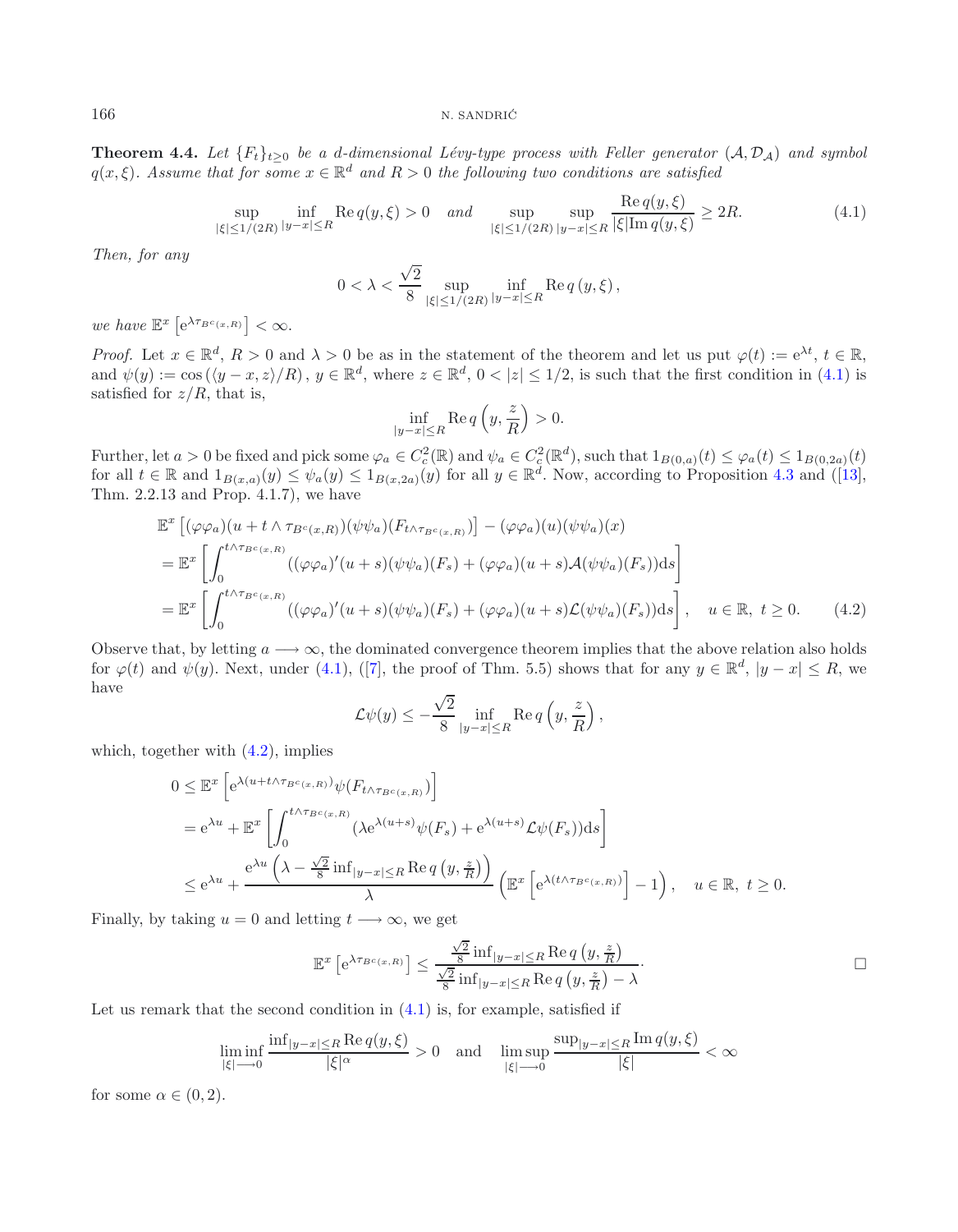## <span id="page-13-1"></span>5. Transience and recurrence

<span id="page-13-0"></span>In this section, we discuss the recurrence and transience properties of Lévy-type processes. First, we provide some characterizations of these properties which we need in the sequel (see also [\[45\]](#page-23-13), Prop. 2.1). Recall that every Feller semigroup  $\{P_t\}_{t\geq 0}$  has a unique extension onto the space  $B_b(\mathbb{R}^d)$  (see [\[49\]](#page-23-15), Sect. 3). For notational simplicity, we denote this extension again by  ${P_t}_{t\geq 0}$ . In particular, if  ${P_t}_{t\geq 0}$  is a semigroup of a conservative Lévy-type process ([\[49\]](#page-23-15), Cor. 3.4) implies that  $\{P_t\}_{t>0}$  is also a  $C_b$ -Feller semigroup. Now, directly from ([\[6](#page-22-8)], Thm. 4.3 and [\[34](#page-22-34)], Thm. 3.3 and [\[58](#page-23-17)], Thms. 4.1, 4.2 and 7.1) we get the following.

**Proposition 5.1.** *Let*  ${F_t}_{t>0}$  *be a d-dimensional open-set irreducible Lévy-type process. Then, the following properties are equivalent:*

- (i)  ${F_t}_{t>0}$  *is recurrent;*
- (ii)  ${F_t}_{t\geq0}$  *is Harris recurrent*;
- (iii) *there* exists  $x \in \mathbb{R}^d$ ,

<span id="page-13-2"></span>
$$
\mathbb{P}^x \left( \liminf_{t \to \infty} |F_t - x| = 0 \right) = 1;
$$

(iv) *there exists a compact set*  $K \subseteq \mathbb{R}^d$  *such that* 

$$
\mathbb{P}^x(\tau_K < \infty) = 1, \quad x \in \mathbb{R}^d.
$$

In addition, if we assume that  ${F_t}_{t\geq 0}$  is a strong Feller process, that is, if the corresponding Feller semigroup also satisfies the strong Feller property, then directly from ([\[44](#page-23-12)], Pop. 2.4) we get the following.

**Proposition 5.2.** *Let*  ${F_t}_{t>0}$  *be a d-dimensional open-set irreducible Lévy-type process, such that the corresponding Feller semigroup is a strong Feller semigroup. Then, the following properties are equivalent:*

- (i)  ${F_t}_{t>0}$  *is transient;*
- (ii) *there exists*  $x \in \mathbb{R}^d$ ,

$$
\mathbb{P}^x\left(\lim_{t\longrightarrow\infty}|F_t|=\infty\right)=1;
$$

(iii) *there exist*  $x \in \mathbb{R}^d$  *and an open bounded set*  $O \subset \mathbb{R}^d$ *, such that* 

$$
\mathbb{P}^x \left( \int_0^\infty 1_{\{F_t \in O\}} \mathrm{d}t = \infty \right) = 0.
$$

Let us also remark that in Propositions [5.1](#page-13-1) and [5.2](#page-13-2) we can replace "there exists  $x \in \mathbb{R}^{d}$ " with "for all  $x \in \mathbb{R}^{d}$ " and "there exists a compact set  $K \subseteq \mathbb{R}^{d_v}$  with "for every compact set  $K \subseteq \mathbb{R}^{d_v}$ .

Now, we prove the main results of this section.

*Proof of Theorem* [3.3\(](#page-5-0)i). Let  $\alpha > 0$ ,  $x_0 > r_0 > 1$  and  $0 < \varepsilon \leq 1 - r_0^{-\alpha}$ . According to Proposition [5.1,](#page-13-1) it suffices to prove that  $\mathbb{P}^x(\tau_{B(0,x_0)} < \infty) < 1$  for some  $x \in \mathbb{R}^d$ . Take  $w_\alpha : \mathbb{R} \longrightarrow [0,\infty)$  such that  $w_\alpha \in C^2(\mathbb{R})$ , it is symmetric, nondecreasing on  $[0, \infty)$ ,  $w_\alpha(0) = 1 - r_0^{-\alpha} - \varepsilon$  and  $w_\alpha(u) = W_\alpha(|u|)$  for  $|u| \ge r_0$ . Define  $\overline{W}_{\alpha} : \mathbb{R}^d \longrightarrow [0, \infty)$  by  $\overline{W}_{\alpha}(x) := w_{\alpha}(|x|), x \in \mathbb{R}^d$ . Clearly,  $\overline{W}_{\alpha} \in C^2(\mathbb{R}^d)$ . Next, fix  $a > 0$  and  $R > x_0$  and pick some  $\varphi_a \in C_c^2(\mathbb{R}^d)$  such that  $1_{B(0,a)}(x) \leq \varphi_a(x) \leq 1_{B(0,2a)}(x)$  for all  $x \in \mathbb{R}^d$ . Then, due to ([\[7\]](#page-22-16), Thm. 2.37 and [\[13\]](#page-22-32), Thm. 2.2.13 and Prop. 4.1.7),

$$
\mathbb{E}^{x}\left[ (\bar{W}_{\alpha}\varphi_{a})(F_{t\wedge\tau_{B(0,x_{0})}\wedge\tau_{B^{c}(0,R)}}) \right] - (\bar{W}_{\alpha}\varphi_{a})(x) = \mathbb{E}^{x}\left[ \int_{0}^{t\wedge\tau_{B(0,x_{0})}\wedge\tau_{B^{c}(0,R)}} \mathcal{A}(\bar{W}_{\alpha}\varphi_{a})(F_{s})ds \right]
$$

$$
= \mathbb{E}^{x}\left[ \int_{0}^{t\wedge\tau_{B(0,x_{0})}\wedge\tau_{B^{c}(0,R)}} \mathcal{L}(\bar{W}_{\alpha}\varphi_{a})(F_{s})ds \right]
$$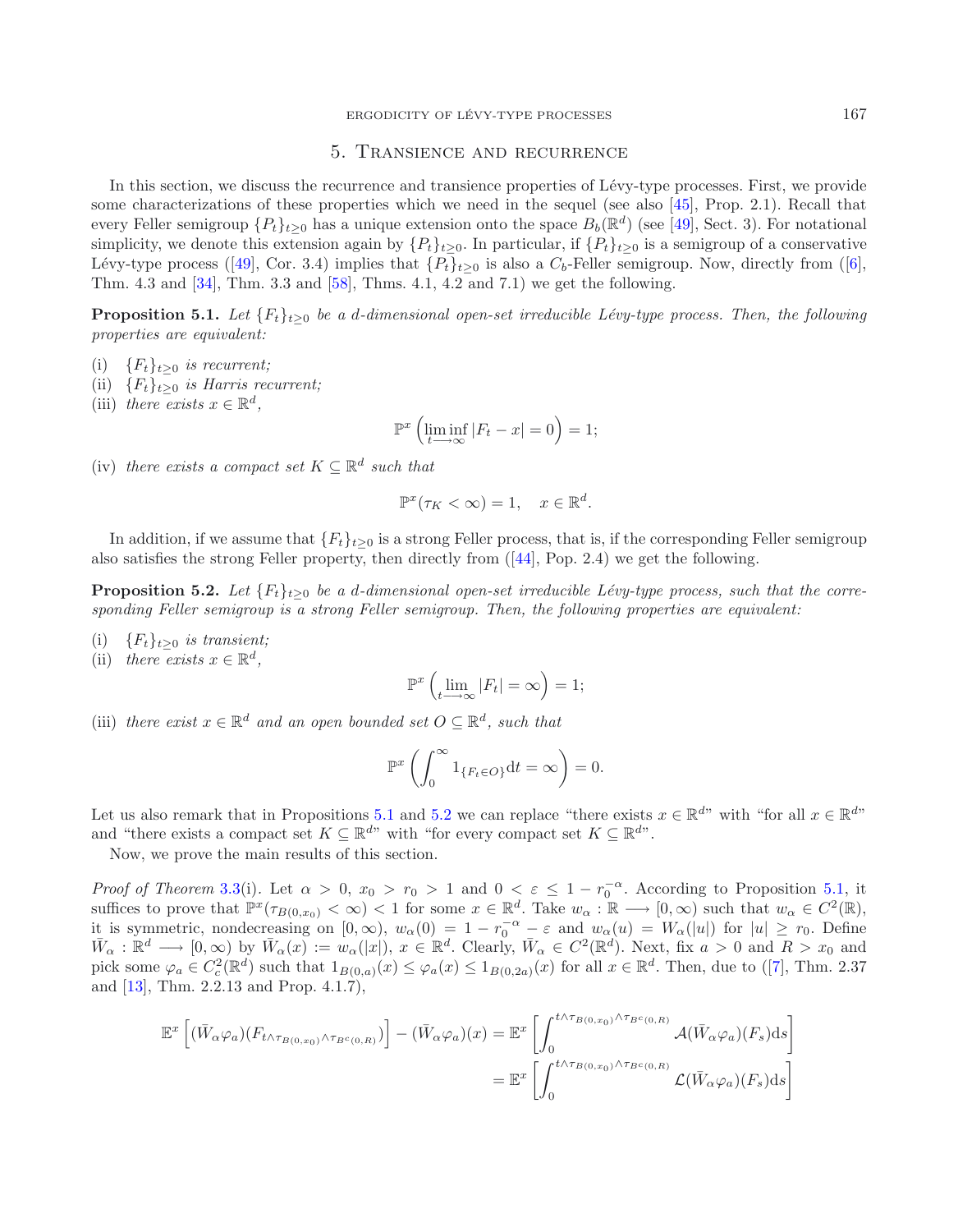for all  $x \in \mathbb{R}^d$  and  $t \ge 0$  (recall that  $C_c^2(\mathbb{R}^d) \subseteq \mathcal{D}_\mathcal{A}$  and  $\mathcal{A}|_{C_c^2(\mathbb{R}^d)} = \mathcal{L}|_{C_c^2(\mathbb{R}^d)}$ ). By letting  $a \longrightarrow \infty$  and applying the dominated convergence theorem in the previous relation, we get

<span id="page-14-3"></span><span id="page-14-0"></span>
$$
\mathbb{E}^{x}\left[\bar{W}_{\alpha}(F_{t \wedge \tau_{B(0,x_{0})}\wedge\tau_{B^{c}(0,R)}})\right] = \bar{W}_{\alpha}(x) + \mathbb{E}^{x}\left[\int_{0}^{t \wedge \tau_{B(0,x_{0})}\wedge\tau_{B^{c}(0,R)}} \mathcal{L}\bar{W}_{\alpha}(F_{s})ds\right]
$$
(5.1)

for all  $x \in \mathbb{R}^d$  and  $t \geq 0$ . Further, as we have commented in the first section,  $\mathcal{L}(\bar{W}_o(x) \geq T_o(|x|))$  for all  $x \in \mathbb{R}^d$ ,  $|x| \geq x_0$ , where the function  $T_\alpha(r)$  is given in [\(3.1\)](#page-5-1). Thus, by assumption,  $\mathcal{L}(\overline{W}_\alpha(x) \geq 0$  for all  $x \in \mathbb{R}^d$ ,  $|x| \geq x_0$ . Now, by using this fact and letting  $t \rightarrow \infty$  in [\(5.1\)](#page-14-0), we get

$$
W_{\alpha}(x_{0}) + \mathbb{P}^{x}(\tau_{B(0,x_{0})} > \tau_{B^{c}(0,R)}) \geq W_{\alpha}(x_{0})\mathbb{P}^{x}(\tau_{B(0,x_{0})} \leq \tau_{B^{c}(0,R)}) + \mathbb{P}^{x}(\tau_{B(0,x_{0})} > \tau_{B^{c}(0,R)})
$$
  
\n
$$
\geq \mathbb{E}^{x} \left[ \bar{W}_{\alpha}(F_{\tau_{B(0,x_{0})}}) 1_{\{\tau_{B(0,x_{0})} \leq \tau_{B^{c}(0,R)}\}} \right] + \mathbb{E}^{x} \left[ \bar{W}_{\alpha}(F_{\tau_{B^{c}(0,R)}}) 1_{\{\tau_{B(0,x_{0})} > \tau_{B^{c}(0,R)}\}} \right]
$$
  
\n
$$
= \mathbb{E}^{x} \left[ \bar{W}_{\alpha}(F_{\tau_{B(0,x_{0})} \wedge \tau_{B^{c}(0,R)}}) \right]
$$
  
\n
$$
\geq \bar{W}_{\alpha}(x)
$$
 (5.2)

for all  $x \in \mathbb{R}^d$ . Finally, by letting  $R \longrightarrow \infty$ , the conservativeness property of  $\{F_t\}_{t\geq 0}$  entails

<span id="page-14-2"></span><span id="page-14-1"></span>
$$
\mathbb{P}^x(\tau_{B(0,x_0)} = \infty) \ge \bar{W}_\alpha(x) - W_\alpha(x_0), \quad x \in \mathbb{R}^d.
$$

Thus, due to the fact that  $\bar{W}_\alpha(x) = 1 - |x|^{-\alpha} > 1 - |x_0|^{-\alpha} = W_\alpha(x_0)$  for all  $x \in \mathbb{R}^d$ ,  $|x| > |x_0|$ , the assertion follows.  $\Box$ 

*Proof of Theorem* [3.3\(](#page-5-0)ii). Let  $\alpha \geq 0$  and  $x_0 > r_0 > 1$ . According to Proposition [5.1,](#page-13-1) it suffices to prove that  $\mathbb{P}^{x}(\tau_{B(0,x_0)} < \infty) = 1$  for all  $x \in \mathbb{R}^d$ . We proceed similarly as in the Proof of Theorem [3.3\(](#page-5-0)i). Take  $v_\alpha : \mathbb{R} \longrightarrow [0,\infty)$  such that  $v_\alpha \in C^2(\mathbb{R})$ , it is symmetric, nondecreasing on  $[0,\infty)$  and  $v_\alpha(u) = V_\alpha(|u|)$  for  $|u| \geq r_0$ , and define  $\bar{V}_{\alpha}: \mathbb{R}^d \longrightarrow [0, \infty)$  by  $\bar{V}_{\alpha}(x) := v_{\alpha}(|x|), x \in \mathbb{R}^d$ . Clearly,  $\bar{V}_{\alpha} \in C^2(\mathbb{R}^d)$ . Next, fix  $a > 0$  and  $R > x_0$  and pick some cut-off function  $\varphi_a \in C_c^2(\mathbb{R}^d)$  as in the Proof of Theorem [3.3\(](#page-5-0)i). Similarly as before ([\[7](#page-22-16)], Thm. 2.37 and [\[13\]](#page-22-32), Thm. 2.2.13 and Prop. 4.1.7) imply that

$$
\mathbb{E}^{x}\left[ (\bar{V}_{\alpha}\varphi_{a})(F_{t\wedge\tau_{B(0,x_{0})}\wedge\tau_{B^{c}(0,R)}}) \right] - (\bar{V}_{\alpha}\varphi_{a})(x) = \mathbb{E}^{x}\left[ \int_{0}^{t\wedge\tau_{B(0,x_{0})}\wedge\tau_{B^{c}(0,R)}} \mathcal{A}(\bar{V}_{\alpha}\varphi_{a})(F_{s})ds \right]
$$

$$
= \mathbb{E}^{x}\left[ \int_{0}^{t\wedge\tau_{B(0,x_{0})}\wedge\tau_{B^{c}(0,R)}} \mathcal{L}(\bar{V}_{\alpha}\varphi_{a})(F_{s})ds \right]
$$

for all  $x \in \mathbb{R}^d$  and  $t \geq 0$ . In particular,

$$
\mathbb{E}^{x}\left[ (\bar{V}_{\alpha}\varphi_{a})(F_{t\wedge\tau_{B^{c}(0,R)}})1_{\{\tau_{B(0,x_{0})}>\tau_{B^{c}(0,R)}\}}\right] \leq (\bar{V}_{\alpha}\varphi_{a})(x)+\mathbb{E}^{x}\left[ \int_{0}^{t\wedge\tau_{B(0,x_{0})}\wedge\tau_{B^{c}(0,R)}}\mathcal{L}(\bar{V}_{\alpha}\varphi_{a})(F_{s})ds\right]
$$

for all  $x \in \mathbb{R}^d$  and  $t \geq 0$ . Again, by letting  $a \longrightarrow \infty$ , the dominated and monotone convergence theorems automatically yield

$$
\mathbb{E}^x \left[ \bar{V}_\alpha(F_{t \wedge \tau_{B^c(0,R)}}) 1_{\{\tau_{B(0,x_0)} > \tau_{B^c(0,R)}\}} \right] \le \bar{V}_\alpha(x) + \mathbb{E}^x \left[ \int_0^{t \wedge \tau_{B(0,x_0)} \wedge \tau_{B^c(0,R)}} \mathcal{L} \bar{V}_\alpha(F_s) ds \right]
$$
(5.3)

for all  $x \in \mathbb{R}^d$  and  $t \geq 0$ . Note that here we employed the fact that  $\mathcal{L}(\overline{V}_{\alpha}(x))$  is locally bounded (assumption [\(3.2\)](#page-6-0)). Next, by construction, we have that  $\mathcal{L}V_\alpha(x) \leq R_\alpha(|x|)$  for all  $x \in \mathbb{R}^d$ ,  $|x| \geq x_0$ , where the function  $R_\alpha(r)$  is given in [\(3.1\)](#page-5-1). Hence, by assumption,  $\mathcal{L}V_{\alpha}(x) \leq 0$  for all  $x \in \mathbb{R}^d$ ,  $|x| \geq x_0$ . Now, by employing this fact and letting  $t \longrightarrow \infty$  in the relation in [\(5.3\)](#page-14-1), Fatou's lemma implies

$$
V_{\alpha}(R)\mathbb{P}^{x}(\tau_{B(0,x_{0})} > \tau_{B^{c}(0,R)}) \leq \mathbb{E}^{x}\left[\bar{V}_{\alpha}(F\tau_{B^{c}(0,R)})1_{\{\tau_{B(0,x_{0})} > \tau_{B^{c}(0,R)}\}}\right] \leq \bar{V}_{\alpha}(x), \quad x \in \mathbb{R}^{d}.
$$
 (5.4)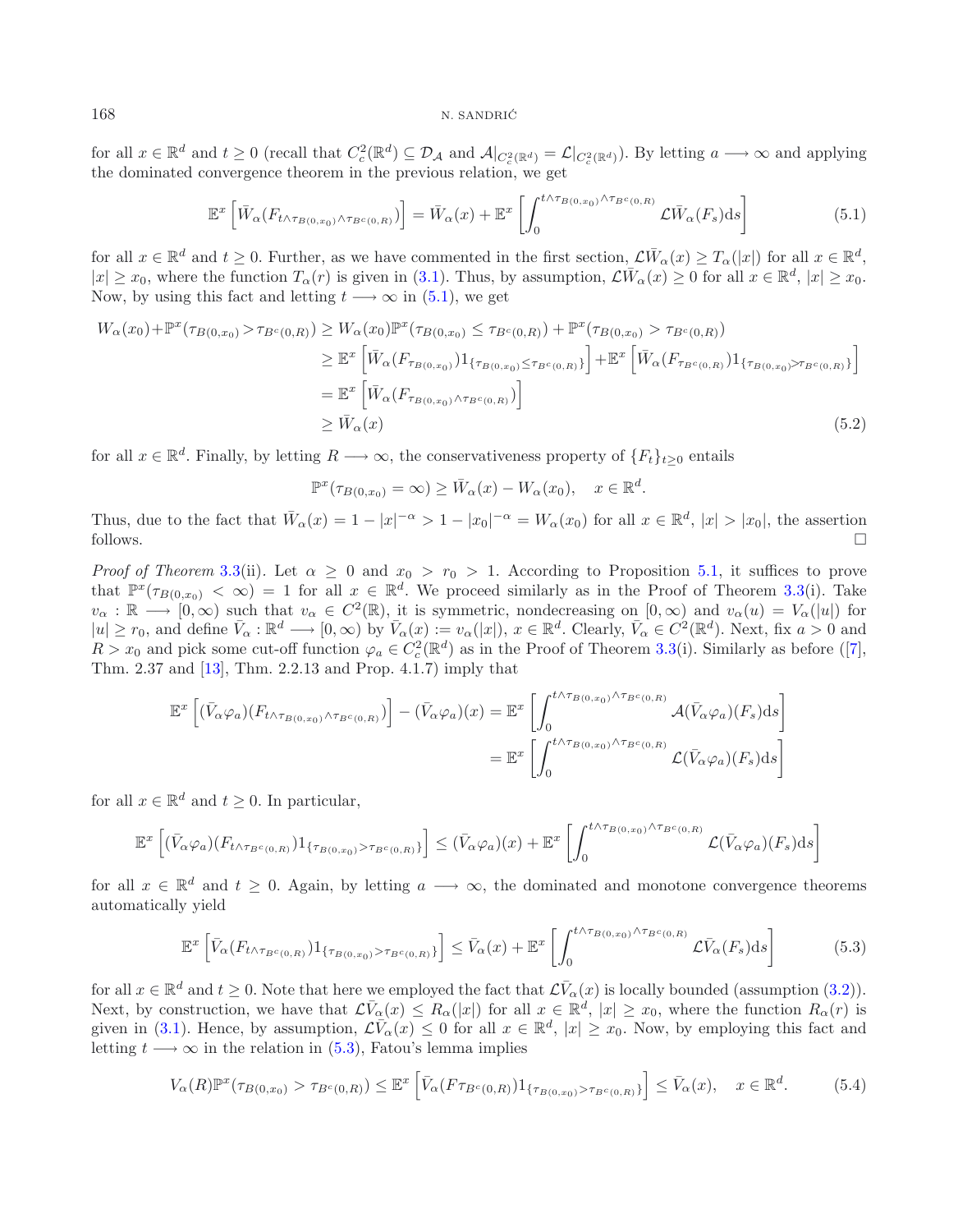Finally, by letting  $R \longrightarrow \infty$ , the conservativeness property of  $\{F_t\}_{t>0}$  entails that

$$
\mathbb{P}^x(\tau_{B(0,x_0)} = \infty) = 0, \quad x \in \mathbb{R}^d,
$$

<span id="page-15-0"></span>which proves the desired result.

## 6. ERGODICITY

In this section, we discuss ergodicity properties of Lévy-type processes. Let  $\{M_t\}_{t>0}$  be a d-dimensional Markov process. It is well-known that if  $\{M_t\}_{t\geq 0}$  is recurrent, then it possesses a unique (up to constant multiples) invariant measue  $\pi(dx)$  (see [\[58\]](#page-23-17), Thm. 2.6). If the invariant measure is finite, then it may be normalized to a probability measure. If  $\{M_t\}_{t>0}$  is recurrent with finite invariant measure, then  $\{M_t\}_{t>0}$  is called *positive recurrent*, otherwise it is called *null recurrent*. One would expect that every positive recurrent process is (strongly) ergodic, but in general this is not true (see [\[35,](#page-22-30) [37\]](#page-23-19)). However, in the case of open-set irreducible Lévy-type processes which have an irreducible skeleton chain, due to Proposition [5.1](#page-13-1) and  $(35)$ , Thm. 6.1), these three properties coincide.

Further, note that a transient Markov process cannot have a finite invariant measure. Indeed, let  $\{M_t\}_{t\geq 0}$  be a d-dimensional transient Markov process with finite invariant measure  $\pi(dx)$ . Then, because of the transience, there exists a countable covering of  $\mathbb{R}^d$  with sets  $\{B_i\}_{i\in\mathbb{N}}\subseteq\mathcal{B}(\mathbb{R}^d)$ , such that for each  $j\in\mathbb{N}$  there is a finite constant  $M_j \geq 0$  such that  $\int_0^\infty \mathbb{P}^x (M_t \in B_j) dt \leq M_j$  holds for all  $x \in \mathbb{R}^d$ . Fix some  $t > 0$ . Then, for each  $j \in \mathbb{N}$ , we have

$$
t\pi(B_j) = \int_0^t \int_{\mathbb{R}^d} \mathbb{P}^x(M_s \in B_j)\pi(\mathrm{d}x)\mathrm{d}s \le M_j\pi(\mathbb{R}^d).
$$

Now, by letting  $t \to \infty$  we get that  $\pi(B_i) = 0$  for all  $j \in \mathbb{N}$ , which is impossible. Therefore, open-set irreducible transient L´evy-type processes can only have infinite invariant measures. Examples of such processes can be found in the class of Lévy processes. Recall that Lebesgue measure is invariant for every Lévy process. Furthermore, since a (non-trivial) Lévy process cannot have finite invariant measure (see  $[46]$ , Example 29.6), recurrent Lévy processes can only be null recurrent. In the following theorem we give a sufficient condition for null recurrence of open-set irreducible Lévy-type processes.

**Theorem 6.1.** *Let*  ${F_t}_{t>0}$  *be a d-dimensional open-set irreducible Lévy-type process with Feller generator*  $(A, \mathcal{D}_\mathcal{A})$ . Then,  $\{F_t\}_{t\geq 0}$  is null recurrent if there exist  $\alpha_1 > 0$ ,  $\alpha_2 \geq 0$ ,  $\beta > 0$ ,  $x_0 > r_0 > 1$  and  $0 < \varepsilon \leq 1-r_0^{-\alpha_1}$ ,  $such that T_{\alpha_1}(x) \geq -\overline{\beta}/V_{\alpha_2}(R)$  *holds for all*  $R > x_0$  *and*  $x \in \mathbb{R}^d$ ,  $x_0 \leq |x| \leq R$ , *and*  $(3.2)$  *and*  $R_{\alpha_2}(x) \leq 0$  *hold for all*  $x \in \mathbb{R}^d$ ,  $|x| \ge x_0$ *, where the functions*  $T_{\alpha_1}(x)$ *,*  $V_{\alpha_2}(r)$  *and*  $R_{\alpha_2}(x)$  *are defined in* [\(3.1\)](#page-5-1)*.* 

*Proof.* Let  $\alpha_1 > 0$ ,  $\alpha_2 \ge 0$ ,  $\beta > 0$ ,  $x_0 > r_0 > 1$  and  $0 < \varepsilon \le 1 - r_0^{-\alpha_1}$ . Clearly, due to Theorem [3.3\(](#page-5-0)ii),  $\{F_t\}_{t \ge 0}$  is recurrent. Hence, according to ([\[55\]](#page-23-24), Thm. 4.1), in order to prove null recurrence of  $\{F_t\}_{t\geq0}$ , it suffices to prove that

$$
\lambda\left(\left\{x \in \mathbb{R}^d : \mathbb{E}^x \left[\tau_{B(0,x_0)}\right] = \infty\right\}\right) > 0. \tag{6.1}
$$

Let  $\bar{W}_{\alpha_1} : \mathbb{R}^d \longrightarrow [0, \infty)$  and  $\bar{V}_{\alpha_2} : \mathbb{R}^d \longrightarrow [0, \infty)$  be as in the proofs of Theorem [3.3\(](#page-5-0)i) and (ii), that is,  $\bar{W}_{\alpha_1}(x) := w_{\alpha_1}(|x|), x \in \mathbb{R}^d$ , where  $w_{\alpha_1} : \mathbb{R} \longrightarrow [0, \infty)$  is such that  $w_{\alpha_1} \in C^2(\mathbb{R})$ , it is symmetric, nondecreasing on  $[0, \infty)$ ,  $w_{\alpha_1}(0) = 1 - r_0^{-\alpha_1} - \varepsilon$  and  $w_{\alpha_1}(u) = 1 - |u|^{-\alpha_1}$  for  $|u| \ge r_0$ , and  $\overline{V}_{\alpha_2}(x) := v_{\alpha_2}(|x|)$ ,  $x \in \mathbb{R}^d$ , where  $v_{\alpha_2} : \mathbb{R} \longrightarrow [0, \infty)$  is such that  $v_{\alpha_2} \in C^2(\mathbb{R})$ , it is symmetric, nondecreasing on  $[0, \infty)$  and  $v_{\alpha_2}(u) = V_{\alpha_2}(|u|)$ for  $|u| \ge r_0$ . Now, by assumption, we have that  $\mathcal{L}W_{\alpha_1}(x) \ge T_{\alpha_1}(x) \ge -\beta/V_{\alpha_2}(R)$  for all  $R > x_0$  and  $x \in \mathbb{R}^d$ ,  $x_0 \leq |x| \leq R$ , and  $\mathcal{L} \overline{V}_{\alpha_2}(x) \leq R_{\alpha_2}(x) \leq 0$  for all  $x \in \mathbb{R}^d$ ,  $|x| \geq x_0$ . Combining these facts with [\(5.1\)](#page-14-0) and [\(5.4\)](#page-14-2) we get

$$
V_{\alpha_2}(R)\mathbb{P}^x(\tau_{B(0,x_0)} > \tau_{B^c(0,R)}) \leq \bar{V}_{\alpha_2}(x), \quad x \in \mathbb{R}^d,
$$

 $\Box$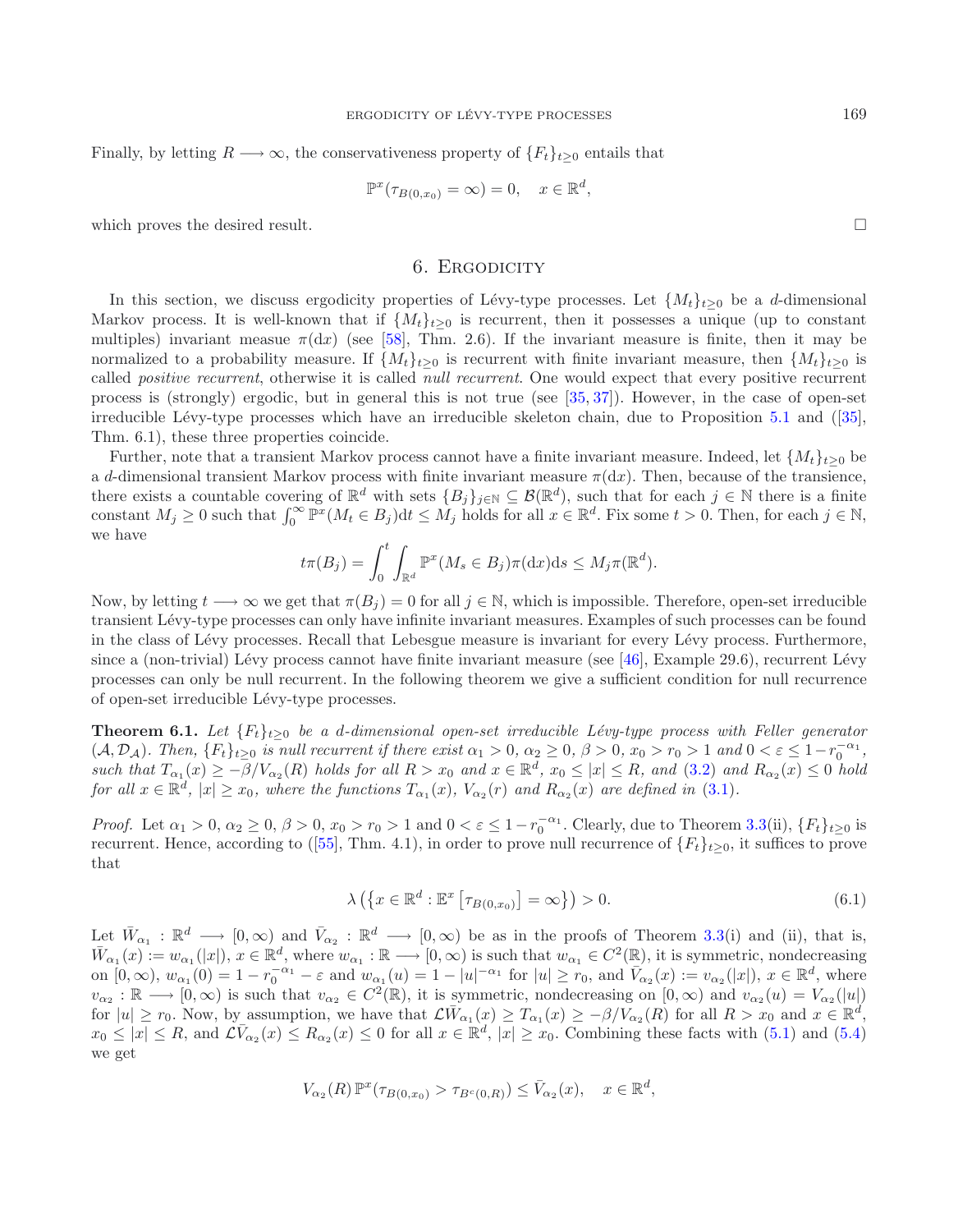and

$$
\bar{W}_{\alpha_1}(x) - \frac{\beta}{V_{\alpha_2}(R)} \mathbb{E}^x \left[ \tau_{B(0,x_0)} \wedge \tau_{B^c(0,R)} \right] \leq \mathbb{E}^x \left[ \bar{W}_{\alpha_1}(F_{\tau_{B(0,x_0)} \wedge \tau_{B^c(0,R)}}) \right], \quad x \in \mathbb{R}^d,
$$

respectively. Further, from  $(5.2)$  we see

$$
\mathbb{E}^{x}\left[\bar{W}_{\alpha_{1}}(F_{\tau_{B(0,x_{0})}\wedge\tau_{B^{c}(0,R)}})\right] \leq W_{\alpha_{1}}(x_{0})+\mathbb{P}^{x}(\tau_{B(0,x_{0})}>\tau_{B^{c}(0,R)}), \quad x\in\mathbb{R}^{d}.
$$

Thus,

$$
V_{\alpha_2}(R)\left(\bar{W}_{\alpha_1}(x)-W_{\alpha_1}(x_0)\right)-\bar{V}_{\alpha_2}(x)\leq \beta \mathbb{E}^x\left[\tau_{B(0,x_0)}\wedge \tau_{B^c(0,R)}\right]\leq \beta \mathbb{E}^x\left[\tau_{B(0,x_0)}\right],\quad x\in\mathbb{R}^d.
$$

Finally, by letting  $R \longrightarrow \infty$ , we get  $\mathbb{E}^x \left[ \tau_{B(0,x_0)} \right] = \infty$  for all  $x \in \mathbb{R}^d$ ,  $|x| > x_0$ , which, together with open-set irreducibility of  ${F_t}_{t>0}$ , concludes the proof.  $\Box$ 

Finally, we prove Theorem  $3.3(iii)-(v)$  $3.3(iii)-(v)$ .

*Proof of Theorem* [3.3\(](#page-5-0)iii). Let  $\alpha \geq 0$ ,  $\beta > 0$  and  $x_0 > r_0 > 1$ . According to our previous comment (that is, positive recurrence and (strong) ergodicity are equivalent for open-set irreducible Lévy-type processes) and ([\[35](#page-22-30)], Thm. 4.4), in order to prove the ergodicity of  ${F_t}_{t\geq0}$ , it suffices to show that

<span id="page-16-0"></span>
$$
\sup_{x \in B(0,x_0)} \mathbb{E}^x \left[ \tau^{t_0}_{B(0,x_0)} \right] < \infty \tag{6.2}
$$

for some  $t_0 > 0$ , where  $\tau_{B(0,x_0)}^{t_0} := \inf\{t \ge t_0 : F_t \in B(0,x_0)\}.$  The proof proceeds similarly as in the case of recurrence. Let  $\bar{V}_{\alpha}: \mathbb{R}^d \longrightarrow [0,\infty)$  be as in the Proof of Theorem [3.3\(](#page-5-0)ii). Next, fix  $a > 0$  and  $R > x_0$  and pick some cut-off function  $\varphi_a \in C_c^2(\mathbb{R}^d)$ . As before, by ([\[7](#page-22-16)], Thm. 2.37 and [\[13\]](#page-22-32), Thm. 2.2.13 and Prop. 4.1.7),

$$
\mathbb{E}^{x}\left[ (\bar{V}_{\alpha}\varphi_{a})(F_{t\wedge\tau_{B(0,x_{0})}\wedge\tau_{B^{c}(0,R)}}) \right] = (\bar{V}_{\alpha}\varphi_{a})(x) + \mathbb{E}^{x}\left[ \int_{0}^{t\wedge\tau_{B(0,x_{0})}\wedge\tau_{B^{c}(0,R)}} \mathcal{A}(\bar{V}_{\alpha}\varphi_{a})(F_{s})ds \right]
$$

$$
= (\bar{V}_{\alpha}\varphi_{a})(x) + \mathbb{E}^{x}\left[ \int_{0}^{t\wedge\tau_{B(0,x_{0})}\wedge\tau_{B^{c}(0,R)}} \mathcal{L}(\bar{V}_{\alpha}\varphi_{a})(F_{s})ds \right]
$$

for all  $x \in \mathbb{R}^d$  and  $t \geq 0$ . In particular,

$$
\mathbb{E}^{x}\left[\int_{0}^{t\wedge\tau_{B(0,x_{0})}\wedge\tau_{B^{c}(0,R)}}\mathcal{L}(\bar{V}_{\alpha}\varphi_{a})(F_{s})ds\right]+(\bar{V}_{\alpha}\varphi_{a})(x)\geq0,\quad x\in\mathbb{R}^{d},\ t\geq0.
$$

Further, by assumption,  $\mathcal{L}\bar{V}_{\alpha}(x) \leq R_{\alpha}(x) \leq -\beta$  for all  $x \in \mathbb{R}^d$ ,  $|x| \geq x_0$ . By using this fact, local boundedness of  $\mathcal{L}(\overline{V}_{\alpha}(x))$  (assumption [\(3.2\)](#page-6-0)) and letting  $a \longrightarrow \infty$ ,  $t \longrightarrow \infty$  and  $R \longrightarrow \infty$  in the above relation, respectively, the dominated and monotone convergence theorems yield

$$
\mathbb{E}^x \left[ \tau_{B(0,x_0)} \right] \le \frac{\bar{V}_{\alpha}(x)}{\beta}, \quad x \in \mathbb{R}^d.
$$

Now, we prove  $(6.2)$ . Let  $t_0 > 0$  be arbitrary. By the Markov property we have

$$
\mathbb{E}^{x}\left[\tau_{B(0,x_0)}^{t_0}\right] = \mathbb{E}^{x}\left[\mathbb{E}^{x}\left[\tau_{B(0,x_0)}^{t_0}|\mathcal{F}_{t_0}\right]\right] = t_0 + \mathbb{E}^{x}\left[\mathbb{E}^{F_{t_0}}\left[\tau_{B(0,x_0)}\right]\right] \leq t_0 + \frac{\mathbb{E}^{x}\left[\bar{V}_{\alpha}(F_{t_0})\right]}{\beta}, \quad x \in \mathbb{R}^d.
$$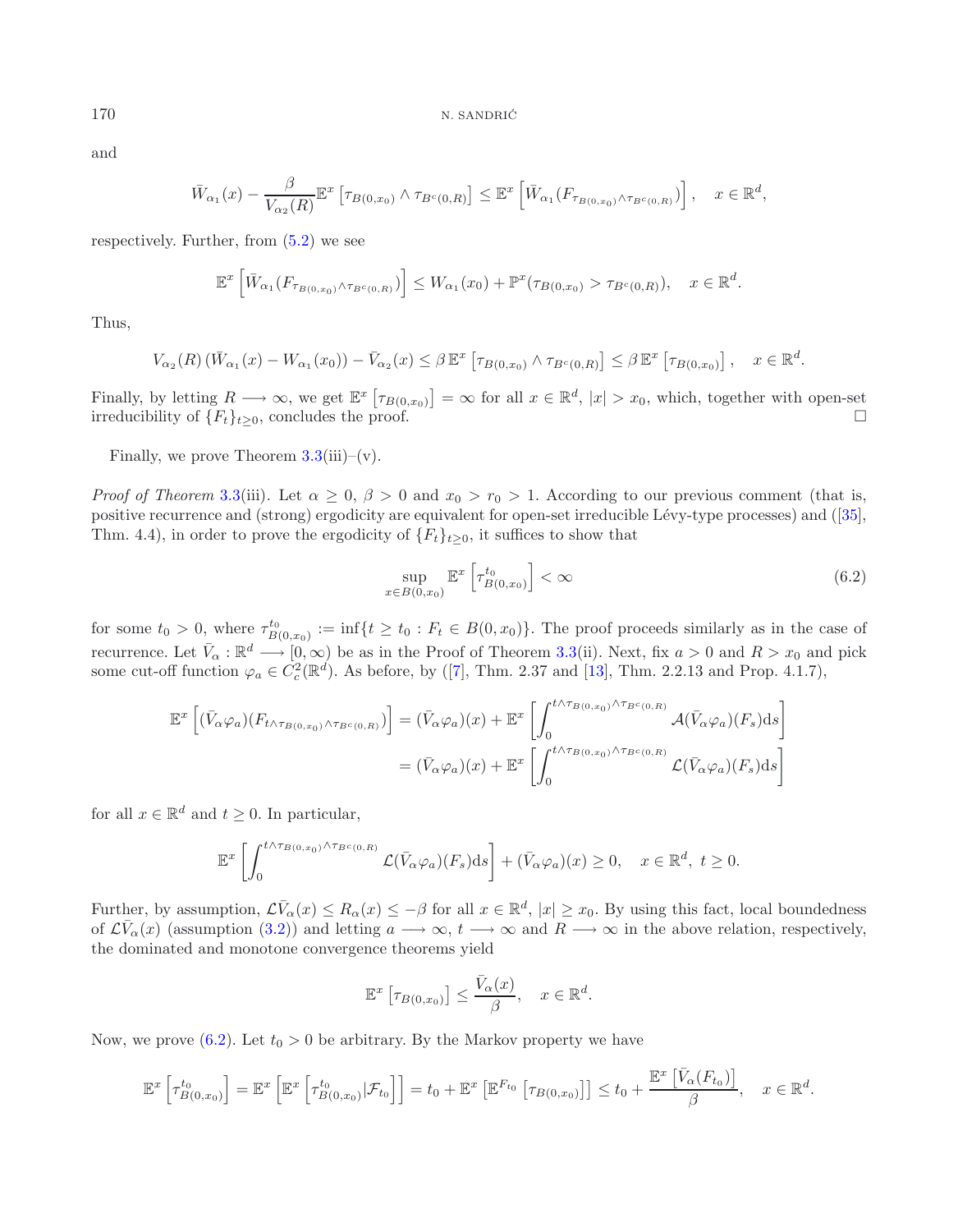Thus, in order to prove [\(6.2\)](#page-16-0), it suffices to prove that  $\sup_{x \in B(0,x_0)} \mathbb{E}^x \left[ \bar{V}_\alpha(F_{t_0}) \right] < \infty$ . Again, fix  $a > 0$  and  $R > x_0$  and pick some cut-off function  $\varphi_a \in C_c^2(\mathbb{R}^d)$ . As above,

$$
\mathbb{E}^{x}\left[ (\bar{V}_{\alpha}\varphi_{a})(F_{t_{0}\wedge\tau_{B^{c}(0,R)}}) \right] = (\bar{V}_{\alpha}\varphi_{a})(x) + \mathbb{E}^{x}\left[ \int_{0}^{t_{0}\wedge\tau_{B^{c}(0,R)}} \mathcal{A}(\bar{V}_{\alpha}\varphi_{a})(F_{s})ds \right]
$$

$$
= (\bar{V}_{\alpha}\varphi_{a})(x) + \mathbb{E}^{x}\left[ \int_{0}^{t_{0}\wedge\tau_{B^{c}(0,R)}} \mathcal{L}(\bar{V}_{\alpha}\varphi_{a})(F_{s})ds \right], \quad x \in \mathbb{R}^{d}, t \ge 0.
$$

Now, by letting  $a \longrightarrow \infty$ , the local boundedness of  $\mathcal{L} \overline{V}_{\alpha}(x)$  and dominated and monotone convergence theorems imply that for all  $x \in \mathbb{R}^d$  we have

$$
\mathbb{E}^{x} \left[ \bar{V}_{\alpha}(F_{t_{0}\wedge\tau_{B^{c}(0,R)}}) \right] = \bar{V}_{\alpha}(x) + \mathbb{E}^{x} \left[ \int_{0}^{t_{0}\wedge\tau_{B^{c}(0,R)}} \mathcal{L}\bar{V}_{\alpha}(F_{s}) ds \right]
$$
  
\n
$$
= \bar{V}_{\alpha}(x) + \mathbb{E}^{x} \left[ \int_{0}^{t_{0}\wedge\tau_{B^{c}(0,R)}} 1_{B(0,x_{0})}(F_{s}) \mathcal{L}\bar{V}_{\alpha}(F_{s}) ds \right]
$$
  
\n
$$
+ \mathbb{E}^{x} \left[ \int_{0}^{t_{0}\wedge\tau_{B^{c}(0,R)}} 1_{B^{c}(0,x_{0})}(F_{s}) \mathcal{L}\bar{V}_{\alpha}(F_{s}) ds \right]
$$
  
\n
$$
\leq \bar{V}_{\alpha}(x) + t_{0} \sup_{x \in B(0,x_{0})} |\mathcal{L}\bar{V}_{\alpha}(x)| + \mathbb{E}^{x} \left[ \int_{0}^{t_{0}\wedge\tau_{B^{c}(0,R)}} 1_{B^{c}(0,x_{0})}(F_{s}) \mathcal{L}\bar{V}_{\alpha}(F_{s}) ds \right].
$$
 (6.3)

In particular, since  $\mathcal{L}\bar{V}_{\alpha}(x) \leq -\beta$  for all  $x \in \mathbb{R}^{d}$ ,  $|x| \geq x_0$ ,

$$
\mathbb{E}^{x}\left[\bar{V}_{\alpha}(F_{t_{0}\wedge\tau_{B^{c}(0,R)}})\right] \leq \bar{V}_{\alpha}(x)+t_{0}\sup_{x\in B(0,x_{0})}|\mathcal{L}\bar{V}_{\alpha}(x)|, \quad x\in\mathbb{R}^{d}.
$$

Finally, by letting  $R \longrightarrow \infty$ , Fatou's lemma and the conservativeness property of  $\{F_t\}_{t>0}$  imply

$$
\mathbb{E}^x \left[ \bar{V}_\alpha(F_{t_0}) \right] \le \bar{V}_\alpha(x) + t_0 \sup_{x \in B(0, x_0)} |\mathcal{L}\bar{V}_\alpha(x)|, \quad x \in \mathbb{R}^d,
$$
\n(6.4)

that is,

$$
\sup_{x \in B(0,x_0)} \mathbb{E}^x \left[ \tau^{t_0}_{B(0,x_0)} \right] \le t_0 + \frac{V_\alpha(x_0)}{\beta} + \frac{t_0}{\beta} \sup_{x \in B(0,x_0)} |\mathcal{A}\bar{V}_\alpha(x)|,
$$

which proves the assertion.

*Proof of Theorem* [3.3\(](#page-5-0)iv). Let  $\alpha \geq 0$ ,  $0 < \beta < 1$ ,  $\gamma > 0$  and  $x_0 > r_0 > 1$ . First, note that, according to Theo-rem [3.3\(](#page-5-0)iv),  ${F_t}_{t\geq0}$  is automatically (strongly) ergodic. Therefore, in order to prove the polynomial ergodicity of  ${F_t}_{t\geq0}$  with rate of convergence  $t^{\beta/(1-\beta)}$ , according to ([\[15\]](#page-22-6), Thm. 1), it suffices to prove that

$$
\sup_{x \in B(0,x_0)} \mathbb{E}^x \left[ \left( \tau_{B(0,x_0)}^{t_0} \right)^{1/(1-\beta)} \right] < \infty \quad \text{and} \quad \mathbb{E}^x \left[ \left( \tau_{B(0,x_0)}^{t_0} \right)^{1/(1-\beta)} \right] < \infty, \quad x \in \mathbb{R}^d, \tag{6.5}
$$

for some  $t_0 > 0$ , where  $\tau^{t_0}_{B(0,x_0)}$  is as in the proof of Theorem [3.3](#page-5-0) (iii). Take  $v_\alpha : \mathbb{R} \longrightarrow (0,\infty)$  such that  $v_{\alpha} \in C^2(\mathbb{R})$ , it is symmetric, nondecreasing on  $[0, \infty)$  and  $v_{\alpha}(u) = V_{\alpha}(|u|)$  for  $|u| \ge r_0$ , and define  $\bar{V}_{\alpha}: \mathbb{R}^d \longrightarrow$  $[0,\infty)$  by  $\tilde{V}_\alpha(x) := v_\alpha(|x|), x \in \mathbb{R}^d$ . Clearly,  $\tilde{V}_\alpha(0) > 0$  and  $\tilde{V}_\alpha \in C^2(\mathbb{R}^d)$ . Next, fix some  $\lambda > 0$  and define  $f(u, x) := (\lambda u + \overline{V}_{\alpha}^{1-\beta}(x))^{1/(1-\beta)}$ . Obviously,  $f \in C^2([0, \infty) \times \mathbb{R}^d)$ . Now, by fixing  $a > 0$  and  $R > x_0$  and picking some  $\varphi_a \in C_c^2(\mathbb{R}^{d+1})$  such that  $1_{B(0,a)}(u,x) \leq \varphi_a(u,x) \leq 1_{B(0,2a)}(u,x)$  for all  $(u,x) \in \mathbb{R}^{d+1}$ , from

<span id="page-17-2"></span><span id="page-17-1"></span><span id="page-17-0"></span> $\Box$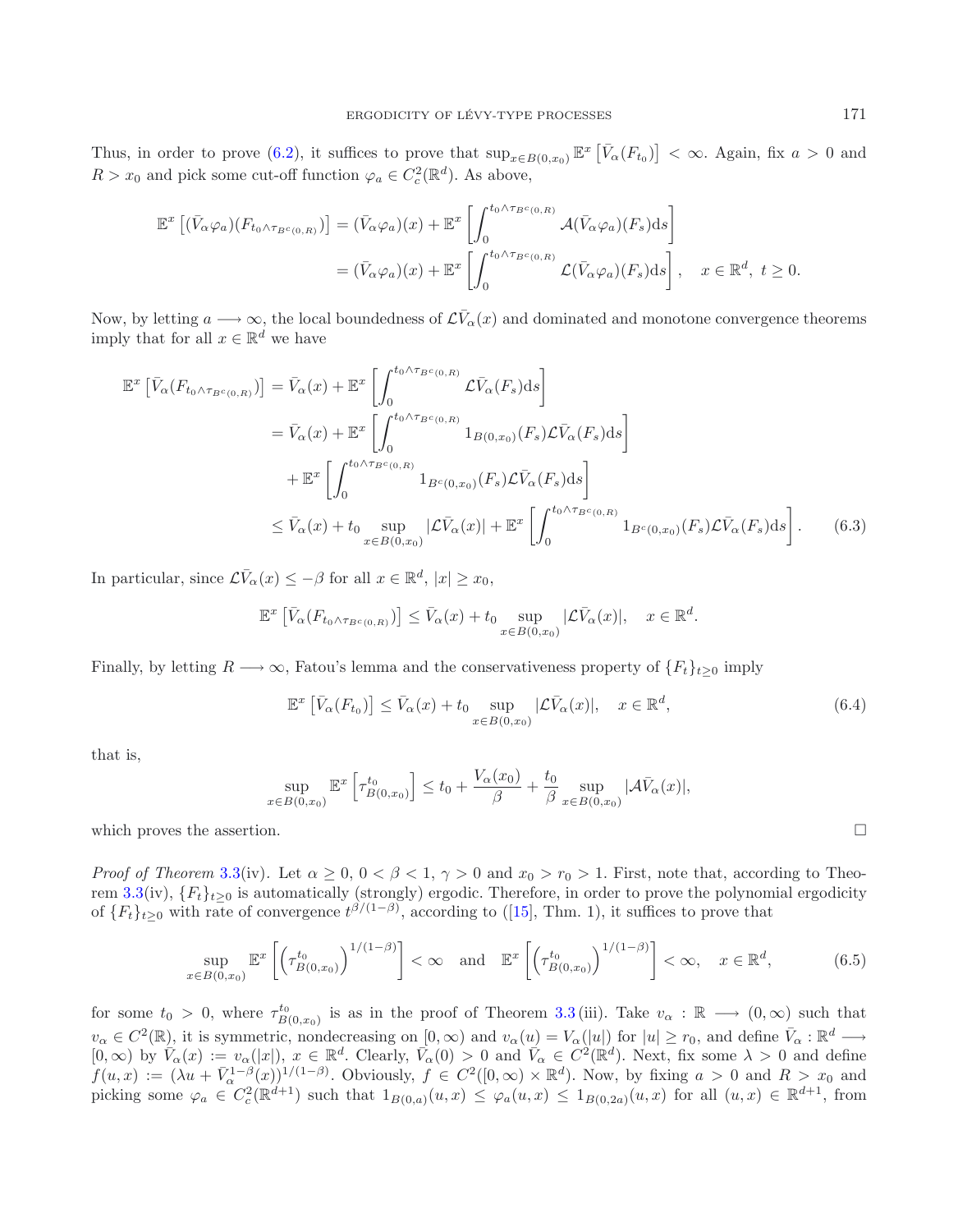Proposition [4.3](#page-11-0) and  $([13], Thm. 2.2.13$  $([13], Thm. 2.2.13$  $([13], Thm. 2.2.13$  and Prop. 4.1.7), we have

$$
\mathbb{E}^{x}\left[ (f\varphi_{a})(u+t\wedge\tau_{B(0,x_{0})}\wedge\tau_{B^{c}(0,R)},F_{t\wedge\tau_{B(0,x_{0})}\wedge\tau_{B^{c}(0,R)}}) \right] - (f\varphi_{a})(u,x)
$$
\n
$$
= \mathbb{E}^{x}\left[ \int_{0}^{t\wedge\tau_{B(0,x_{0})}\wedge\tau_{B^{c}(0,R)}} \left( \frac{\partial (f\varphi_{a})(u+s,F_{s})}{\partial u} + A(f\varphi_{a})(u+s,F_{s}) \right) ds \right]
$$
\n
$$
= \mathbb{E}^{x}\left[ \int_{0}^{t\wedge\tau_{B(0,x_{0})}\wedge\tau_{B^{c}(0,R)}} \left( \frac{\partial (f\varphi_{a})(u+s,F_{s})}{\partial u} + \mathcal{L}(f\varphi_{a})(u+s,F_{s}) \right) ds \right], \quad x \in \mathbb{R}^{d}, u, t \ge 0.
$$

Observe that, due to [\(3.2\)](#page-6-0), the function

<span id="page-18-1"></span><span id="page-18-0"></span>
$$
(u, x) \longmapsto \int_{\{|y| \ge 1, |y+x| \ge r_0\}} f(u, y+x) \mathrm{d}y
$$

is locally bounded, hence, by letting  $a \longrightarrow \infty$ , the dominated convergence theorem and [\(6.4\)](#page-17-0) yield

$$
\mathbb{E}^{x} \left[ f(u+t \wedge \tau_{B(0,x_{0})} \wedge \tau_{B^{c}(0,R)}, F_{t \wedge \tau_{B(0,x_{0})} \wedge \tau_{B^{c}(0,R)}}) \right] - f(u,x)
$$
\n
$$
= \mathbb{E}^{x} \left[ \int_{0}^{t \wedge \tau_{B(0,x_{0})} \wedge \tau_{B^{c}(0,R)}} \left( \frac{\partial f(u+s,F_{s})}{\partial u} + \mathcal{L}f(u+s,F_{s}) \right) ds \right], \quad x \in \mathbb{R}^{d}, u, t \ge 0.
$$
\n(6.6)

Now, let us discuss the right-hand side of [\(6.6\)](#page-18-0). First, by assumption, it holds that

$$
\mathcal{L}\bar{V}_{\alpha}(x) \le R_{\alpha}(x) \le -\gamma \bar{V}_{\alpha}^{\beta}(x) \tag{6.7}
$$

for all  $x \in \mathbb{R}^d$ ,  $|x| \geq x_0$ . Further, note that the process

$$
\left\{\bar{V}_{\alpha}(F_{t \wedge \tau_{B(0,x_0)} \wedge \tau_{B^c(0,R)}}) + \gamma \int_0^{t \wedge \tau_{B(0,x_0)} \wedge \tau_{B^c(0,R)}} \bar{V}_{\alpha}^{\beta}(F_s) ds\right\}_{t \geq 0}
$$

is a  $\mathbb{P}^x$ -supermartingale for all  $x \in \mathbb{R}^d$ . Indeed ([\[13\]](#page-22-32), Thm. 2.2.13 and Prop. 4.1.7), we have

$$
\mathbb{E}^{x}\left[(\bar{V}_{\alpha}\varphi_{a})(F_{t\wedge\tau_{B(0,x_{0})}\wedge\tau_{B^{c}(0,R)}})+\gamma\int_{0}^{t\wedge\tau_{B(0,x_{0})}\wedge\tau_{B^{c}(0,R)}}(\bar{V}_{\alpha}^{\beta}\varphi_{a})(F_{v})dv\Big|\mathcal{F}_{s}\right]
$$
\n
$$
=\mathbb{E}^{x}\left[(\bar{V}_{\alpha}\varphi_{a})(F_{t\wedge\tau_{B(0,x_{0})}\wedge\tau_{B^{c}(0,R)}})}\left((\bar{V}_{\alpha}^{\beta}\varphi_{a})(F_{v})+\frac{\mathcal{A}(\bar{V}_{\alpha}\varphi_{a})(F_{v})}{\gamma}-\frac{\mathcal{A}(\bar{V}_{\alpha}\varphi_{a})(F_{v})}{\gamma}\right)dv\Big|\mathcal{F}_{s}\right]
$$
\n
$$
=(\bar{V}_{\alpha}\varphi_{a})(F_{s\wedge\tau_{B(0,x_{0})}\wedge\tau_{B^{c}(0,R)}})}\left((\bar{V}_{\alpha}^{\beta}\varphi_{a})(F_{v})+\frac{\mathcal{A}(\bar{V}_{\alpha}\varphi_{a})(F_{v})}{\gamma}-\frac{\mathcal{A}(\bar{V}_{\alpha}\varphi_{a})(F_{v})}{\gamma}\right)dv\Big|\mathcal{F}_{s}\right]
$$
\n
$$
+\gamma\int_{0}^{s\wedge\tau_{B(0,x_{0})}\wedge\tau_{B^{c}(0,R)}}\left((\bar{V}_{\alpha}^{\beta}\varphi_{a})(F_{v})+\frac{\mathcal{A}(\bar{V}_{\alpha}\varphi_{a})(F_{v})}{\gamma}\right)dv\Big|\mathcal{F}_{s}\right]
$$
\n
$$
+\gamma\mathbb{E}^{x}\left[\int_{s\wedge\tau_{B(0,x_{0})}\wedge\tau_{B^{c}(0,R)}}^{t\wedge\tau_{B(0,x_{0})}\wedge\tau_{B^{c}(0,R)}}\left((\bar{V}_{\alpha}^{\beta}\varphi_{a})(F_{v})+\frac{\mathcal{A}(\bar{V}_{\alpha}\varphi_{a})(F_{v})}{\gamma}\right)dv\Big|\mathcal{F}_{s}\right]
$$
\n
$$
=(\bar{V}_{\alpha}\varphi_{a})(F_{s\wedge\tau_{B(0,x_{0})}\wedge\tau_{B^{c}(0,R)}})}\left((\bar{V}_{\alpha}^{\beta}\
$$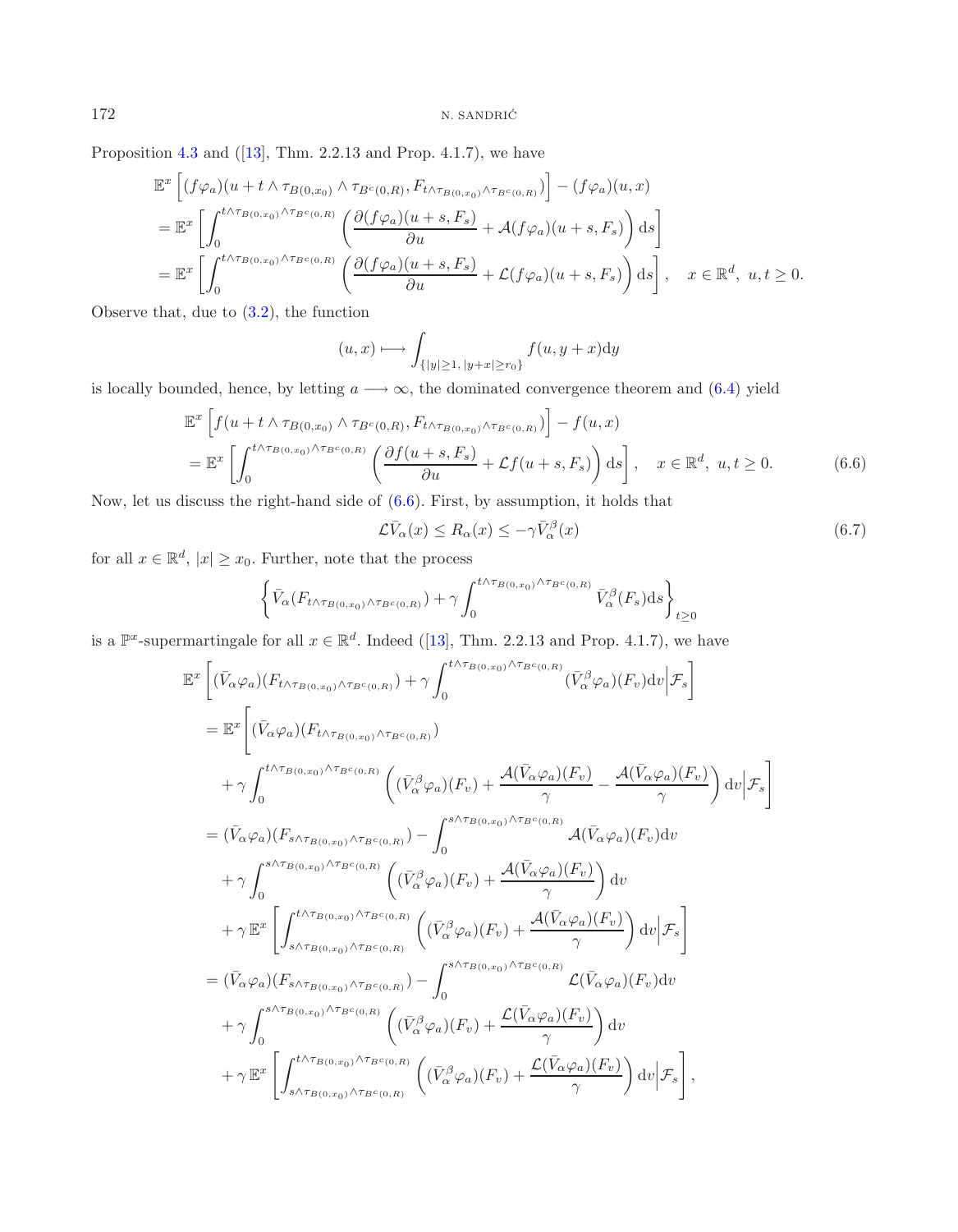for all  $x \in \mathbb{R}^d$  and  $u, s, t \geq 0$ ,  $s \leq t$ . Here, again  $a > 0$  and  $\varphi_a \in C_c^2(\mathbb{R}^d)$  is such that  $1_{B(0,a)}(x) \leq \varphi_a(x) \leq t$  $1_{B(2a)}(x)$  for all  $x \in \mathbb{R}^d$ . Now, by letting  $a \longrightarrow \infty$ , [\(6.4\)](#page-17-0) (which ensures the integrability of the process), the dominated convergence theorem and [\(6.7\)](#page-18-1) imply

<span id="page-19-1"></span><span id="page-19-0"></span>
$$
\mathbb{E}^{x} \left[ \bar{V}_{\alpha}(F_{t \wedge \tau_{B(0,x_{0})} \wedge \tau_{B^{c}(0,R)}}) + \gamma \int_{0}^{t \wedge \tau_{B(0,x_{0})} \wedge \tau_{B^{c}(0,R)}} \bar{V}_{\alpha}^{\beta}(F_{v}) dv \Big| \mathcal{F}_{s} \right]
$$
\n
$$
= \bar{V}_{\alpha}(F_{s \wedge \tau_{B(0,x_{0})} \wedge \tau_{B^{c}(0,R)}}) - \int_{0}^{s \wedge \tau_{B(0,x_{0})} \wedge \tau_{B^{c}(0,R)}} \mathcal{L}\bar{V}_{\alpha}(F_{v}) dv
$$
\n
$$
+ \gamma \int_{0}^{s \wedge \tau_{B(0,x_{0})} \wedge \tau_{B^{c}(0,R)}} \left( \bar{V}_{\alpha}^{\beta}(F_{v}) + \frac{\mathcal{L}\bar{V}_{\alpha}(F_{v})}{\gamma} \right) dv
$$
\n
$$
+ \gamma \mathbb{E}^{x} \left[ \int_{s \wedge \tau_{B(0,x_{0})} \wedge \tau_{B^{c}(0,R)}}^{\tau_{\beta}(F_{v})} \left( \bar{V}_{\alpha}^{\beta}(F_{v}) + \frac{\mathcal{L}\bar{V}_{\alpha}(F_{v})}{\gamma} \right) dv \Big| \mathcal{F}_{s} \right]
$$
\n
$$
\leq \bar{V}_{\alpha}(F_{s \wedge \tau_{B(0,r_{0})} \wedge \tau_{B^{c}(0,R)}}) + \gamma \int_{0}^{s \wedge \tau_{B(0,r_{0})} \wedge \tau_{B^{c}(0,R)}} \bar{V}_{\alpha}^{\beta}(F_{v}) dv,
$$

for all  $x \in \mathbb{R}^d$  and  $u, s, t \geq 0, s \leq t$ . Now, by using this fact ([\[20](#page-22-35)], Cor. 4.5) states that the process

$$
\left\{ f(u+t \wedge \tau_{B(0,x_0)} \wedge \tau_{B^c(0,R)}, F_{t \wedge \tau_{B(0,x_0)} \wedge \tau_{B^c(0,R)}}) - \frac{\lambda - \gamma(1-\beta)}{\lambda} \int_0^{t \wedge \tau_{B(0,x_0)} \wedge \tau_{B^c(0,R)}} \frac{\partial f(u+s,F_s)}{\partial u} ds \right\}_{t \geq 0}
$$

is also a  $\mathbb{P}^x$ -supermartingale for all  $x \in \mathbb{R}^d$  and  $u \geq 0$ . In particular,

$$
\mathbb{E}^{x} \left[ f(u+t \wedge \tau_{B(0,x_{0})} \wedge \tau_{B^{c}(0,R)}, F_{t \wedge \tau_{B(0,x_{0})} \wedge \tau_{B^{c}(0,R)}}) - \frac{\lambda - \gamma(1-\beta)}{\lambda} \int_{0}^{t \wedge \tau_{B(0,x_{0})} \wedge \tau_{B^{c}(0,R)}} \frac{\partial f(u+s, F_{s})}{\partial u} ds \right] \tag{6.8}
$$

for all  $x \in \mathbb{R}^d$  and  $u, t \ge 0$ . Now, by combining [\(6.6\)](#page-18-0) and [\(6.8\)](#page-19-0), we get

$$
\mathbb{E}^{x} \left[ \int_{0}^{t \wedge \tau_{B(0,x_{0})} \wedge \tau_{B^{c}(0,R)}} \mathcal{L}f(u+s,F_{s}) ds \right] \leq -\frac{\gamma (1-\beta)}{\lambda} \mathbb{E}^{x} \left[ \int_{0}^{t \wedge \tau_{B(0,x_{0})} \wedge \tau_{B^{c}(0,R)}} \frac{\partial f(u+s,F_{s})}{\partial u} ds \right] \tag{6.9}
$$

for all  $x \in \mathbb{R}^d$  and  $u, t \geq 0$ , and, by combining [\(6.6\)](#page-18-0) and [\(6.9\)](#page-19-1), we obtain

$$
f(u,x) + \frac{\lambda - \gamma(1-\beta)}{\lambda} \mathbb{E}^x \left[ \int_0^{t \wedge \tau_{B(0,x_0)} \wedge \tau_{B^c(0,R)}} \frac{\partial f(u+s, F_s)}{\partial u} ds \right] \ge 0, \quad x \in \mathbb{R}^d, \ u, t \ge 0.
$$

Specially, by taking  $u = 0$  and  $0 < \lambda < \gamma(1 - \beta)$ , the above relation entails

$$
\frac{\gamma(1-\beta)-\lambda}{1-\beta}\mathbb{E}^x\left[\int_0^{t\wedge\tau_{B(0,x_0)}\wedge\tau_{B^c(0,R)}}(\lambda s+\bar{V}_{\alpha}^{1-\beta}(F_s))^{\beta/(1-\beta)}\mathrm{d} s\right]\leq \bar{V}_{\alpha}(x),\quad t\geq 0,\ x\in\mathbb{R}^d.
$$

By letting  $t \to \infty$  and  $R \to \infty$ , the monotone convergence theorem and conservativeness of  $\{F_t\}_{t\geq 0}$  automatically imply

$$
\frac{\gamma(1-\beta)-\lambda}{1-\beta}\mathbb{E}^x\left[\int_0^{\tau_{B(0,x_0)}} (\lambda s+\bar{V}_{\alpha}^{1-\beta}(F_s))^{\beta/(1-\beta)} ds\right] \leq \bar{V}_{\alpha}(x), \quad x \in \mathbb{R}^d.
$$

In particular,

$$
\mathbb{E}^{x}\left[\tau_{B(0,x_0)}^{1/(1-\beta)}\right] \leq \frac{\lambda^{\beta/(\beta-1)}}{\gamma(1-\beta)-\lambda} \bar{V}_{\alpha}(x), \quad x \in \mathbb{R}^d.
$$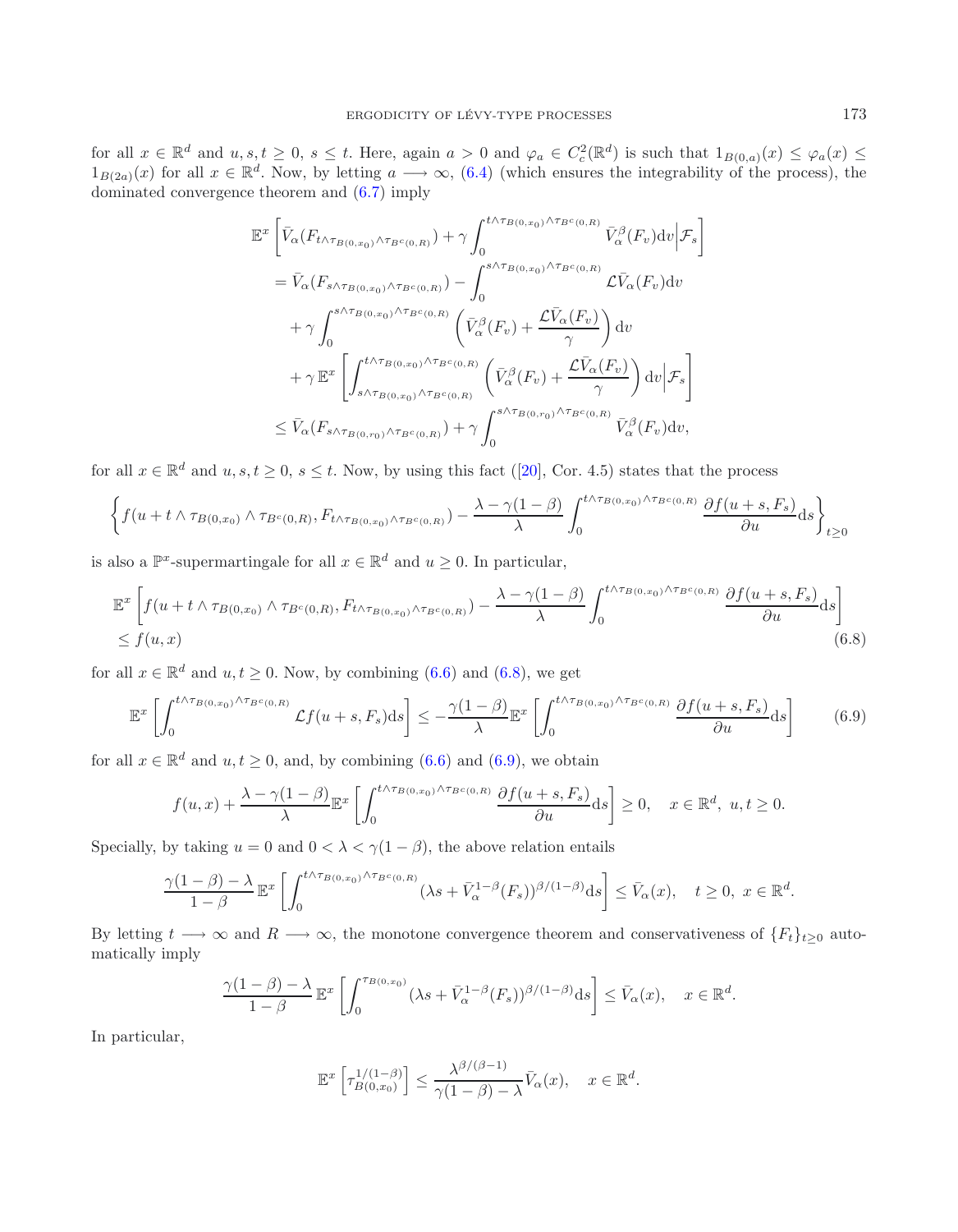Now, for an arbitrary  $t_0 > 0$ , the Markov property yields

$$
\mathbb{E}^{x}\left[\left(\tau_{B(0,x_0)}^{t_0}\right)^{1/(1-\beta)}\right] = \mathbb{E}^{x}\left[\mathbb{E}^{x}\left[\left(\tau_{B(0,x_0)}^{t_0}\right)^{1/(1-\beta)}\Big|\mathcal{F}_{t_0}\right]\right]
$$

$$
= \mathbb{E}^{x}\left[\mathbb{E}^{F_{t_0}}\left[\left(t_0 + \tau_{B(0,x_0)}\right)^{1/(1-\beta)}\right]\right]
$$

$$
\le ct_0^{1/(1-\beta)} + c\mathbb{E}^{x}\left[\mathbb{E}^{F_{t_0}}\left[\tau_{B(0,x_0)}^{1/(1-\beta)}\right]\right]
$$

$$
\le ct_0^{1/(1-\beta)} + \frac{c\lambda^{\beta/(\beta-1)}}{\gamma(1-\beta)-\lambda}\mathbb{E}^{x}[\bar{V}_{\alpha}(F_{t_0})], \quad x \in \mathbb{R}^d,
$$

where in the third step we used the fact that for  $a \geq 0$ ,

$$
(1+t)^a \le c(1+t^a), \quad t \ge 0,
$$

holds with  $c := \sup_{t\geq 0} \frac{(1+t)^a}{1+t^a}$ . The relations in [\(6.5\)](#page-17-1) now follow by combining the previous result with [\(6.4\)](#page-17-0). Further, directly from (the proofs of) ([\[15\]](#page-22-6), Thm. 1 and [\[57](#page-23-25)], Thm. 4.1) we see that for any  $0 < \lambda < \gamma(1 - \beta)$ and  $t_0 > 0$  there exists  $k > 0$ , such that

$$
\|\mathbb{P}^x(X_t \in \cdot) - \pi(\cdot)\|_{TV} \le k(1-\beta)\mathbb{E}^x \left[ \left(\tau^{t_0}_{B(0,x_0)}\right)^{1/(1-\beta)} \right] t^{-\beta/(1-\beta)}, \quad x \in \mathbb{R}^d, \ t \ge 0,
$$

which proves  $(3.3)$ . Finally, to obtain the relation in  $(3.4)$  we proceed as follows. First, by combining  $(6.3)$ and  $(6.7)$  we get

$$
\mathbb{E}^{x}\left[\bar{V}_{\alpha}(F_{t \wedge \tau_{B^{c}(0,R)}})\right] + \gamma \mathbb{E}^{x}\left[\int_{0}^{t \wedge \tau_{B^{c}(0,R)}} 1_{B^{c}(0,x_{0})}(F_{s})\bar{V}_{\alpha}^{\beta}(F_{s})ds\right] \leq \bar{V}_{\alpha}(x) + t \sup_{x \in B(0,x_{0})}|\mathcal{L}\bar{V}_{\alpha}(x)|
$$

for all  $x \in \mathbb{R}^d$  and  $t \geq 0$ . Further, by letting  $R \longrightarrow \infty$ , Fatou's lemma and the conservativeness of  $\{F_t\}_{t\geq 0}$  entail

$$
\mathbb{E}^{x}\left[\bar{V}_{\alpha}(F_{t})\wedge m\right]+\gamma \mathbb{E}^{x}\left[\int_{0}^{t}1_{B^{c}(0,x_{0})}(F_{s})\left(\bar{V}_{\alpha}^{\beta}(F_{s})\wedge m\right) \mathrm{d}s\right]\leq \bar{V}_{\alpha}(x)+t\sup_{x\in B(0,x_{0})}|\mathcal{L}\bar{V}_{\alpha}(x)|
$$

for all  $x \in \mathbb{R}^d$ ,  $t \geq 0$  and  $m > 0$ . Now, by dividing the above relation by t and letting  $t \longrightarrow \infty$ , we obtain

$$
\gamma \limsup_{t \to \infty} \frac{1}{t} \mathbb{E}^x \left[ \int_0^t \mathbb{1}_{B^c(0,x_0)}(F_s) \left( \bar{V}^{\beta}_{\alpha}(F_s) \wedge m \right) ds \right] \leq \sup_{x \in B(0,x_0)} |\mathcal{L}\bar{V}_{\alpha}(x)|, \quad x \in \mathbb{R}^d, \ m > 0.
$$

Finally, by integrating the above relation with respect to  $\pi(dx)$  and employing Fatou's lemma and invariance property of  $\pi(dx)$ , we get

<span id="page-20-0"></span>
$$
\gamma \int_{\mathbb{R}^d} 1_{B^c(0,x_0)}(x) \left(\bar{V}_{\alpha}^{\beta}(x) \wedge m\right) \pi(\mathrm{d}x) \le \sup_{x \in B(0,x_0)} |\mathcal{L}\bar{V}_{\alpha}(x)|, \quad m > 0,
$$

which, together with Fatou's lemma, proves the assertion.  $\Box$ 

*Proof of Theorem* [3.3\(](#page-5-0)v). Let  $\alpha \geq 0$ ,  $\beta > 0$  and  $x_0 > r_0 > 1$ . Then, again by Theorem [3.3](#page-5-0) (iii),  $\{F_t\}_{t>0}$  is (strongly) ergodic. Therefore, in order to prove the exponential ergodicity of  $\{F_t\}_{t\geq 0}$ , due to ([\[12\]](#page-22-31), Thm. 6.2), it suffices to prove that

$$
\sup_{x \in B(0,x_0)} \mathbb{E}^x \left[ e^{\lambda \tau_{B(0,x_0)}^{t_0}} \right] < \infty \quad \text{and} \quad \mathbb{E}^x \left[ e^{\lambda \tau_{B(0,x_0)}^{t_0}} \right] < \infty, \quad x \in \mathbb{R}^d,
$$
\n(6.10)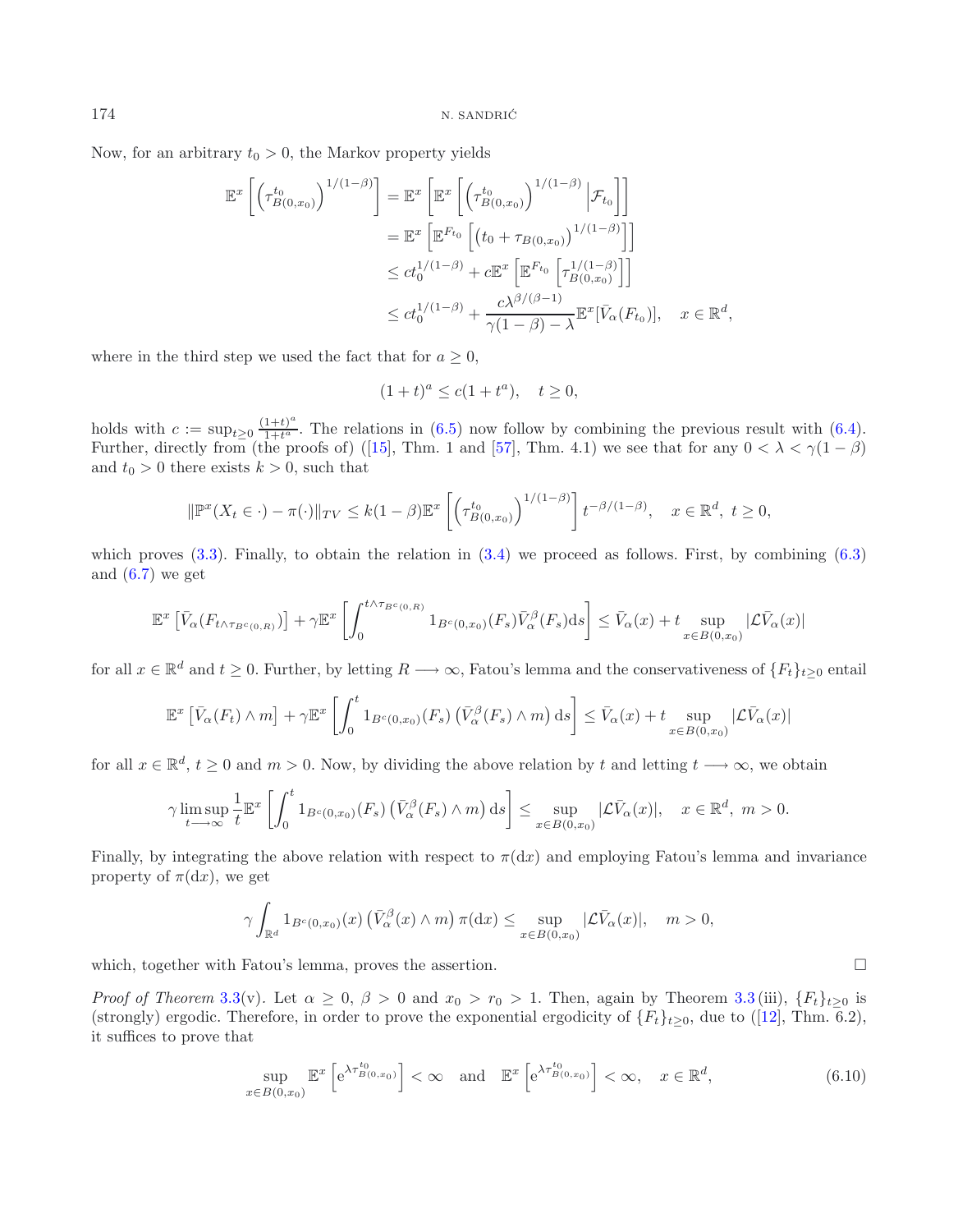for some  $\lambda > 0$  and  $t_0 > 0$ . Let  $\bar{V}_\alpha : \mathbb{R}^d \longrightarrow [0,\infty)$  be as in the Proof of Theorem [3.3\(](#page-5-0)ii). By assumption,  $\mathcal{L}(\bar{V}_{\alpha}(x)) \leq R_{\alpha}(|x|) \leq -\beta \bar{V}_{\alpha}(x)$  for all  $x \in \mathbb{R}^{d}$ ,  $|x| \geq x_0$ . Next, fix  $\lambda > 0$  and  $R > x_0$  and define  $\varphi(t) := e^{\lambda t}$ and  $\psi(x) := \overline{V}_{\alpha}(x)$ . Now, by similar arguments as in the proof of Theorem [4.4](#page-12-2) (by applying Prop. [4.3](#page-11-0) and [\[13](#page-22-32)], Thm. 2.2.13 and Prop. 4.1.7), we get

$$
\mathbb{E}^{x} \left[ e^{\lambda(t \wedge \tau_{B(0,x_0)} \wedge \tau_{B^c(0,R)})} \bar{V}_{\alpha}(F_{t \wedge \tau_{B(0,x_0)} \wedge \tau_{B^c(x,R)})} ) \right]
$$
  
=  $\bar{V}_{\alpha}(x) + \mathbb{E}^{x} \left[ \int_{0}^{t \wedge \tau_{B(0,x_0)} \wedge \tau_{B^c(x,R)}} (\lambda e^{\lambda s} \bar{V}_{\alpha}(F_s) + e^{\lambda s} \mathcal{L} \bar{V}_{\alpha}(F_s)) ds \right], \quad x \in \mathbb{R}^d, t \ge 0.$ 

In particular,

$$
\bar{V}_{\alpha}(x) + \mathbb{E}^{x} \left[ \int_{0}^{t \wedge \tau_{B(0,x_{0})} \wedge \tau_{B^{c}(x,R)}} (\lambda - \beta) e^{\lambda s} \bar{V}_{\alpha}(F_{s}) ds \right] \geq 0, \quad x \in \mathbb{R}^{d}, \ t \geq 0.
$$

Thus, by taking  $0 < \lambda < \beta$ , we get

$$
\mathbb{E}^{x}\left[\int_{0}^{t\wedge\tau_{B(0,x_{0})}\wedge\tau_{B^{c}(x,R)}}\mathrm{e}^{\lambda s}\bar{V}_{\alpha}(F_{s})\mathrm{d}s\right]\leq\frac{\bar{V}_{\alpha}(x)}{\beta-\lambda},\quad x\in\mathbb{R}^{d},\ t\geq0,
$$

and, by letting  $t \longrightarrow \infty$  and  $R \longrightarrow \infty$ , Fatou's lemma and the conservativeness property of  $\{F_t\}_{t>0}$  entail

$$
\mathbb{E}^{x}\left[\int_{0}^{\tau_{B(0,x_{0})}} e^{\lambda s} \bar{V}_{\alpha}(F_{s}) \mathrm{d}s\right] \leq \frac{\bar{V}_{\alpha}(x)}{\beta - \lambda}, \quad x \in \mathbb{R}^{d}.
$$

Specially, we have

<span id="page-21-0"></span>
$$
\mathbb{E}^{x}\left[e^{\lambda \tau_{B(0,x_0)}}\right] \leq \frac{\lambda}{\beta - \lambda} \bar{V}_{\alpha}(x) + 1, \quad x \in \mathbb{R}^d.
$$

Now, for any  $t_0 > 0$ , the Markov property yields

$$
\mathbb{E}^{x} \left[ e^{\lambda \tau_{B(0,x_0)}^{t_0}} \right] = \mathbb{E}^{x} \left[ \mathbb{E}^{x} \left[ e^{\lambda \tau_{B(0,x_0)}^{t_0}} \middle| \mathcal{F}_{t_0} \right] \right]
$$
  
\n
$$
= e^{\lambda t_0} \mathbb{E}^{x} \left[ \mathbb{E}^{F_{t_0}} \left[ e^{\lambda \tau_{B(0,x_0)}} \right] \right]
$$
  
\n
$$
\leq \frac{\lambda e^{\lambda t_0}}{\beta - \lambda} \mathbb{E}^{x} \left[ \bar{V}_{\alpha}(F_{t_0}) \right] + e^{\lambda t_0}, \quad x \in \mathbb{R}^d,
$$
\n(6.11)

which together with  $(6.4)$  proves  $(6.10)$ . Furthermore, under  $(6.10)$ , (the proofs of)  $(12)$ , Thms. 5.2 and 6.2) imply that for any  $\kappa > 0$  there exists  $k(\kappa) > 0$ , such that

$$
\|\mathbb{P}^x(F_t \in \cdot) - \pi(\cdot)\|_{TV} \le \left(1 + \mathbb{E}^x \left[\int_0^{\tau_{B(0,x_0)}^{t_0}} e^{\lambda t} dt\right]\right) e^{k(\kappa) - \kappa t}, \quad x \in \mathbb{R}^d, \ t \ge 0.
$$

Thus, by combining this with  $(6.4)$  and  $(6.11)$ , we automatically conclude  $(3.5)$ . Finally, the proof of the relation in  $(3.6)$  follows by employing completely the same arguments as in the proof of  $(3.4)$ , which concludes the proof of the theorem.  $\Box$ 

*Acknowledgements.* The author thanks the referees for their helpful comments and careful corrections.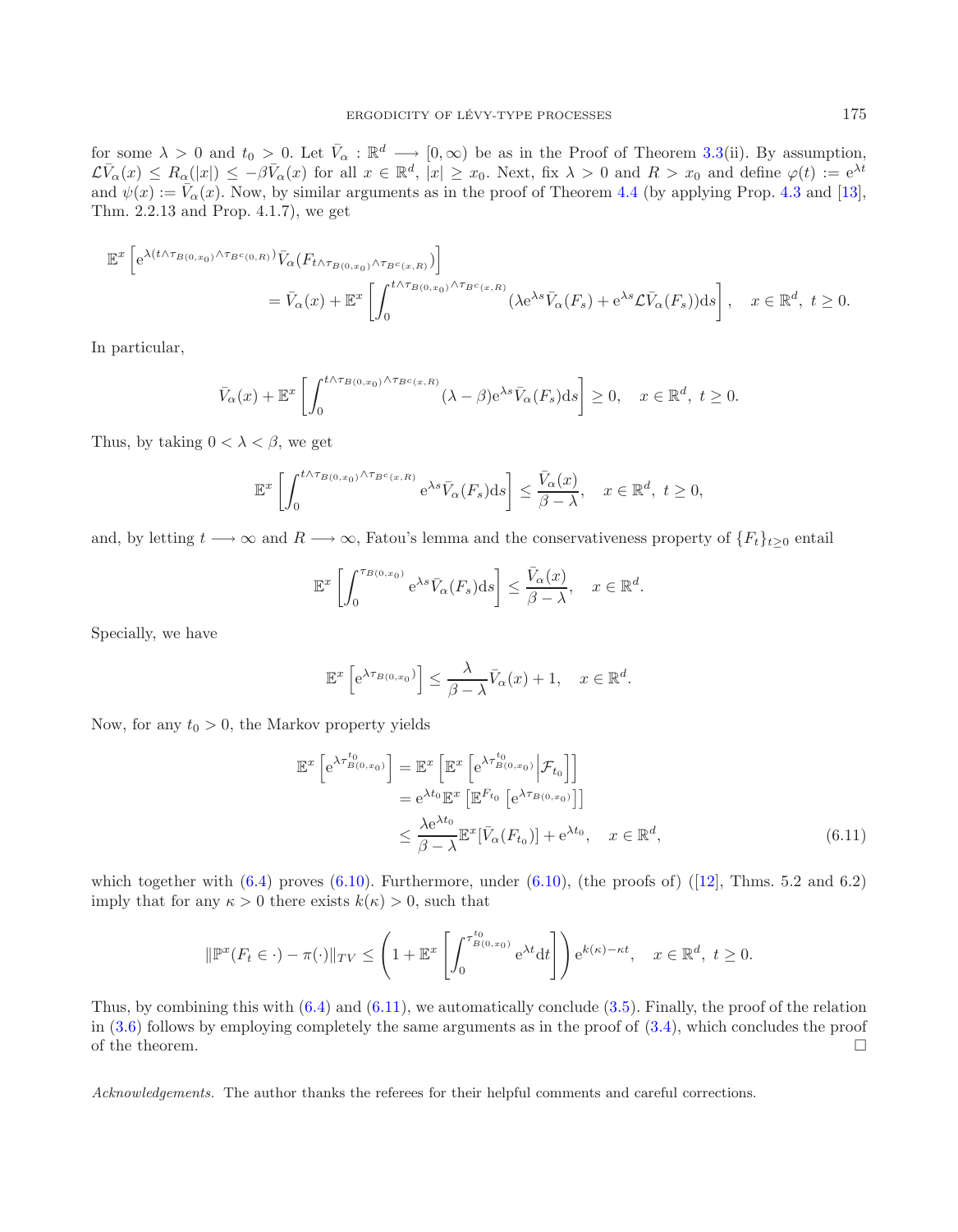#### **REFERENCES**

- <span id="page-22-29"></span>[1] R.F. Bass, Uniqueness in law for pure jump Markov processes. *Probab. Theory Related Fields* **79** (1988) 271–287.
- <span id="page-22-21"></span>[2] R.F. Bass and M. Cranston, The Malliavin calculus for pure jump processes and applications to local time. *Ann. Probab.* **14** (1986) 490–532.
- <span id="page-22-1"></span>[3] R.N. Bhattacharya, Criteria for recurrence and existence of invariant measures for multidimensional diffusions. *Ann. Probab.* **6** (1978) 541–553.
- <span id="page-22-2"></span>[4] R.N. Bhattacharya, Correction to: "Criteria for recurrence and existence of invariant measures for multidimensional diffusions" [*Ann. Probab.* **6** (1978) 541–553]. *Ann. Probab.* **8** (1980) 1194–1195.
- <span id="page-22-25"></span>[5] R.N. Bhattacharya, On the functional central limit theorem and the law of the iterated logarithm for Markov processes. *Z. Wahrsch. Verw. Gebiete* **60** (1982) 185–201.
- <span id="page-22-8"></span>[6] B. B¨ottcher, An overshoot approach to recurrence and transience of Markov processes. *Stochastic Process. Appl.* **121** (2011) 1962–1981.
- [7] B. Böttcher, R.L. Schilling and J. Wang, Lévy matters. III. Springer, Cham (2013).
- <span id="page-22-16"></span>[8] R.C. Bradley, Basic properties of strong mixing conditions. A survey and some open questions. *Probab. Surv.* **2** (2005) 107–144.
- <span id="page-22-27"></span><span id="page-22-14"></span>[9] P. Courrége, Sur la forme intégro-différentielle des opérateus de C<sub>o</sub><sub>K</sub> dans C satisfaisant au principe du maximum. *Sém. Théorie du Potentiel*, exposé 2 (1965–1966) 38.
- <span id="page-22-28"></span>[10] Ju.A. Davydov, Mixing conditions for Markov chains. *Teor. Verojatnost. i Primenen.* **18** (1973) 321–338.
- <span id="page-22-5"></span>[11] R. Douc, G. Fort and A. Guillin, Subgeometric rates of convergence of f-ergodic strong Markov processes. *Stochastic Process. Appl.* **119** (2009) 897–923.
- <span id="page-22-31"></span>[12] D. Down, S.P. Meyn and R.L. Tweedie, Exponential and uniform ergodicity of Markov processes. *Ann. Probab.* **23** (1995) 1671–1691.
- <span id="page-22-32"></span>[13] S.N. Ethier and T.G. Kurtz, Markov processes. John Wiley & Sons Inc., New York (1986).
- <span id="page-22-33"></span>[14] G.B. Folland, Real analysis. John Wiley & Sons, Inc., New York (1984).
- <span id="page-22-6"></span>[15] G. Fort and G.O. Roberts, Subgeometric ergodicity of strong Markov processes. *Ann. Appl. Probab.* **15** (2005) 1565–1589.
- <span id="page-22-9"></span>[16] B. Franke, The scaling limit behaviour of periodic stable-like processes. *Bernoulli* **12** (2006) 551–570.
- <span id="page-22-10"></span>[17] B. Franke, Correction to: The scaling limit behaviour of periodic stable-like processes [*Bernoulli* **12** (2006) 551–570]. *Bernoulli* **13** (2007) 600.
- <span id="page-22-3"></span>[18] A. Friedman, Wandering out to infinity of diffusion processes. *Trans. Amer. Math. Soc.* **184** (1973) 185–203.
- <span id="page-22-4"></span>[19] A. Friedman, Stochastic differential equations and applications. Vol. 1. Academic Press [Harcourt Brace Jovanovich, Publishers], New York-London (1975).
- <span id="page-22-35"></span>[20] M. Hairer, Convergence of Markov processes. Lecture notes. University of Warwick. Available on [http://www.hairer.org/](http://www.hairer.org/notes/Convergence.pdf) [notes/Convergence.pdf](http://www.hairer.org/notes/Convergence.pdf) (2010).
- <span id="page-22-22"></span>[21] Y. Ishikawa, Density estimate in small time for jump processes with singular L´evy measures. *Tohoku Math. J.* **53** (2001) 183–202.
- <span id="page-22-15"></span>[22] N. Jacob, Pseudo differential operators and Markov processes. Vol. I. Imperial College Press, London (2001).
- <span id="page-22-13"></span>[23] N. Jacob, Pseudo differential operators and Markov processes. Vol. III. Imperial College Press, London (2005).
- <span id="page-22-23"></span>[24] V.P. Knopova and A.M. Kulik, The parametrix method and the weak solution to an SDE driven by an α-stable noise. Preprint [arXiv:1412.1732](http://arxiv.org/abs/1412.1732) (2014).
- <span id="page-22-19"></span>[25] V.P. Knopova and R.L. Schilling, Transition density estimates for a class of Lévy and Lévy-type processes. *J. Theoret. Probab.* **25** (2012) 144–170.
- <span id="page-22-20"></span>[26] V.P. Knopova and R.L. Schilling, A note on the existence of transition probability densities of L´evy processes. *Forum Math.* **25** (2013) 125–149.
- <span id="page-22-17"></span>[27] V.N. Kolokoltsov, Symmetric stable laws and stable-like jump-diffusions. *Proc. London Math. Soc.* **80** (2000) 725–768.
- <span id="page-22-18"></span>[28] V.N. Kolokoltsov, Markov processes, semigroups and generators. Vol. 38. Walter de Gruyter & Co., Berlin (2011).
- <span id="page-22-12"></span>[29] A.M. Kulik, Stochastic calculus of variations for general Lévy processes and its applications to jump-type SDE's with nondegenerated drift. Preprint [arXiv:0606427](http://arxiv.org/abs/math/0606427) (2007).
- <span id="page-22-0"></span>[30] P. Mandl, Analytical treatment of one-dimensional Markov processes. Academia Publishing House of the Czechoslovak Academy of Sciences, Prague; Springer-Verlag New York Inc., New York (1968).
- <span id="page-22-7"></span>[31] H. Masuda, On multidimensional Ornstein–Uhlenbeck processes driven by a general L´evy process. *Bernoulli* **10** (2004) 97–120.
- <span id="page-22-11"></span>[32] H. Masuda, Ergodicity and exponential β-mixing bounds for multidimensional diffusions with jumps. *Stochastic Process. Appl.* **117** (2007) 35–56.
- <span id="page-22-24"></span>[33] H. Masuda, Erratum to: Ergodicity and exponential β-mixing bound for multidimensional diffusions with jumps [*Stochastic Process. Appl.* **117** (2007) 35–56]. *Stochastic Process. Appl.* **119** (2009) 676–678.
- <span id="page-22-34"></span>[34] S.P. Meyn and R.L. Tweedie, Generalized resolvents and Harris recurrence of Markov processes. In Vol. 149 of Doeblin and modern probability (Blaubeuren, 1991). Amer. Math. Soc., Providence, RI (1993) 227–250.
- <span id="page-22-30"></span>[35] S.P. Meyn and R.L. Tweedie, Stability of Markovian processes. II. Continuous-time processes and sampled chains. *Adv. Appl. Probab.* **25** (1993) 487–517.
- <span id="page-22-26"></span>[36] S.P. Meyn and R.L. Tweedie, Markov chains and stochastic stability, 2nd edition. Cambridge University Press, Cambridge (2009).